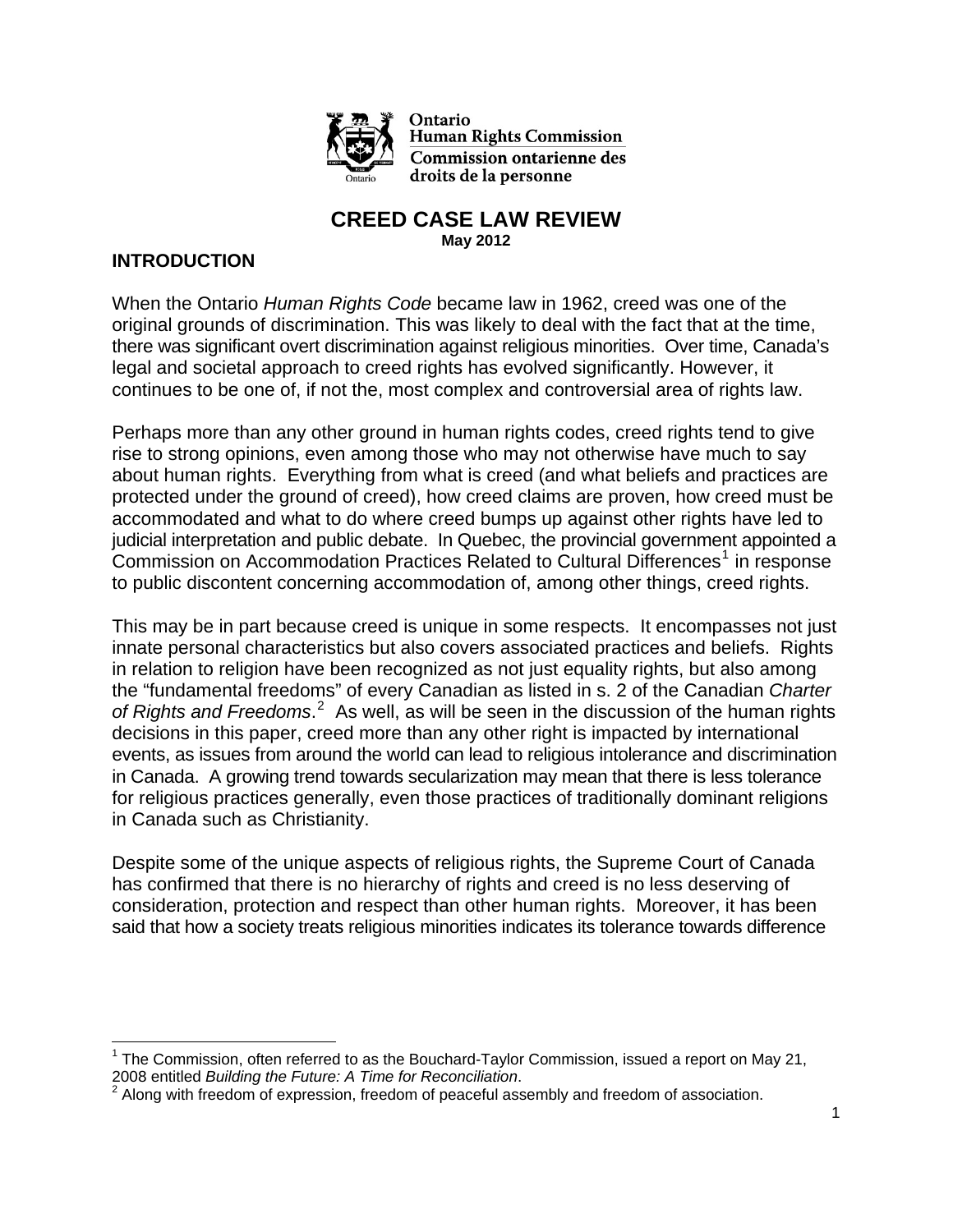and diversity in general<sup>[3](#page-1-0)</sup>. It is therefore particularly important from a human rights perspective that creed rights continue to be accorded equal recognition as other rights.

What follows is a discussion of significant legal decisions dealing with religious and creed rights in Canada. The focus is on decisions made since the Commission issued its 1996 Policy on Creed and the Accommodation of religious observances. It does not review every decision, but those that may be important from a human rights perspective. In addition to a description of the case law, trends and areas where it is anticipated the case law will continue to evolve or be clarified are identified. The review will form the basis for further research and dialogue concerning the law in Canada as it relates to this significant area of human rights. Many of the decisions will be incorporated into the development of a new Commission policy on creed as Commission policies are informed by the relevant case law.

## **THE PROTECTION OF CREED RIGHTS UNDER THE** *CODE* **AND** *CHARTER*

The Ontario *Human Rights Code* (the *Code*), prohibits discrimination and harassment based on the ground of "creed" in five social areas: (1) employment, (2) goods, services and facilities, (3) housing accommodation, (4) contracts and (5) membership in trade unions, vocational associations and self-governing professions. Prohibited discrimination can either be direct<sup>[4](#page-1-1)</sup> or by adverse effect, i.e. rules or requirements that are not discriminatory on their face but have the effect of limiting rights or opportunities based on creed<sup>[5](#page-1-2)</sup>.

"Creed" is not defined in the *Code*. Nor has it been clearly defined in the case law. However, the meaning of the word "religion"<sup>[6](#page-1-3)</sup> has been considered in a number of decisions. Historically, the Commission has tended to approach the term "creed" as interchangeable with "religious creed" or "religion" and this approach has been followed by the Human Rights Tribunal of Ontario and the courts. Therefore, this case law review discusses legal decisions that deal either with "creed" or "religion". However, fact that the terms "creed" and "religion" exist in Canadian human rights legislation and are sometimes even used the same statute suggests that they are not identical and should be interpreted to have independent meaning.[7](#page-1-4) Further, the French version of the *Code*

<span id="page-1-0"></span>  $3$  See for example, H. Kislowicz, "Freedom of Religion and Canada's Commitments to Multiculturalism", (2009) online: http://www.irmgard-coninx-

stiftung.de/fileadmin/user\_upload/pdf/Cultural\_Pluralism/Religion/Essay.Kislowicz.pdf. Others have described religious rights as the "canaries in the coal mine…" with threats to religious rights indicating potential threats to other rights and liberties as well. Brian J. Grim & Roger Finke, *The Price of Freedom Denied* (New York: Cambridge University Press, 2011).

<span id="page-1-1"></span> $4$  Refusing to hire someone because of their creed.

<span id="page-1-2"></span><sup>&</sup>lt;sup>5</sup> A workplace dress code that comes into conflict with a religious requirement.

<span id="page-1-3"></span><sup>&</sup>lt;sup>6</sup>. Other human rights statutes use the term "religion", "religious creed" or "religious beliefs". Many list both "religion" and "creed" as prohibited grounds of discrimination.<br><sup>7</sup> This is because the rules of statutory interpretation contain a presumption that every word in a statute is

<span id="page-1-4"></span>meant to have a specific role to play (a presumption against tautology, i.e. redundancy); R. Sullivan, Sullivan and Driedger on the Construction of Statutes, 4<sup>th</sup> ed (Toronto: Butterworths Canada Ltd., 2002). The Ontario *Code* lists creed as a prohibited ground but then discusses "religious belief" in s. 18.1 (a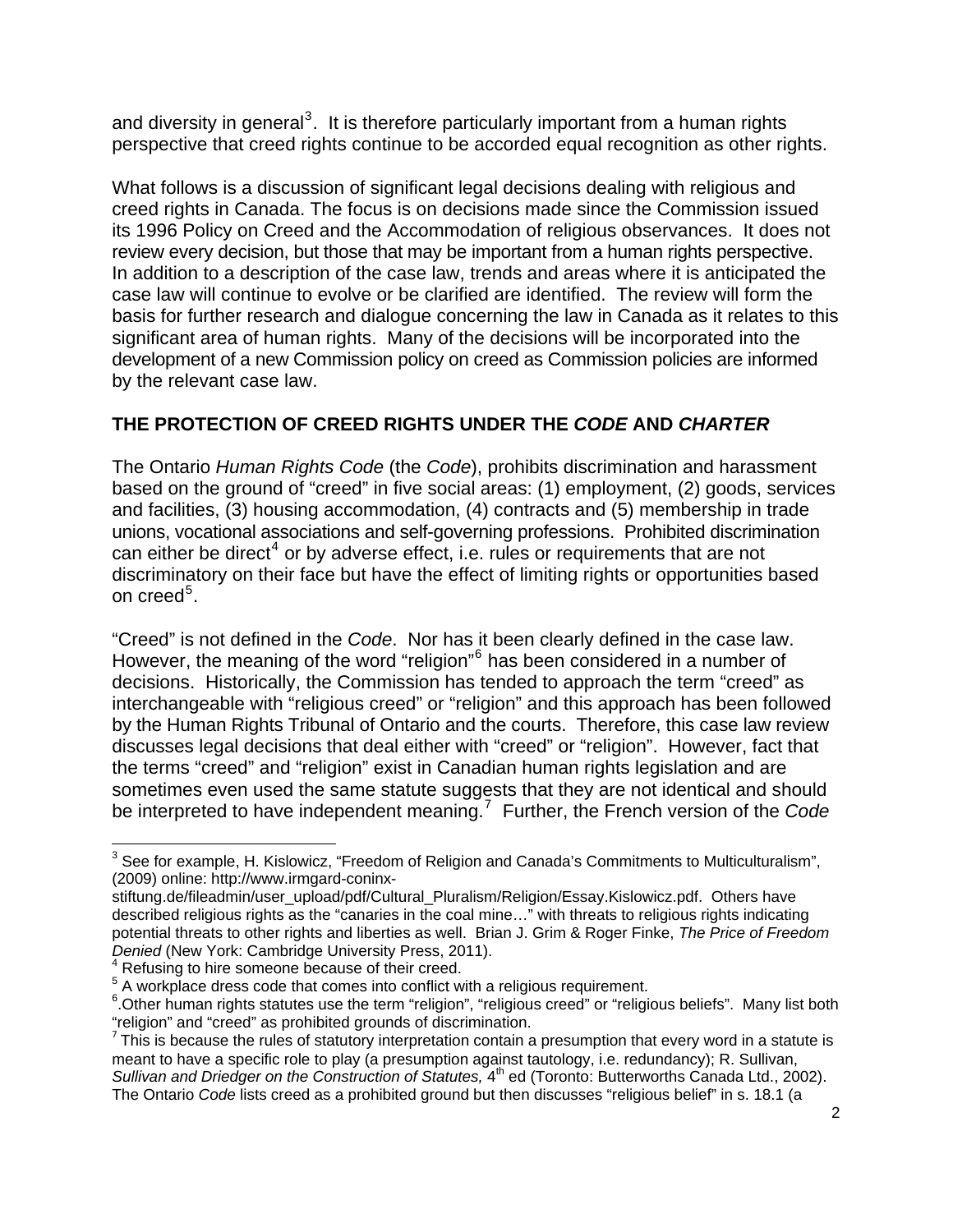uses the term "la croyance" which means "belief". $8$  As both the English and French versions of a law must be considered in its interpretation, the meaning of the term used in the French text is significant. $9$  Therefore, as part of the Commission's further research and policy development in relation to creed, it will be important to consider whether relying on the definition of "religion" is appropriate or whether the ground of "creed" should be given a different meaning, and what that should be. This is discussed further in the section **DEFINING CREED**.

In addition to human rights laws which prohibit discrimination and harassment on the basis of creed or religion, s. 15 of the Canadian *Charter of Rights and Freedoms* (the "*Charter*") states that everyone has the right to equal protection of and equal benefit of the law without discrimination based on religion. The right to "freedom of conscience and religion" is also protected under s. 2(a) of the *Charter*. [10](#page-2-2) Section 2(a) states:

- 2. Everyone has the following fundamental freedoms
	- (a) freedom of conscience and religion; …

Unlike the *Code* which applies to both the public sector and private entities, the *Charter* applies only to government but includes government policies, programs and laws. As the *Code* and *Charter* share common objectives they are often interpreted in light of one another.[11](#page-2-3) This paper also reviews decisions dealing with religious rights under the *Charter* and considers their relevance in the human rights context. However, an issue for further consideration is the extent to which the approach to religious freedoms in s. 2(a) of the *Charter* should influence equality rights under s. 15 of the *Charter* and the right to be free from discrimination on the basis of creed in the *Code.* 

In addition to the sections that establish the right to be free from discrimination and harassment based on creed, the *Code* contains a number of other provisions that are relevant to creed rights. In particular, a number of statutory defences or exceptions to what would otherwise be considered discrimination are designed to protect and promote religious rights. These provisions include: (1) s. 18 which allows certain religious organizations to restrict membership on the basis of religion; (2) s. 18.1 which permits religious officials to refuse to preside over a marriage, or to allow a sacred place to be used for a marriage, that would be contrary to the person's religious beliefs; (3) s. 19

<span id="page-2-3"></span>11 See *Huang v. 1233065 Ontario*, 2011 HRTO 825 at para. 28 citing a number of decisions dealing with the relationship between the *Code* and *Charter* and *R. v. Badesha,* 2011 ONCJ 284 (CanLII).

<sup>&</sup>lt;u> 1989 - Johann Stein, marwolaethau a gweledydd a ganlad y ganlad y ganlad y ganlad y ganlad y ganlad y ganlad</u> defence that deals with solemnization of marriage by religious officials). The French version lists "la croyance" which translates to "belief" as a prohibited ground and uses "croyances religieuses" in the s. 18.1 defence. The fact that some human rights laws use both "creed" and "religion" further suggests that they were meant to have independent meaning. However, there has been little discussion of a potentially different meaning of creed and religion in the law to date.<br>
<sup>8</sup> The Concise Oxford-Hachette French Dictionary 2<sup>nd</sup> ed (Oxford: Oxford University Press, 1998).

<span id="page-2-1"></span><span id="page-2-0"></span>b Dreidger, supra note 7.<br><sup>9</sup> Dreidger, supra note 7.<br><sup>10</sup> Some human rights laws also contain provisions that confirm that every individual has the right to

<span id="page-2-2"></span>freedom of conscience and religion, as well as the right to be free from discrimination on the basis of religion; e.g. the Yukon human rights legislation.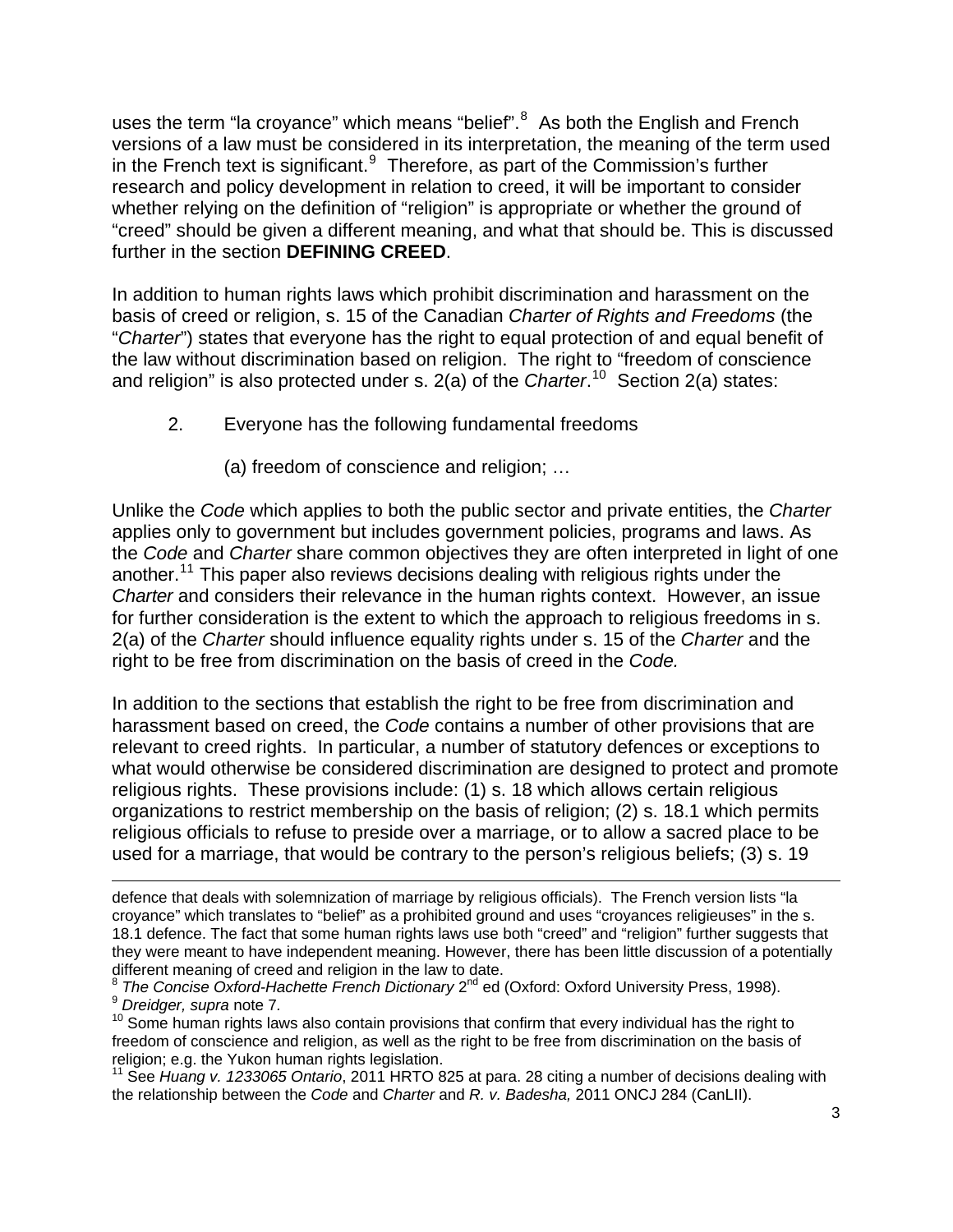which preserves any right or privilege enjoyed by separate schools under the Canadian constitution[12](#page-3-0) or Ontario's *Education Act*[13](#page-3-1); and (4) s. 24 which, in the employment context, allows certain religious organizations to give preference based on religion as long as the qualification is a reasonable and *bona fide* one because of the nature of the employment.

Legal decisions interpreting these provisions will be discussed in detail later in the paper.

## **DEFINING CREED**

Before assessing what is protected under the ground of creed, it is first necessary to discuss what creed means and what has been found to constitute a creed for the purposes of human rights laws and the *Charter*.

In its 1996 Policy on Creed and the Accommodation of Religious Observances, the Commission adopted the following definition of creed:

Creed is interpreted to mean "religious creed" or "religion". It is defined as a professed system and confession of faith, including both beliefs and observances or worship. A belief in a God or gods, or a single supreme being or deity is not a requisite.

Religion is broadly accepted by the OHRC to include, for example, nondeistic bodies of faith, such as the spiritual faiths/practices of aboriginal cultures, as well as *bona fide* newer religions (assessed on a case by case basis).

The Policy notes that creed is defined subjectively and that the *Code* protects beliefs, practices and observances, even if they are not essential elements of the creed, provided they are sincerely held.

The broad and subjective approach to creed adopted by the Commission has largely been confirmed by subsequent decisions by the Supreme Court of Canada dealing with religious rights. It has also been followed in decisions of the Human Rights Tribunal of Ontario.<sup>[14](#page-3-2)</sup>

 <sup>12</sup> *Consolidation of Constitution Acts, 1867 to 1982.*

<span id="page-3-0"></span><sup>13</sup> R.S.O. 1990, c. E.2.

<span id="page-3-2"></span><span id="page-3-1"></span><sup>14</sup> The Commission's 1996 definition also states that creed does *not* include secular, moral or ethical beliefs or political convictions. With the exception of the *Jazairi* decision (see below) which deals with political opinion, there does not appear to be any decision that has expressly dealt with the exclusion of purely secular or moral beliefs from the scope of "creed". However, *Amselem, infra* note 15 at para. 39 states that when dealing with religious freedom, only beliefs, convictions and practices rooted in religion, as opposed to those that are secular, socially based or conscientiously held, are protected under the Quebec or Canadian *Charter*. Therefore, the issue of whether secular, moral or ethical beliefs can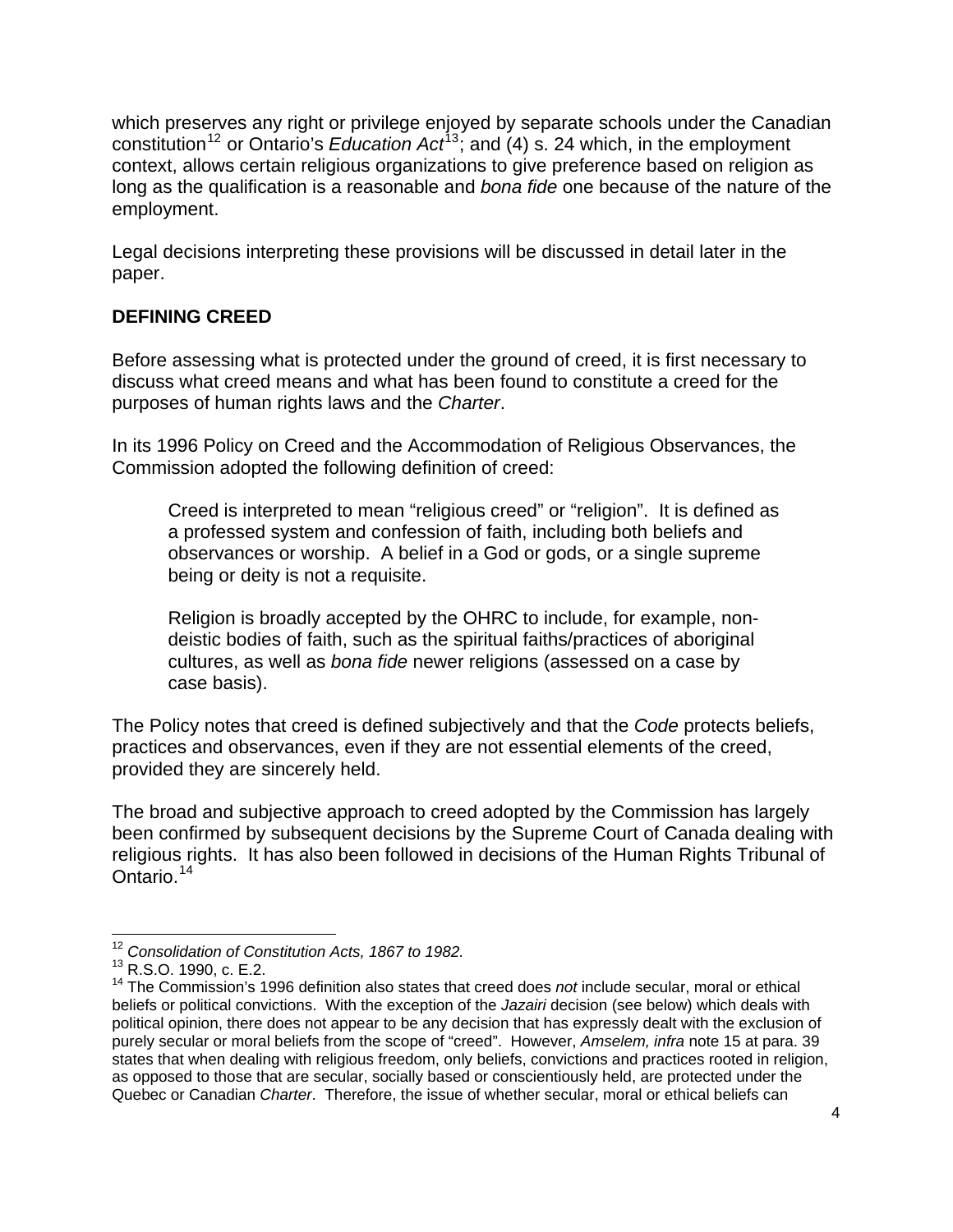The leading Supreme Court of Canada decision interpreting what is meant by "religion" is the decision in *Syndicat Northcrest v. Amselem<sup>[15](#page-4-0)</sup> ("Amselem")*. The court adopted a broad definition of religion stating at para. 39:

Defined broadly, religion typically involves a particular and comprehensive system of faith and worship. Religion also tends to involve the belief in a divine, superhuman or controlling power. In essence, religion is about freely and deeply held personal convictions or beliefs connected to an individual's spiritual faith and integrally linked to one's self-definition and spiritual fulfillment, the practices of which allow individuals to foster a connection with the divine or with the subject or object of that spiritual faith.

The Court went on to note that the content of an individual's right to freedom of religion under the *Charter* is also expansive and revolves around the notion of personal choice and individual autonomy and freedom.

Courts and tribunals have had no difficulty in concluding that a number of the world's most commonly practiced religions such as Christianity, Islam and Judaism constitute creeds within the meaning of the *Code*. Indeed, it is likely that these religions were what was contemplated when creed was included in the *Code* in 1962. Other cases have found that the following faith groups are protected under the ground of creed: Jehovah's Witnesses; Seventh-Day Adventists<sup>[16](#page-4-1)</sup>; members of the Pentecostal church<sup>[17](#page-4-2)</sup>; Sikhs; Hutterian Bretherens<sup>[18](#page-4-3)</sup>; Raelians<sup>[19](#page-4-4)</sup>; practitioners of Falun Gong<sup>[20](#page-4-5)</sup>; and members of the Worldwide Church of  $God<sup>21</sup>$  $God<sup>21</sup>$  $God<sup>21</sup>$ , Christian Living Church of  $God<sup>22</sup>$  $God<sup>22</sup>$  $God<sup>22</sup>$  and Christian Churches of God<sup>[23](#page-4-8)</sup>. Aboriginal spiritual practices have also been found to be covered.<sup>[24](#page-4-9)</sup>

In some instances, tribunals have tried to avoid deciding whether non-traditional belief systems are a creed. For example, in *Sauve v. Ontario (Training, Colleges and Universities)*, the HRTO found it did not have to decide whether the Metaphysical Church and tarot card reading is a creed: "I find that even if tarot could legally be included in the *Code's* definition of creed, the decision to deny the applicant the SEB

<u> 1989 - Johann Stein, marwolaethau a gweledydd a ganlad y ganlad y ganlad y ganlad y ganlad y ganlad y ganlad</u> constitute a creed for the purposes of the right to be free from discrimination under the Ontario *Code* is an issue that requires further consideration in future policy development.

- 
- 
- <span id="page-4-4"></span><span id="page-4-3"></span><span id="page-4-2"></span><sup>18</sup> Alberta v. Hutterian Brethren of Wilson Colony, [2009] 2 S.C.R. 567.<br><sup>19</sup> Chabot c. Conseil scolaire catholique Franco-Nord, 2010 HRTO 2460, Gilbert v. 2093132 Ontario Inc., 2011 HRTO 672.
- <sup>20</sup> *Huang*, *supra* note 11.
- <span id="page-4-6"></span><span id="page-4-5"></span><sup>21</sup> *Central Alberta Dairy Pool v. Alberta (Human Rights Commission)*, [1990] 2 S.C.R. 489.
- <span id="page-4-7"></span><sup>22</sup> *Koroll v. Automodular Corp*., 2011 HRTO 774.
- <sup>23</sup> *Kerksen v. Myert Corps Inc.*, 2004 BCHRT 60.
- <span id="page-4-9"></span><span id="page-4-8"></span>24 See *Kelly v. British Columbia (Public Safety and Solicitor General) (No. 3)*, 2011 BCHRT 183 (CanLII).

<sup>15 [2004] 2</sup> S.C.R. 551.

<span id="page-4-1"></span><span id="page-4-0"></span><sup>16</sup> *Ont. Human Rights Comm. v. Simpsons-Sears*, [1985] 2 S.C.R. 536; *Central Okanagan School District No. 23 v. Renaud*, [1992] 2 S.C.R. 970.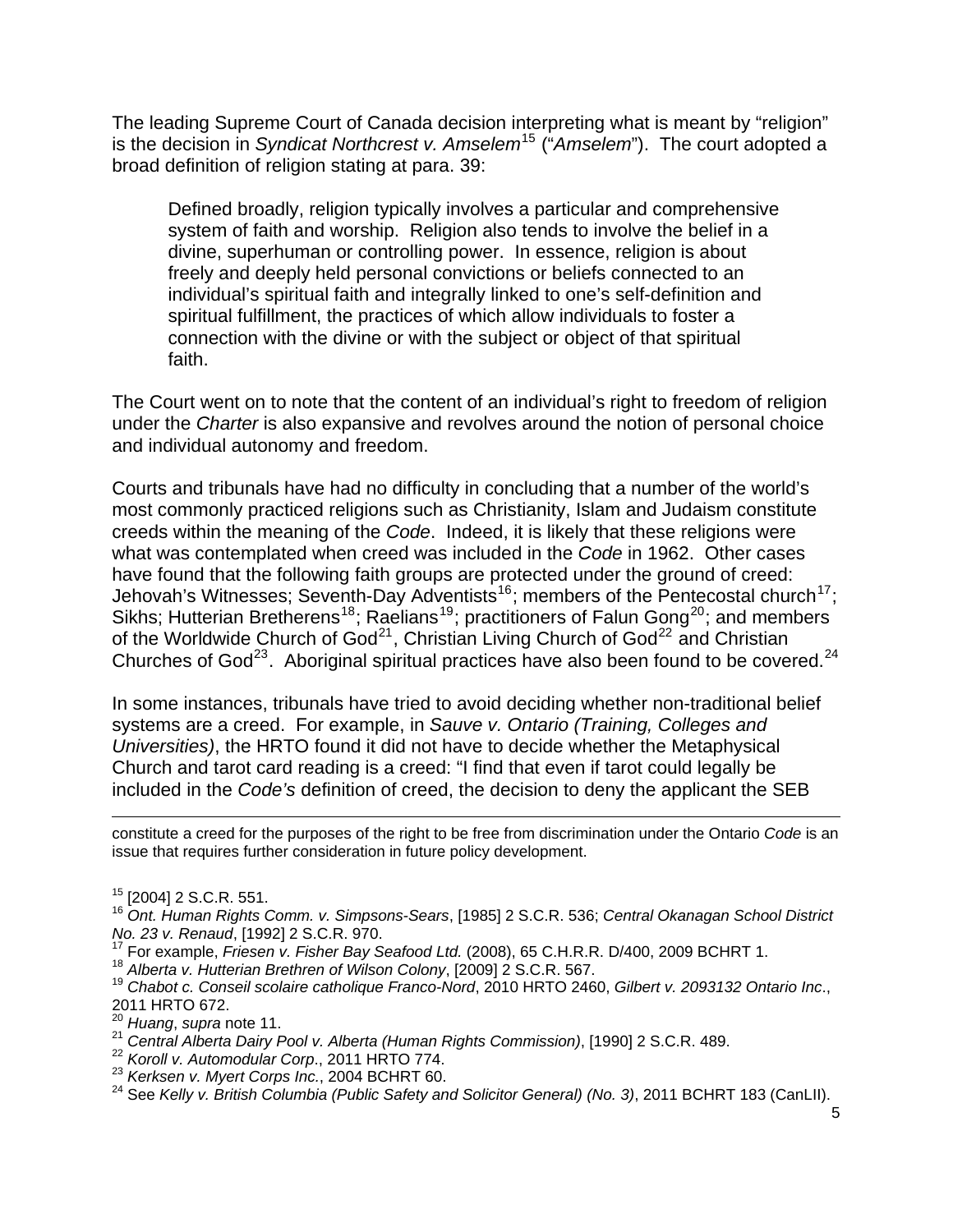benefits was not based on tarot card reading; therefore, it is unnecessary for me to make a determination as to whether tarot in the context of this case constitutes a creed under the relevant case law...".<sup>[25](#page-5-0)</sup> In other cases, decision-makers have accepted, with little discussion or analysis, that a belief system is a creed and have instead focused on what practices are protected. For example, in a grievance arbitration decision, the labour arbitrator did not discuss why participation in the Rocky Mountain Mystery School, an organization that "teaches the ancient practice and knowledge of light and light work in the world" was a creed, instead focusing on whether the employer was required to accommodate the employee's request for time off to attend a pilgrimage.<sup>[26](#page-5-1)</sup> In finding that the employee should have been accommodated, the arbitrator implicitly accepted that the ground of creed was engaged.

Creed is not restricted to religious denominations and does not have to be based on the edicts of an established "church"<sup>[27](#page-5-2)</sup>. "Non-traditional religions" and "belief systems" have been found to constitute a creed. In *Huang v. 1233065 Ontario*, the Human Rights Tribunal of Ontario rejected the argument that Falun Gong is akin to a "cult" and should not be accepted as a creed because as a belief system it is not reasonable, cannot withstand scientific scrutiny, or espouses beliefs that are not consistent with *Charter*  values. The complainant, in her testimony, referred to Falun Gong as a "practice" as opposed to a "religion". However, the HRTO accepted expert evidence that the notion of "religion" is significantly different in China than in the West and that in western terms Falun Gong would be understood as a creed. The HRTO concluded that Falun Gong consists of a system of beliefs, observances, and worship and falls within the notion of "creed" for the purposes of the *Code*.

In *Re O.P.S.E.U. and Forer*, a 1987 labour arbitration decision, after reviewing evidence, including expert evidence, regarding its history, practice and beliefs, Wicca was found to fall within the term "religion" as used in the collective agreement. The panel adopted "a broad, liberal and essentially subjective" approach to religious observance set out in an earlier Ontario Court of Appeal decision $^{28}$  $^{28}$  $^{28}$ . In that case, the Court of Appeal noted the variety of religions and religious practices in Canada and stressed that what may be regarded as a religious belief or practice by one religion may be regarded as secular by another. Religion is not to be determined from the perspective of the "majority" or "mainstream" in society.

A British Columbia decision considered an employer's beliefs in the context of a claim of discrimination by two of his employees, who identified as atheist and alleged that he was attempting to convert them. The employer argued that his practice of Reiki was not

<span id="page-5-0"></span> 25 2009 HRTO 1415 at para. 39. See also *Hayes v. Vancouver Police Board*, 2010 BCHRT 324 re Paganism.

<span id="page-5-1"></span><sup>&</sup>lt;sup>26</sup> Communications, Energy and Paperworkers Union of Canada Local 722-M v. Global Communications,<br>[2010] C.L.A.D. No. 298 (QL).

<sup>[2010]</sup> C.L.A.D. No. 298 (QL). <sup>27</sup> *Heintz v. Christian Horizons*, 2008 HRTO 22.

<span id="page-5-3"></span><span id="page-5-2"></span><sup>28</sup> *Re O.P.S.E.U. and Forer* (1985), 52 O.R. (2d) 705 (C.A.).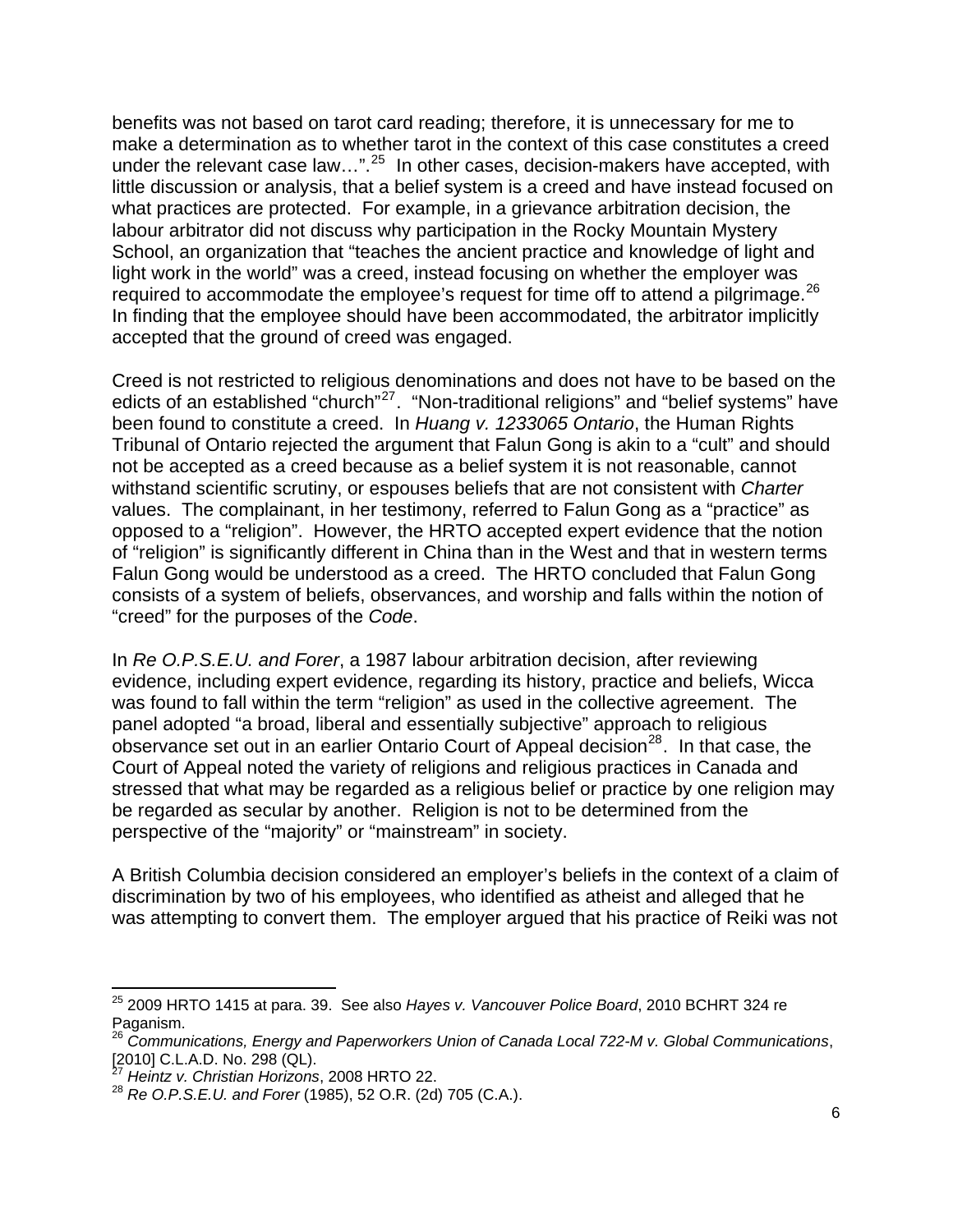a spiritual practice<sup>[29](#page-6-0)</sup>, his beliefs about the importance of positive thoughts and words were not religious and the book he discussed with the complainants, *The Secret*, was not a religious text. The Tribunal concluded that the complainants failed to prove that the employer's beliefs amount to a religion such that the Tribunal could find that he was discriminating against them by attempting to impose his religion on them. The Tribunal noted that the essence of the book *The Secret* was what the book referred to as "the law of attraction" i.e. people have the power to control their thoughts and positive thoughts attract positive results. The Tribunal concluded: "in my view, this belief is not a particular and comprehensive system of faith and worship, and, therefore, does not meet the broad definition religion set out in *Amselem*". However, it is important to note that in this decision it was argued that the belief system was **not** a religion and therefore discussing it with the employees did not violate the *Code*. The findings with respect to whether the belief system met the definition of religion may have been different if the Tribunal had been considering a situation where individuals were arguing that they were being mistreated as a result of the same practices or beliefs.

Political opinions alone have been found not to be covered by the ground of "creed" in the Ontario *Code*. In *Jazairi v. Ontario (Human Rights Commission)[30](#page-6-1)*, the Ontario Court of Appeal confirmed that the complainant's opinions concerning the single-issue of the relationship between the Palestinians and Israel did not amount to a creed. However, the Court confirmed the importance of assessing each creed claim on its own facts and noted that whether or not some other political perspective that is made up of a cohesive belief system could amount to a "creed" was not before it. The court commented that would be a mistake to deal with such important issues in the abstract.

While "creed" may not be amenable to precise definition, it is nevertheless clear that there are some guidelines in the case law to assist in determining what may constitute a creed for the purposes of the *Code*. [31](#page-6-2) While the practice of one's creed is defined subjectively, when it comes to determining whether a newer or non-traditional belief system constitutes a creed, cases to date have suggested that there may also need to be some sort of an objective element, for example evidence of the existence of a particular and comprehensive system of beliefs, observances or worship. For newer or less well understood creeds, this is often demonstrated through the use of expert evidence: see for example *Huang* and *Forer*. Thus far, it appears that a political opinion has not been found not to be included. While secular, socially based or conscientiously

<span id="page-6-0"></span>  $29$  He described it as a "vibrational healing modality" which involves the transfer of universal life force energy to a recipient.<br><sup>30</sup> 1999 CanLII 3744 (ON CA).

<span id="page-6-2"></span><span id="page-6-1"></span><sup>&</sup>lt;sup>31</sup> Interestingly, in one of the earliest Ontario decisions dealing with creed, Professor Cumming, hearing the complaint of a Sikh man who was denied employment because of his beard and turban, described creed as derived from the Latin "credo" meaning "I believe". He also looked to the Oxford and Webster Dictionary definitions which were as follows:

Oxford: Creed... "An accepted or professed system of religious belief: the faith of a community or an individual, especially as expressed or capable of expression in a definite formula."

Webster's: Creed …Any formula of confession of religious faith; a system of religious belief, especially as expressed or expressible in a definite statement; sometimes, a summary of principles or set of opinions professed or adhered to in science or politics, or the like; as his hopeful creed." [Emphasis in original.]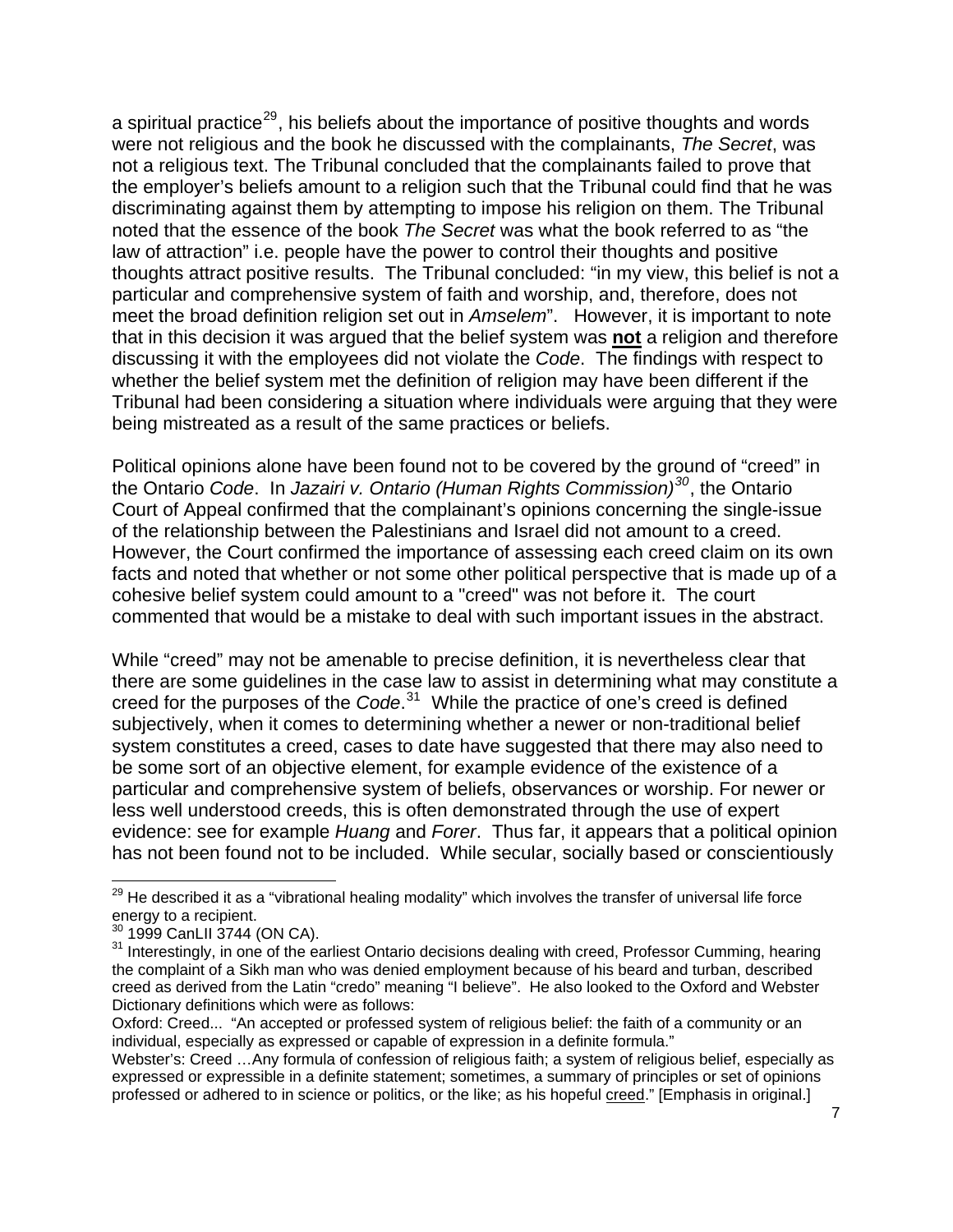held moral or ethical beliefs appear not to be included in 'religion' for the purposes of protections for freedom of religion under the *Charter*<sup>[32](#page-7-0)</sup>, the question of whether they could fall under creed in the Ontario *Code* appears to remain open for further consideration<sup>[33](#page-7-1)</sup>. For example, one decision-maker has commented:

The term "creed" in the Code has a wide meaning and can be taken to include almost any belief system that encompasses a set of particular religious beliefs but, as well, many other philosophical, secular and personal beliefs – the "-isms" (such as are bound up in words like "environmentalism", "conservatism" "liberalism" or "socialism". Despite the fact that the word "creed" may have a wider meaning most cases involving the Code's protections from discrimination will have dealt with matters of religion or some form of religious observance.<sup>[34](#page-7-2)</sup>

Decision-makers have cautioned that determining whether a belief system is a creed should not be based on a western or "mainstream" perspective about religion as this can lead to the exclusion of a number of valid religions such as those that are not "monotheistic", or are considered "pagan" religions. It is not for a tribunal to evaluate the quality of the belief system, i.e. whether it is reasonable, would withstand scientific scrutiny or espouses beliefs that are not consistent with *Charter* values.[35](#page-7-3)

What is encompassed by the terms 'creed' and 'religion' is not necessarily the same thing as what is protected under freedom of religion, or the right to be free from discrimination based on creed. As discussed in the following section, decision-makers have found that not everything connected to creed is protected under the *Charter* or human rights laws.

### **WHAT IS PROTECTED UNDER RELIGION AND CREED**

The Supreme Court of Canada has stated in *R. v. Big M Drug Mart Ltd.*: [36](#page-7-4)

The essence of the concept of freedom of religion is the right to entertain such religious beliefs as a person chooses, the right to declare religious beliefs openly and without fear of hindrance or reprisal, and the right to manifest religious belief by worship and practice or by teaching and dissemination. But the concept means more than that.

<span id="page-7-1"></span><span id="page-7-0"></span><sup>&</sup>lt;sup>32</sup> A*mselem*, *supra* note 15 at para. 39.<br><sup>33</sup> For example, could persons who identify as atheist (Commonly defined as believing there are no deities) or agnostic (those who don't know for certain whether or not God exists. An agnostic is one who believes that the existence of God is unknown and most likely beyond human ability to discover) claim their beliefs constitute a creed under the Ontario *Code*?

<sup>34</sup> *Hendrickson Spring v. United Steelworkers of America, Local 8773 (Kaiser Grievances)*, [2005]

<span id="page-7-3"></span><span id="page-7-2"></span>O.L.A.A. No. 382, 142 L.A.C. (4<sup>th</sup>) 159.<br><sup>35</sup> In *Huang, supra* note 11 the Respondent disputed that Falun Gong is a creed on this basis.<br><sup>36</sup> [1985] 1 S.C.R. 295 at para. 94.

<span id="page-7-4"></span>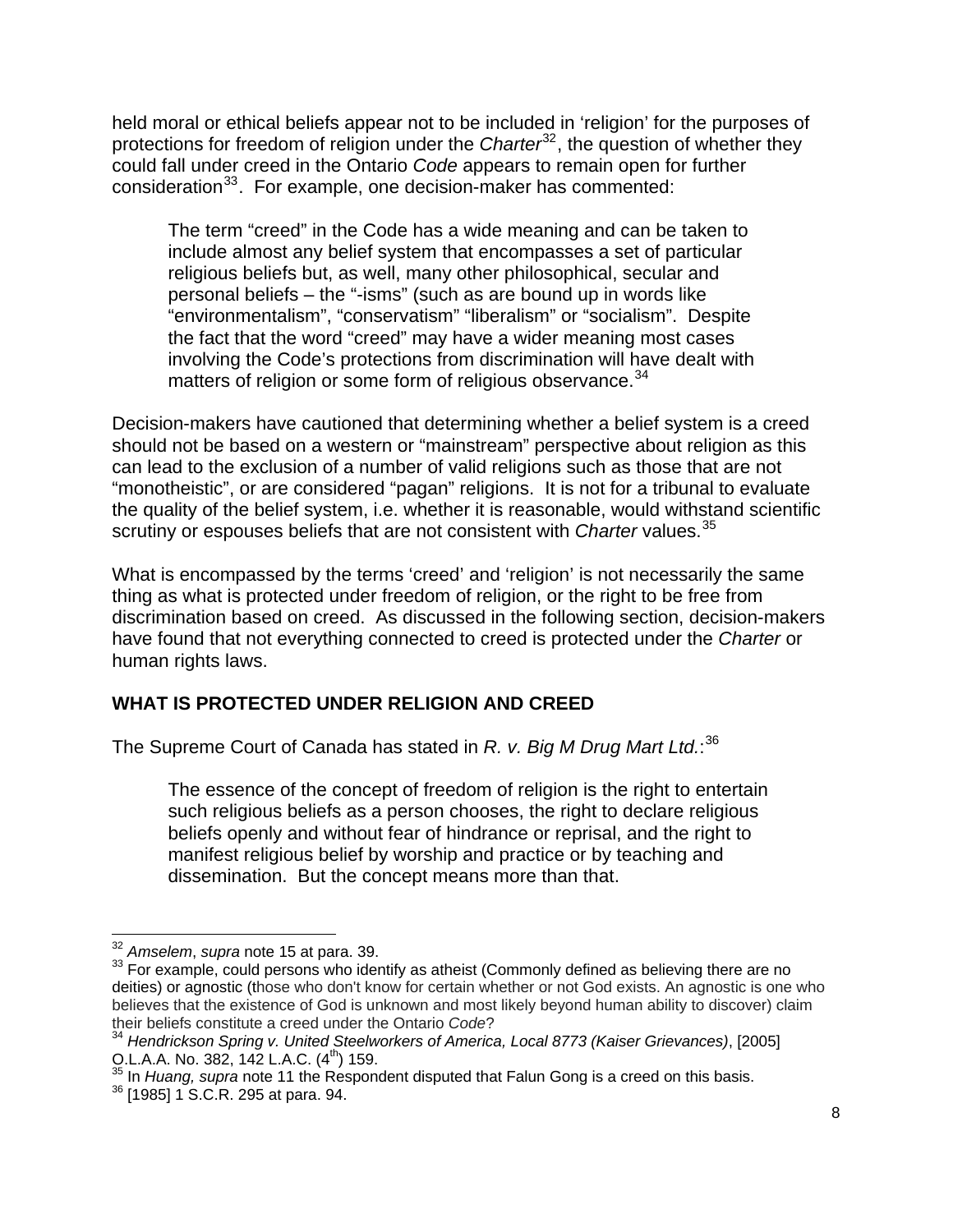... Freedom means that ... no one is to be forced to act in a way contrary to his beliefs or his conscience.

Therefore, freedom of religion includes both a freedom to believe, worship and practice according to one's choices, as well as a freedom from being directly or indirectly coerced to accept or adopt any beliefs, practices or forms of worship.

The Supreme Court has confirmed that the claimant's subjective or personal understanding of his or her religion is the focus, not the actual obligations of the faith or what others of the same faith believe or practice. The courts will not enter into theological debates.[37](#page-8-0) Therefore, to claim a religious right a person must show the existence of: (1) sincerely held beliefs or practices; (2) having a nexus, or link, with religion; (3) which the individual demonstrates that he or she sincerely believes or is undertaking; (4) to connect with the divine or as a function of his or her spiritual faith; (5) irrespective of whether the practice or belief is required by religious dogma or religious officials or is practiced by others of the same faith.

In assessing the sincerity of an individual's religious belief, the court's role is to ensure that the asserted religious belief "is in good faith, neither fictitious nor capricious, and that it is not an artifice."<sup>[38](#page-8-1)</sup> In many cases, these elements will be relatively easy to show. However, in other cases evidence will be required, usually from the person asserting the right, to establish that his or her claim is sincere. The credibility of the claimant's evidence may be examined, along with whether the belief is consistent with his or her other current practices.<sup>[39](#page-8-2)</sup> However, in measuring the sincerity of an asserted religious belief, it is not appropriate to assume that if a person has made exceptions to, or has failed to follow, his or her religious beliefs in the past, his or her present beliefs are not valid or sincere. As stated by the Ontario Court of Appeal in *R. v. N.S.[40](#page-8-3)*: "Past perfection is not a prerequisite to the exercise of one's constitutional right to religious freedom."

Although the sincerity of a person's religious belief or practice is all that is relevant to establish whether their religious rights are at issue, the Supreme Court of Canada has recently confirmed that objective evidence is required to establish an infringement of their religious rights; *S.L. v. Commission scolaire des Chênes*. [41](#page-8-4) The Court said that to show that religious rights have been violated, objective proof is required. Is it is not enough for a person to say that they sincerely believe that their religious rights have been infringed. As with any other right, proving the infringement requires an objective analysis of the rules, events or acts at issue to determine whether they actually interfere with the exercise of the religious right, and to what degree. The person must prove the

<u> 1989 - Andrea Stadt Britain, amerikansk politik (</u>

<span id="page-8-0"></span><sup>&</sup>lt;sup>37</sup> R. v. N.S., 2010 ONCA 670 (CanLII), leave to appeal to S.C.C. granted.<br><sup>38</sup> Amselem, supra note15 at para. 52.<br><sup>39</sup> Ibid. at para. 53.<br><sup>40</sup> N.S., supra note 37 at para. 68.<br><sup>41</sup> S.L. v. Commission scolaire des Chênes

<span id="page-8-1"></span>

<span id="page-8-2"></span>

<span id="page-8-3"></span>

<span id="page-8-4"></span>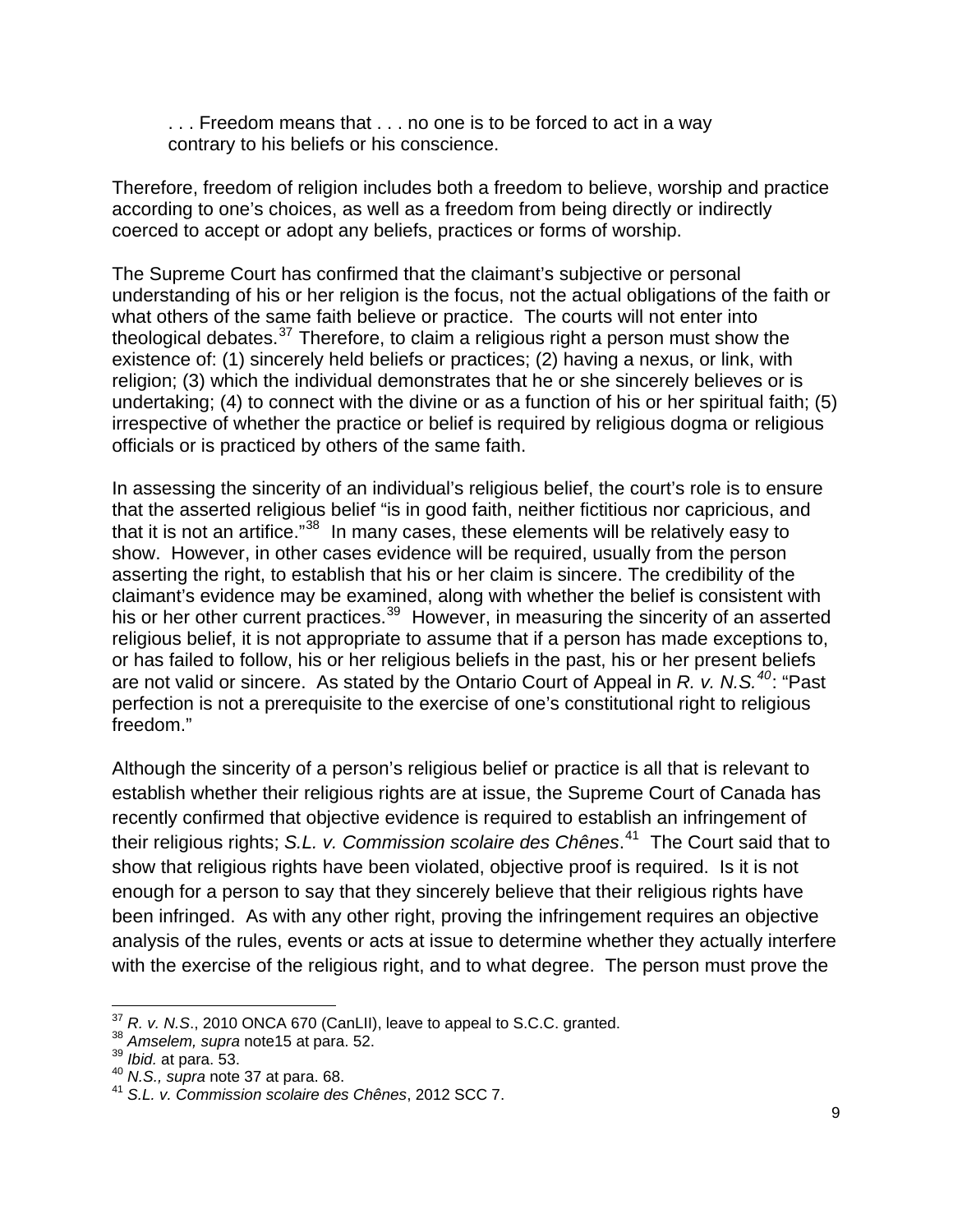infringement on a balance of probabilities. This may involve any legal form of proof but must be based on facts that can be proven objectively.<sup>[42](#page-9-0)</sup>

Even prior to this Supreme Court decision confirming the need for objective proof of a violation of creed rights, some decisions found that the claimant failed to provide sufficient evidence that a right was engaged or interfered with. In some cases, the person asserted a creed right in general or abstract terms without adequately explaining what it was or how it was affected by the actions of the respondent. In other cases, the decision-maker found that the creed was in fact a pretext for conduct motivated by some other consideration.

For example, in *Chiang v. Vancouver Board of Education*, a teacher argued, among other things, that her choice not to display a rainbow sticker (to show support for gay, lesbian, bisexual and transgendered students) on her classroom door might be viewed as related to her religious beliefs. However, the British Columbia Human Rights Tribunal found that she failed to allege facts to make a link between her religious beliefs, real or perceived, and discriminatory conduct on the part of her employer:

First, Ms. Chiang has failed to allege facts from which a nexus could be inferred between her religious beliefs, real and perceived, and the conduct she alleges to be discriminatory. Nowhere does Ms. Chiang allege facts from which one could conclude that her conduct was the result of her religious beliefs, or that she has suffered adverse employment consequences as a result of acting on her religious beliefs. In fact, throughout her dealings with the respondents, and in her complaint and submissions, Ms. Chiang has been very careful not to state what her religious beliefs are.  $43$ 

In *Kempling v. British Columbia College of Teachers<sup>[44](#page-9-2)</sup>* the British Columbia Court of Appeal dismissed a teacher's s. 2(a) *Charter* claim as lacking a proper evidentiary foundation. The Court noted that *Charter* decisions are not to be made in a factual vacuum, particularly where freedom of religion is argued, as it is an individual, not a generalized, right. Evidence of a person's religious obligations and an opportunity to assess his or her sincerity may involve elements of credibility. In this case, there was no evidence which even identified Mr. Kempling's religion or its tenets and no evidence to establish that his ability to practice his religion would in any way be compromised by

<span id="page-9-0"></span> $42$  lbid. at paras. 22-24.

<span id="page-9-1"></span><sup>&</sup>lt;sup>43</sup> 2009 BCHRT 319 at para. 115 (CanLII). In a similar case, the HRTO dismissed a creed claim where a university student alleged that she was graded unfairly due to her views on gay marriage, which she said were related to her creed; *Hsieh v. York University*, 2009 HRTO 606 (CanLII). The respondent argued that the student wanted to debate gay marriage, instead of focusing on the curriculum, which was perceived by some other students as homophobic. The respondent noted that the student's grades were not affected in any material way by her views on gay marriage. Although there is little analysis in the case, the HRTO did not accept there was evidence of discrimination on basis of creed disclosed by the facts.

<span id="page-9-2"></span><sup>&</sup>lt;sup>44</sup> 2005 BCCA 327 (CanLII).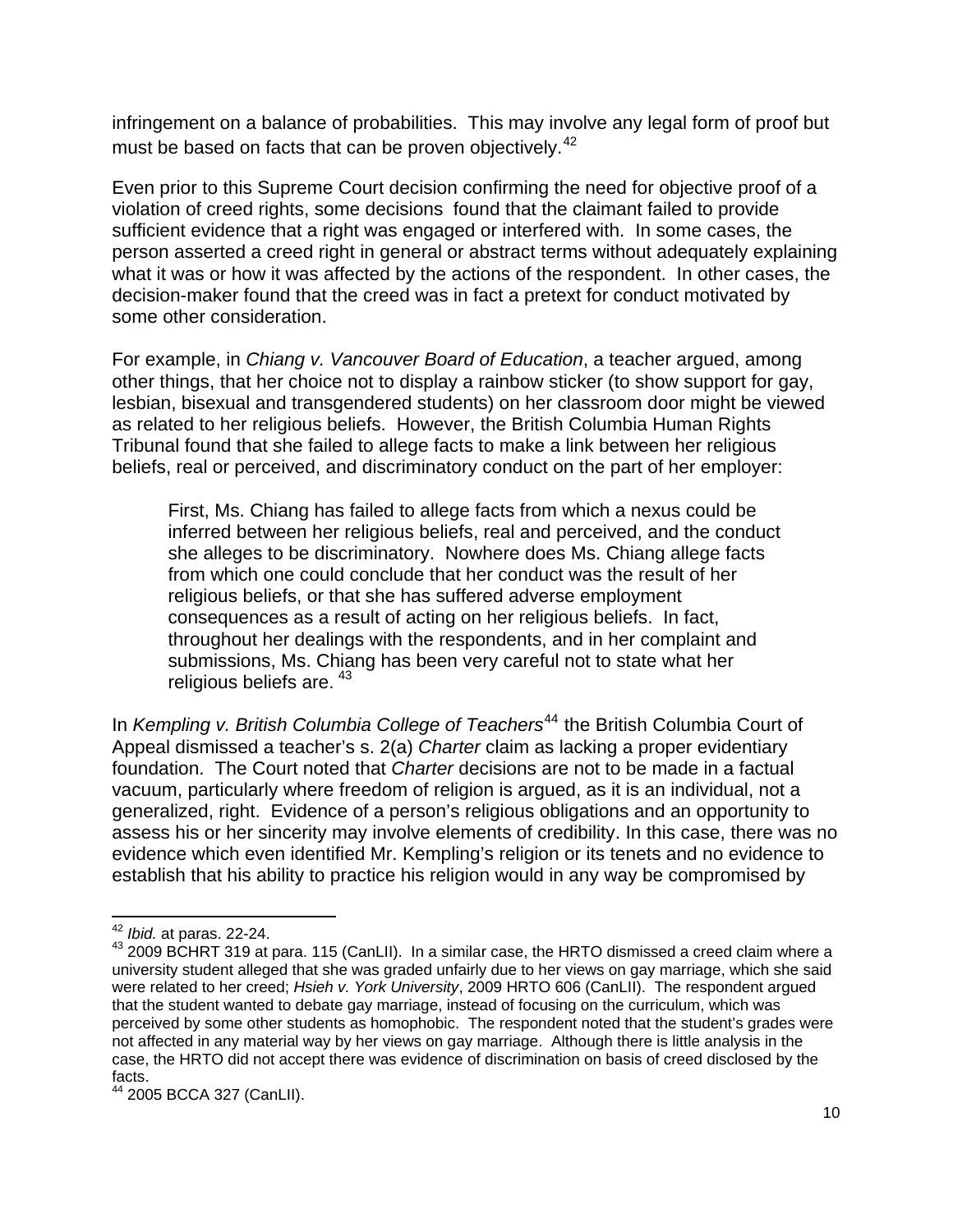being restricted by the College of Teachers from public making discriminatory statements about "homosexuals". There was insufficient evidence that his 2(a) rights were engaged or infringed.

These decisions demonstrate that abstract assertions about creed rights are not enough to establish a claim of discrimination or an infringement of freedom of religion.

There are also examples of situations where decision-makers have simply not believed a claimant's assertion that his or her conduct is based on his or her creed beliefs, finding instead that the claimant was motivated by other factors. In *Bothwell v. Ontario (Minister of Transportation)*[45](#page-10-0), the Court concluded that the claimant failed to demonstrate that his objection to a digital driver's licence photo was related to his religious beliefs. The Court found numerous inconsistencies in his actions that called into question his sincerity. These included the fact that he himself had a website with a digital photo posted on it and had been digitally photographed in a number of other contexts. As well, in several letters to the Ministry and others, he raised privacy concerns, and not religious objections, with regard to a digital driver's licence photo being stored in a government database.

In *Bauer v. Toronto (City)*[46](#page-10-1) the HRTO considered a claim by an ambulance attendant that he was harassed and reprised against by fellow union members after he crossed the picket line and worked a shift during a strike. He asserted that his decision to cross the picket line was connected to his Christian faith as his faith prevented him from denying medical care for financial gain. Looking at all the evidence, the Tribunal found Mr. Bauer's claim that he crossed the picket line because of his creed was not credible but rather was "revisionist history". Mr. Bauer was in fact opposed to the strike because of tension with his union. Therefore, the ground of creed was found not to apply to the facts of the case.

Not everything that is related to one's creed is protected. For example, a woman was unable to establish that volunteer activities at her church fell within the ground of creed under the *Code*. [47](#page-10-2) Managing a children's day camp put on by her church as a fundraiser was not religious in nature nor was it found to be required as a tenet of her faith. The fact that the activities were at her church were not sufficient to find that they were related to her creed. In a similar decision, an Ontario Arbitration Board found that social and community activities connected to religion are not covered<sup>[48](#page-10-3)</sup>. A Nova Scotia

<sup>&</sup>lt;sup>45</sup> 2005 CanLII 1066 (ON SCDC).

<span id="page-10-3"></span>

<span id="page-10-2"></span><span id="page-10-1"></span><span id="page-10-0"></span><sup>46&</sup>lt;br>
47 Eldary v. Songbirds Montessori School Inc., 2011 HRTO 1026 (CanLII).<br>
47 Eldary v. Songbirds Montessori School Inc., 2011 HRTO 1026 (CanLII).<br>
48 Hendrickson Spring v. United Steelworkers of America, Local 8773 (Kai no. 382, 142 L.A.C.  $(4^{th})$  159. This case was subsequently cited in another decision that found that giving out religious based gifts (e.g. pens with religious inscriptions ) in the workplace is not a protected right, even though the ability to do so was extremely important to the grievor. There was no evidence that this activity formed any part of her religion as a Born again Christian; *Ontario Public Service Employees Union v. Ontario (Ministry of Community and Social Services) (Barillari Grievance)*, [2006] O.G.S.B.A. No. 176, 155 L.A.C.  $(4^{th})$  292.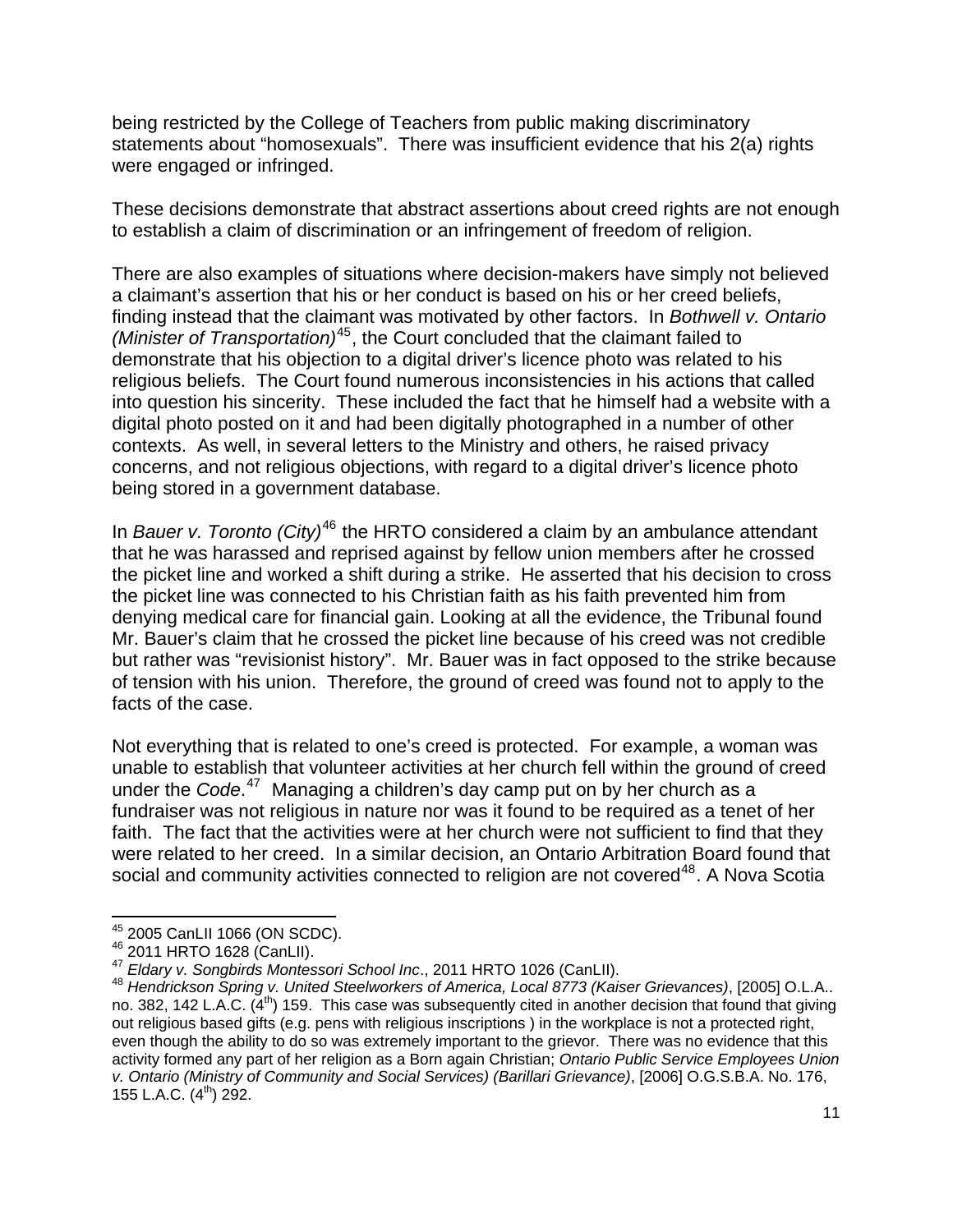Board of Inquiry rejected a claim that a condominium was required to accommodate a request to install a satellite dish, contrary to its bylaws, to receive Muslim religious and cultural programming from international sources. The Board stated that being able to establish discrimination requires something more than being able to draw some connection to religion. Unlike in *Amselem*, there was nothing to suggest that accessing the satellite service was a religious practice, belief, requirement, custom, or was part of the tenets of the family's faith or culture. While the complainant wanted access to the technology to allow his family greater exposure to their culture, language and religion, there was nothing to suggest that its absence would in any way compromise the practice of their faith.<sup>[49](#page-11-0)</sup>

Similarly, a Yukon Board of Adjudication did not accept that a First Nations man was entitled to special leave to attend land claim selection meetings because of his ancestral and religious duties.<sup>[50](#page-11-1)</sup>

Even where religious rights are triggered, not everything that interferes with them will constitute discrimination or an infringement of the *Charter.* As stated in *Amselem* and more recently in *S.L.*, no right, including freedom of religion, is absolute. Moreover, the *Charter* does not require governments to refrain from imposing any burdens on the practice of religion. With regard to claims under s. 2(a) of the *Charter*, the courts have said that an interference with religious rights must go beyond the "trivial and insubstantial". "Trivial or insubstantial" interference is interference that does not threaten actual religious beliefs or conduct. $51$ 

In its recent decision in *R. v. Badesha*, the Ontario Court of Justice noted that the degree of interference which must be shown before the impact on religious rights is found to be more than "trivial" or "insubstantial" may vary depending on the precise circumstances. The case involved a challenge by a Sikh man to an Ontario law that requires helmets when operating a motorcycle. Mr. Badesha argued that he could not wear a helmet because of his strongly held religious beliefs concerning the need to wear a turban. The Court found that the interference with Mr. Badesha's religious rights as a result of being unable to ride a motorcycle was trivial and insubstantial and therefore s. 2(a) of the *Charter* was not breached.[52](#page-11-3) The Court noted that any limit is on the individual's ability to ride a motorcycle in the fashion that he chooses, not on his right to worship or practice any belief associated with religion. Driving any motor vehicle is a privilege and not a right.<sup>[53](#page-11-4)</sup> The court distinguished the Supreme Court of Canada's

<sup>&</sup>lt;u> 1980 - Andrea Albert III, martin am Franca</u> <sup>49</sup> Assal v. Halifax Condominium Corp. No. 4 (2007), 60 C.H.R.R. D/101 (N.S. Bd. Inq.).<br><sup>50</sup> Whitehouse v. Yukon (2001), 48 C.H.R.R. D/497 (Y.T.Bd.Adj.).<br><sup>51</sup> Alberta v. Hutterian Brethren of Wilson Colony, supra note 18.

<span id="page-11-0"></span>

<span id="page-11-3"></span><span id="page-11-2"></span><span id="page-11-1"></span><sup>&</sup>lt;sup>51</sup> Alberta v. Hutterian Brethren of Wilson Colony, supra note 18.<br><sup>52</sup> R. v. Badesha, supra note 11. In case he was wrong in his conclusion that there was no s. 2(a) infringement, the judge also considered s. 1 of the *Charter* and found that the mandatory motorcycle helmet law was justified. The judge noted, based on the *Hutterian Bretheren* decision, that human rights code analyses that involve accommodation and undue hardship are inapplicable in a s. 1 analysis that applies to a claim that a law infringes the *Charter*.<br><sup>53</sup> In contrast, see *Multani, infra* note 121 which found that the prohibition on kirpans interfered with the

<span id="page-11-4"></span>claimant's freedom of religion in more than a trivial and insubstantial way as it deprived him of the right to attend public school.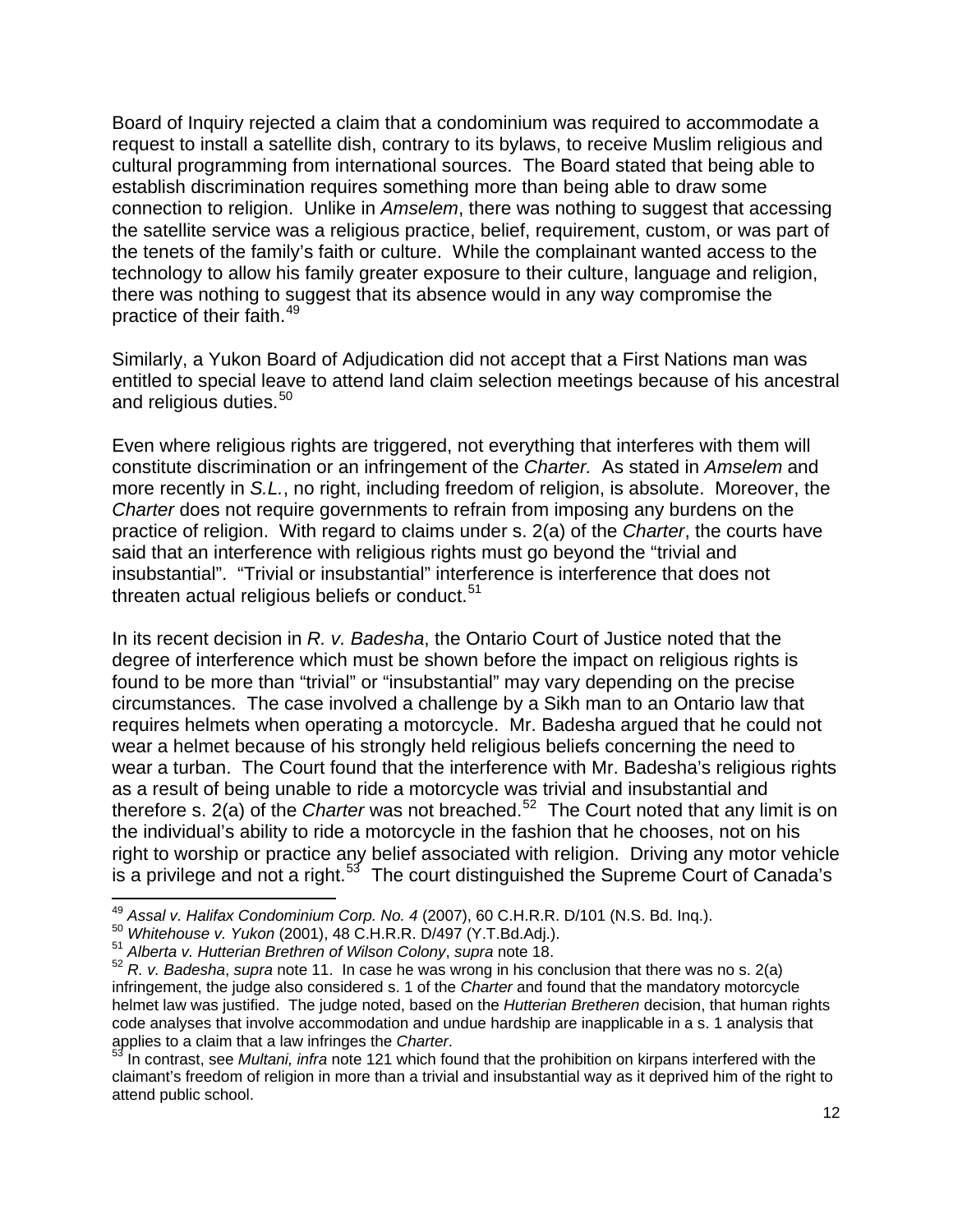decision in *Hutterian Bretheren* in which a majority of judges found that requiring all Alberta driver licence holders to submit to a digital photograph was a substantial interference with the religious beliefs of the Hutterian Bretheren colony stating that the costs or burden in that case was shown to be "of a different magnitude."

The *Badesha* decision seems to significantly limit the scope of what is protected under freedom of religion It appears to suggest that an interference with someone's rights will only be considered substantial if the person would be required to choose participating in the activity, in this case removing a turban to drive a motorcycle with a helmet, over his religious beliefs. Whether this restrictive approach will be followed by other decisionmakers remains to be seen.

When it comes to determining what is protected under creed, the courts have also held that the protection of religious beliefs may be broader than conduct motivated by those beliefs stating that "the freedom to hold beliefs is broader than the freedom to act on them".<sup>[54](#page-12-0)</sup> This is particularly the case where acting on those beliefs would have an adverse or harmful impact on the rights of others.<sup>[55](#page-12-1)</sup> More will be said about how courts have dealt with situations where creed rights come into tension with other rights in the section entitled **RECONCILING CREED AND OTHER RIGHTS.**

Finally, the right to be free from discrimination on the basis of creed includes the right to be free from "compulsion of religious observance", i.e. the imposition of someone else's religious beliefs or practices. Therefore, those who choose not to identify as practicing a religion or creed may nevertheless claim *Code* protection under the ground of creed in some situations. Examples of this will be set out in the section on **Compelling Religious Observances and Imposing Religious Messages**.

To summarize, the courts have set out several important principles in determining what is protected:

- 1) It is the rights claimant's personal or subjective understanding of his or her religion or creed that is the focus, not the actual obligations of the faith or what others of the same faith believe or practice.
- 2) The sincerity or the honesty of the belief or practice is what needs to be demonstrated.
- 3) Not everything related to religion or creed is protected. There must be a link to religion "in that it is either objectively required by the religion, or [the person] subjectively believes that it is required by the religion, or … sincerely believes that the practice engenders a personal, subjective connection to the divine or to the subject or object of [the person's] spiritual faith."[56](#page-12-2) Social or cultural activities will generally not meet this requirement.

 <sup>54</sup> *Trinity Western University v. British Columbia College of Teachers*, [2001] 1 S.C.R. 772.

<span id="page-12-2"></span><span id="page-12-1"></span><span id="page-12-0"></span><sup>55</sup> *R. v. Big M, supra* note 36 at para. 123. 56 *Amselem, supra* note 15 at para. 69.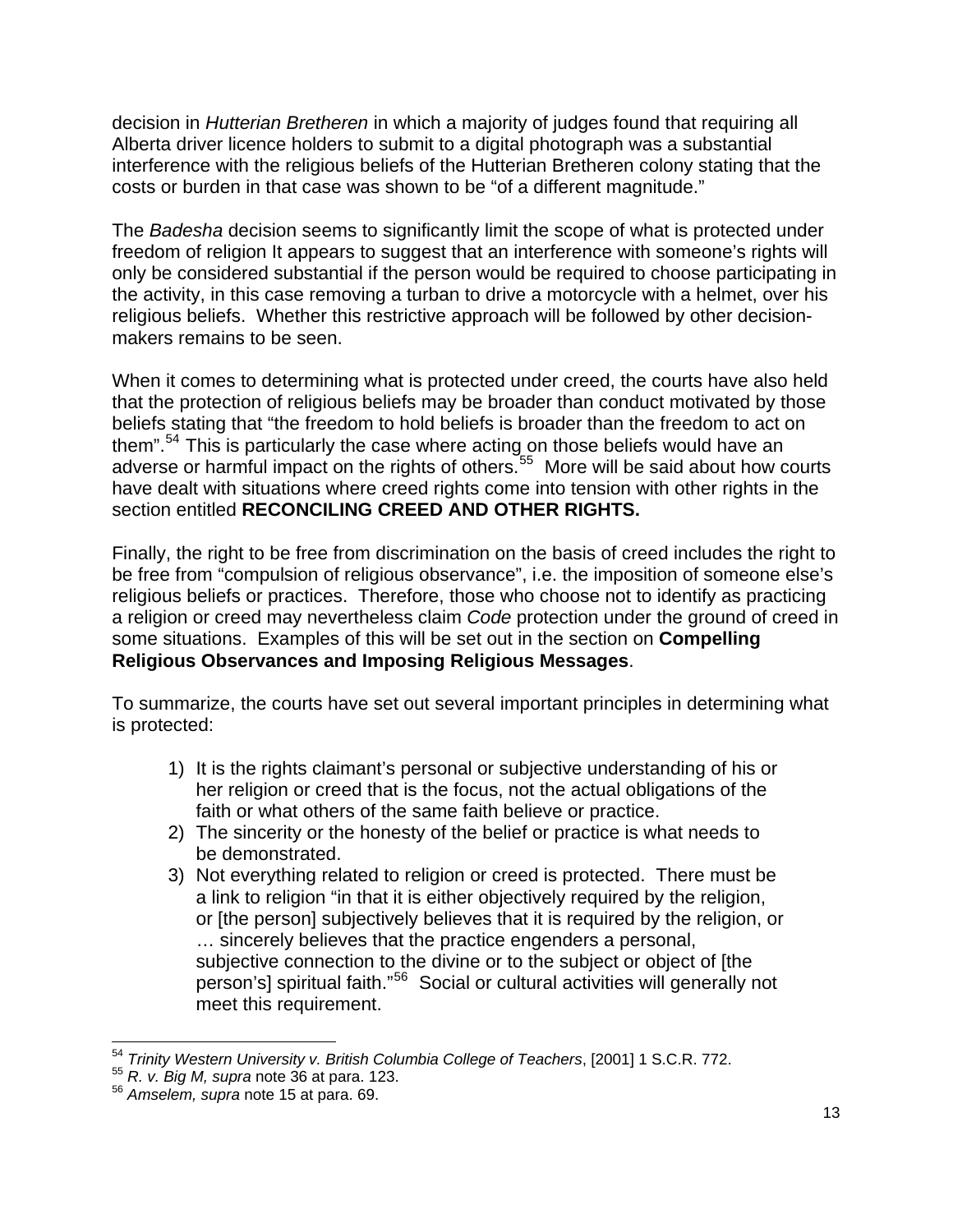- 4) To establish a violation, there must be objective proof of interference with the religious rights.
- 5) With respect to freedom of religion claims under s. 2(a) of the *Charter*, interference with religious rights must go beyond the trivial and insubstantial. While this has not been fully developed in the law, some relevant factors may include whether the law, policy or action being challenged completely prohibits the practice or belief or whether it incidentally touches on matters of faith and the nature of the impact on religion (e.g. economic, social etc.).
- 6) The protection of religious beliefs is broader than the ability to act on those beliefs.

## **DISCRIMINATION AND HARASSMENT ON THE BASIS OF CREED**

In the past ten years, there have been several interesting human rights decisions dealing with discrimination and harassment on the basis of creed. It is clear from the case law that discriminatory attitudes towards minority religions (in many cases linked with other *Code* grounds such as race, colour, ethnic origin, place of origin and ancestry) continue to exist and be reflected in unequal treatment on the basis of creed.<sup>[57](#page-13-0)</sup> Other decisions suggest that religious tensions that may exist as a result of international events can be reflected in religious discrimination here in Ontario. Still others suggest a growing discomfort with those who openly identify as religious, regardless of the particular religion practiced.

In *Loomba v. Home Depot Canada*<sup>[58](#page-13-1)</sup> the HRTO found that a requirement that hardhats be worn at a Home Depot store that was under construction was selectively and inconsistently enforced. A more stringent approach was applied to Mr. Loomba, a Sikh security guard, because he wore a turban, which was inextricably linked to his creed. This violated his right to be free from discrimination based on religion. The Tribunal also found that the personal respondent subjected Mr. Loomba to discriminatory treatment in the form of rude and offensive comments and conduct. The personal respondent was found to have goaded Mr. Loomba to remove his turban in order to be allowed to work and also to have threatened him with termination. The comments and conduct were derogatory in relation to the complainant's creed.<sup>[59](#page-13-2)</sup> Interestingly, while the grounds of alleged discrimination also included race, colour and ethnic origin, the Tribunal chose to consider it as a case engaging only creed rights. The Tribunal has not yet issued its decision dealing with a second aspect of the case: the relationship

<span id="page-13-0"></span>  $57$  It is important to note that reported decisions only represent a few of the claims that are made as many human rights cases are resolved through settlement, before a hearing is held.<br><sup>58</sup> 2010 HRTO 1434 (CanLII).

<span id="page-13-2"></span><span id="page-13-1"></span> $59$  No remedies were ordered in this decision as there is a second stage of the hearing to consider whether the respondents were justified in their enforcement of the *Occupational Health and Safety Act* and whether they considered the duty to accommodate.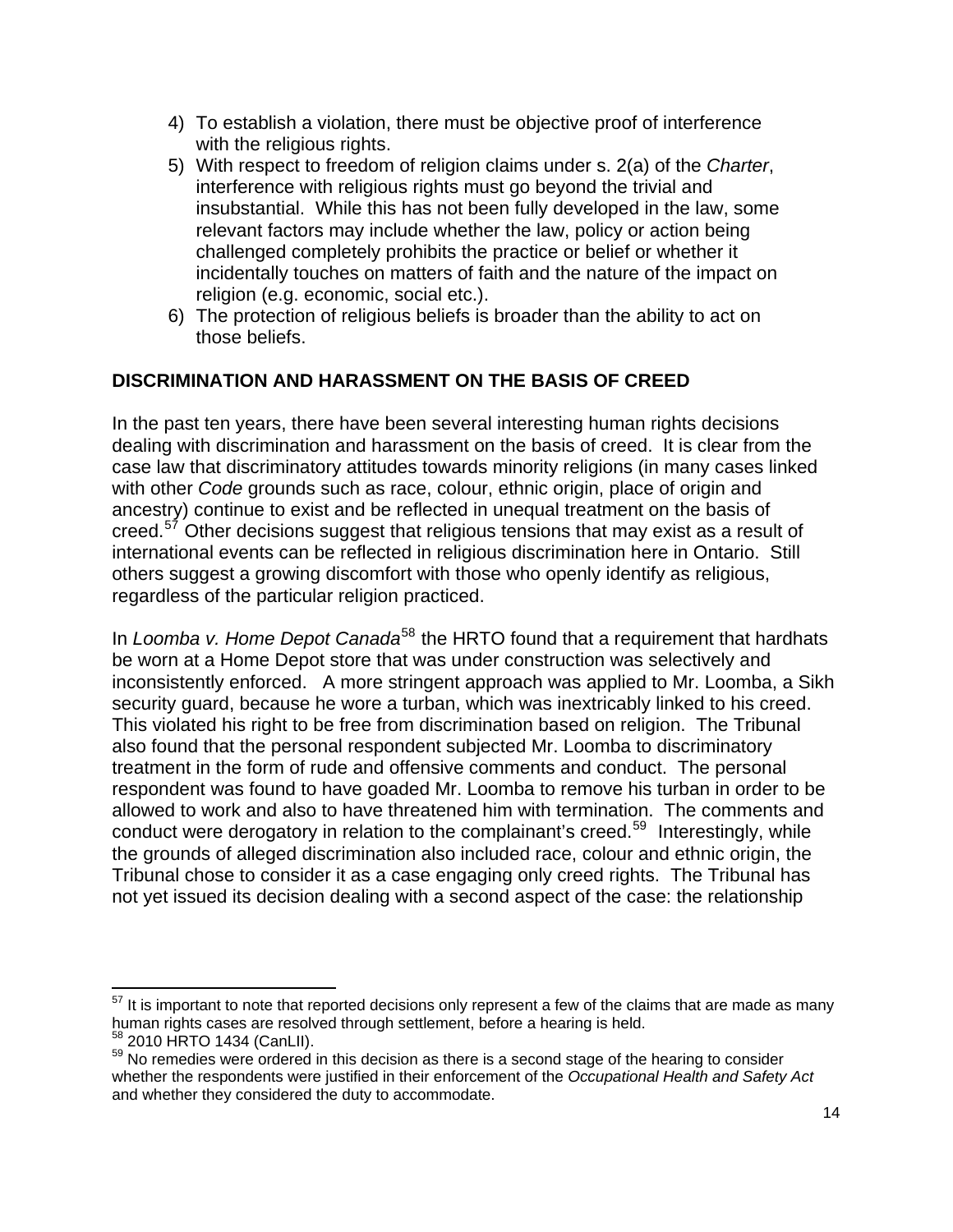between the *Code*'s duty to accommodate and the safety requirements of the *Occupational Health and Safety Act.*[60](#page-14-0)

An Alberta Human Rights Panel found that the Tequila Bar and Grill's refusal to admit a Sikh man who wore a turban was intersectional discrimination based on race, religion and ancestry; *Randhawa v. Tequila Bar & Grill Ltd.*<sup>[61](#page-14-1)</sup> The Panel accepted evidence that the Bar used video surveillance to identify people waiting in line that it did not want to let in, based on their appearance. The Panel accepted Mr. Randhawa's evidence that he was told by the doorman that the line was being monitored by management who did not want to let him in because the Bar "had an image to maintain" during Stampede week and did not want "too many brown people in". Mr. Randhawa was awarded \$5000 in damages and the Bar was ordered to implement a policy on preventing racial discrimination and to participate in an education seminar conducted by the Alberta Human Rights Commission.

In *Yousufi v. Toronto Police Services Board*, [62](#page-14-2) the Human Rights Tribunal of Ontario considered a complaint of discrimination on the basis ethnic origin, place of origin and perceived creed (Muslim) made by a civilian employee of the Toronto Police Service (the TPS). On September 12, 2001, a police detective with the TPS left a voicemail message for another detective to the effect that he had information that the complainant, a man who identifies as a non-White person of Afghan descent, was involved in the events of 9/11. Specifically, disguising his voice and speaking in an accent supposedly of someone from the Middle East, the detective stated that Abdullah Yousufi had been taking airline pilot lessons at Buttonville Airport. He also suggested that Yousufi's locker should be searched for a flying manual in Arabic and stated that Yousufi was an "evil Islamic militant".

The message was referred to the Internal Affairs division of the TPS for investigation and, through the investigation, came to the complainant's attention. While the Tribunal accepted that the message was meant to be a "joke", the complainant was understandably very upset and believed that his employer failed to appropriately investigate and respond to the message. As well, the incident became widely known in the Division and Mr. Yousufi became the object of gossip and suspicion about whether he was involved in 9/11.

The Tribunal concluded that the message was filled with ugly stereotypes and that: "The accented voice, mimicking someone from the Middle East as speaking in heavily accented and broken English and casting suspicions on the complainant as being involved in the event of 9/11 amounts to discrimination on the basis of ethnic origin, place of origin and creed." With regard to the employer's response to the message, the Tribunal concluded that the employer appropriately investigated and disciplined the employee who left the message but did not do enough to address the gossip and

  $^{60}$  R.S.O. 1990 c. O.1.

<span id="page-14-2"></span><span id="page-14-1"></span><span id="page-14-0"></span><sup>&</sup>lt;sup>61</sup> 2008 AHRC 3 (CanLII).<br><sup>62</sup> 2009 HRTO 351 (CanLII).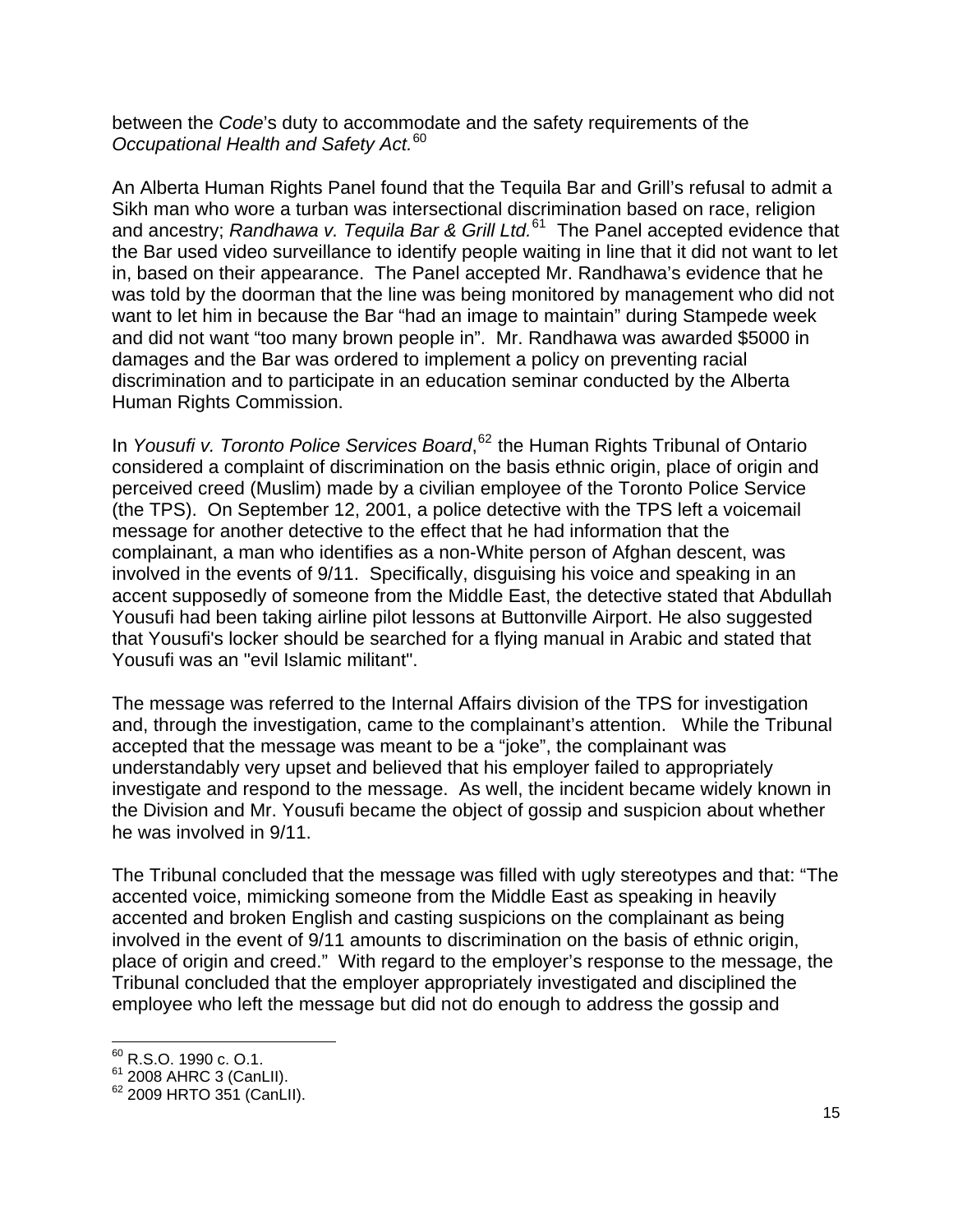suspicion about Mr. Yousufi that flowed from the event. This was found to have poisoned Mr. Yousufi's work environment.

In a similar case in British Columbia, *Kinexus Bioinformatics Corp. v. Asad*, [63](#page-15-0) a Muslim Canadian citizen was subjected to a humiliating RCMP investigation after a co-worker reported him to the RCMP as someone she suspected as having been involved in the 9/11attacks. The Tribunal found that had Mr. Asad not been an Arab Muslim who had immigrated from Saudi Arabia, the co-worker would not have acted the way she did. The Tribunal found that Mr. Asad's employer was not responsible for the report to the RCMP, which was made outside the workplace. However, the employer was responsible for discriminatory racial profiling in the workplace. It allowed the suspicions about Mr. Asad to continue in the workplace and failed to take any actions to address the impact on Mr. Asad. Instead, the employer left Mr. Asad to fend for himself in a poisoned work environment.<sup>[64](#page-15-1)</sup>

In *Modi v. Paradise Fine Foods*, the Human Rights Tribunal of Ontario considered a complaint by a customer, who identified as a Christian black African born in Sudan, as a result of a verbal and physical altercation that occurred at a halal butchery. The Tribunal found that the personal respondent, who was the butcher at the store, had initiated the confrontation with inflammatory comments about ethnic and religious issues in Sudan which quickly deteriorated into a physical altercation. The Tribunal concluded that Mr. Modi experienced intersectional discrimination on the basis of ethnic origin (black African from a non-Muslim culture) and creed (not Muslim):

In confronting both Mr. Modi (and incidentally Mr. Ayumé) with his perception of the state of affairs in and what he considered appropriate for Sudan, Mr. Ben Aycha used language and engaged in conduct that indicated contempt for Mr. Modi as a black non-Muslim of Sudanese birth. Not only did he express his sense of the inferiority of those of Sudanese origin who were not Muslims but the rapidity with which this escalated into threats of violence and ultimately actual violence involving a meat cleaver provided evidence of a deeply-rooted antagonism towards persons of Mr. Modi's ethnic origin who were not Muslim and who expressed loyalty or continued adherence to those markers.<sup>[65](#page-15-2)</sup>

<span id="page-15-0"></span><sup>&</sup>lt;u> 1980 - Andrea Albert III, martin am Franca</u> 63 2008 BCHRT 293; applications for judicial review dismissed *Kinexus Bioinformatics Corporation v. Asad*, 2010 BCSC 33 (CanLII).<br><sup>64</sup> See also *Dastghib v. Richmond Auto Body Ltd. (No. 2)* (2007), 60 C.H.R.R. D/167, 2007 BCHRT 197.

<span id="page-15-2"></span><span id="page-15-1"></span>A man who was born and raised Muslim and who was originally from Iran was discriminated against on the basis of race, colour and religion. The BC Tribunal noted the particular impact of the name-calling that occurred after the events of 9/11: "In my view, the references to Bin Laden and Hussein, in the context of 9/11, and the manner in which these two persons were being portrayed in the media, would lead to an inference that a person was being compared to a mass murderer, a dictator, or a terrorist. Especially in the aftermath of 9/11, such remarks made against a person of Muslim and Middle Eastern origin are extremely insensitive, a racial slur, and thus discriminatory." (at para. 212).<br><sup>65</sup> 2007 HRTO 12 at para. 48 (CanLII).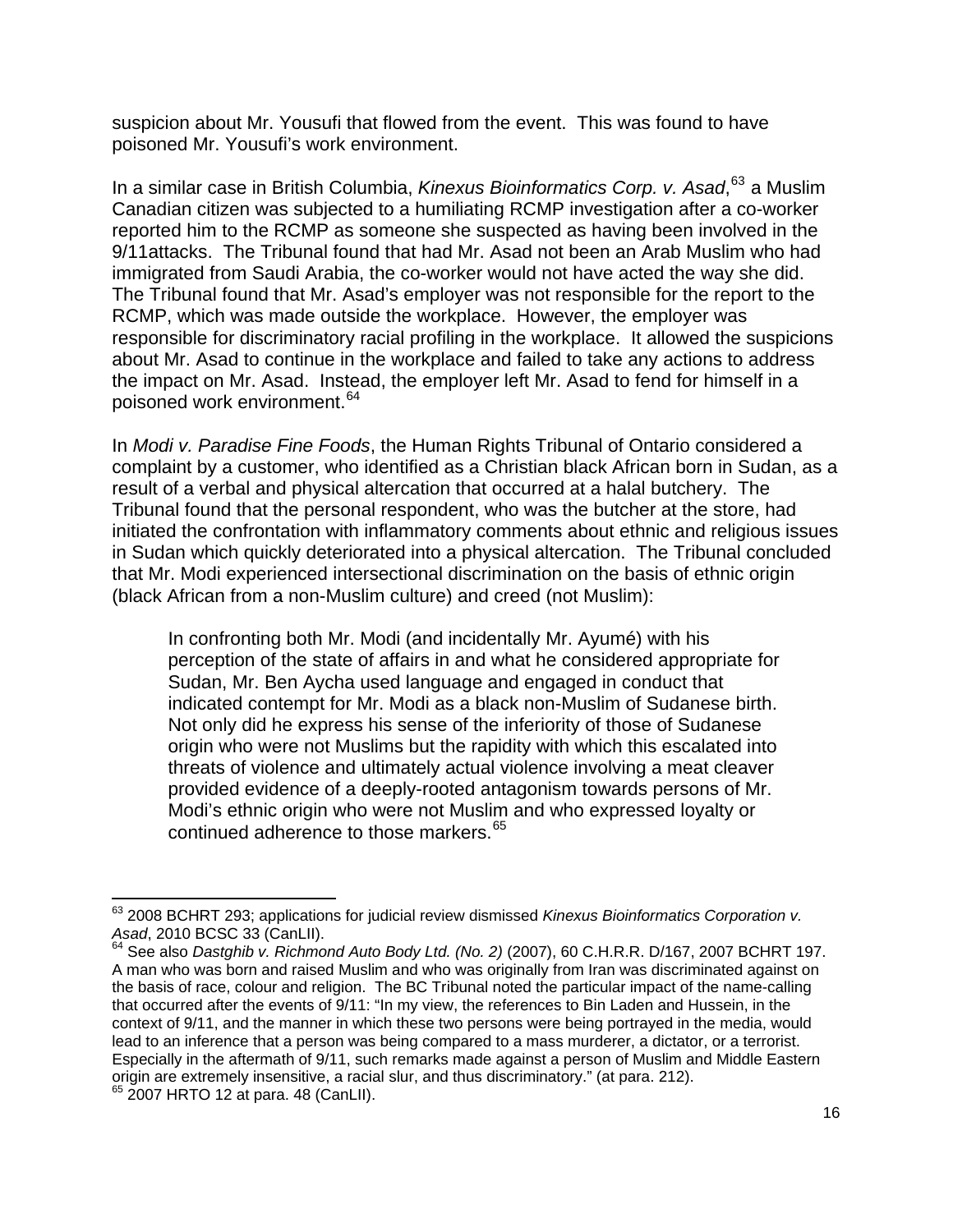The Tribunal noted for the purposes of determining whether Mr. Modi experienced discrimination, it did not matter whether the personal respondent knew that he was Christian. It was sufficient that the personal respondent behaved as he did because Mr. Modi clearly revealed himself as someone who was not a Muslim. The right to equal treatment based on creed covers discrimination on the basis that someone *does not* adhere to a particular creed and not just discrimination because of adherence to a particular creed.

Similarly, in *Hadzic v. Pizza Hut*<sup>[66](#page-16-0)</sup> the British Columbia Human Rights Tribunal dealt with a case where international religious tensions were reflected in discriminatory acts in that province. The employer was held liable for not adequately addressing discriminatory comments by a worker who identified as a Bosnian Serb towards his coworker, Mr. Hadzic, who identified as a Bosnian Muslim. The Tribunal found that the Serb co-worker made threats to kill Muslims in Sarajevo and to harm Mr. Hadzic and his family. He also used the term "Zacklan" which was found to be particularly offensive to Mr. Hadzic because of its violent meaning (decapitation) and its historical and current significance to a person of Bosnian ancestry. The Tribunal concluded that the comments were made to Mr. Hadzic because of his Bosnian heritage, ancestry, place of origin and religion. The employer was found liable. The employer's response to the serious threats was inadequate.

In *Huang*, [67](#page-16-1) *a* Chinese Seniors' Association was found to have engaged in discrimination based on creed when it revoked a woman's membership because she was a practitioner of Falun Gong. Then when she tried to discuss the revocation of her membership with the Association, it publicly referred to Falun Gong as "an evil cult". The Tribunal noted that a religion is not immune from criticism and that disagreement with, or criticism of, the tenets of its belief system does not necessarily amount to discrimination. However, in this case, the reference to Falun Gong as "an evil cult" did amount to discrimination. In awarding the woman \$15000 in compensation for the effects of the discrimination, the Tribunal noted that the discrimination was public and caused the woman to lose face in her community. Interestingly, it also took into account the fact that the complainant was more vulnerable because she is part of a religious group that has been subject to persecution. The Association was also ordered to invite the complainant to rejoin.

An Irish pub that cancelled a "mini-lecture" that was to be held there by a group of Raelians was found to have violated the *Code*; *Gilbert v. 2093132 Ontario Ltd.*[68](#page-16-2) The applicants had made a reservation at the pub and distributed flyers about the event. When the manager learned that the applicants had distributed over 500 flyers, he became concerned that the event would disrupt business on a Saturday night. The applicants were told they could not hold the event as planned. The HRTO found that pub's decision was made out of legitimate business concerns and not because of the

 <sup>66</sup> (1999), 37 C.H.R.R. D/252 (B.C.H.R.T.).<br><sup>67</sup> *Supra,* note 11.

<span id="page-16-2"></span><span id="page-16-1"></span><span id="page-16-0"></span><sup>&</sup>lt;sup>67</sup> *Supra*, note 11.<br><sup>68</sup> *Supra*, note 19.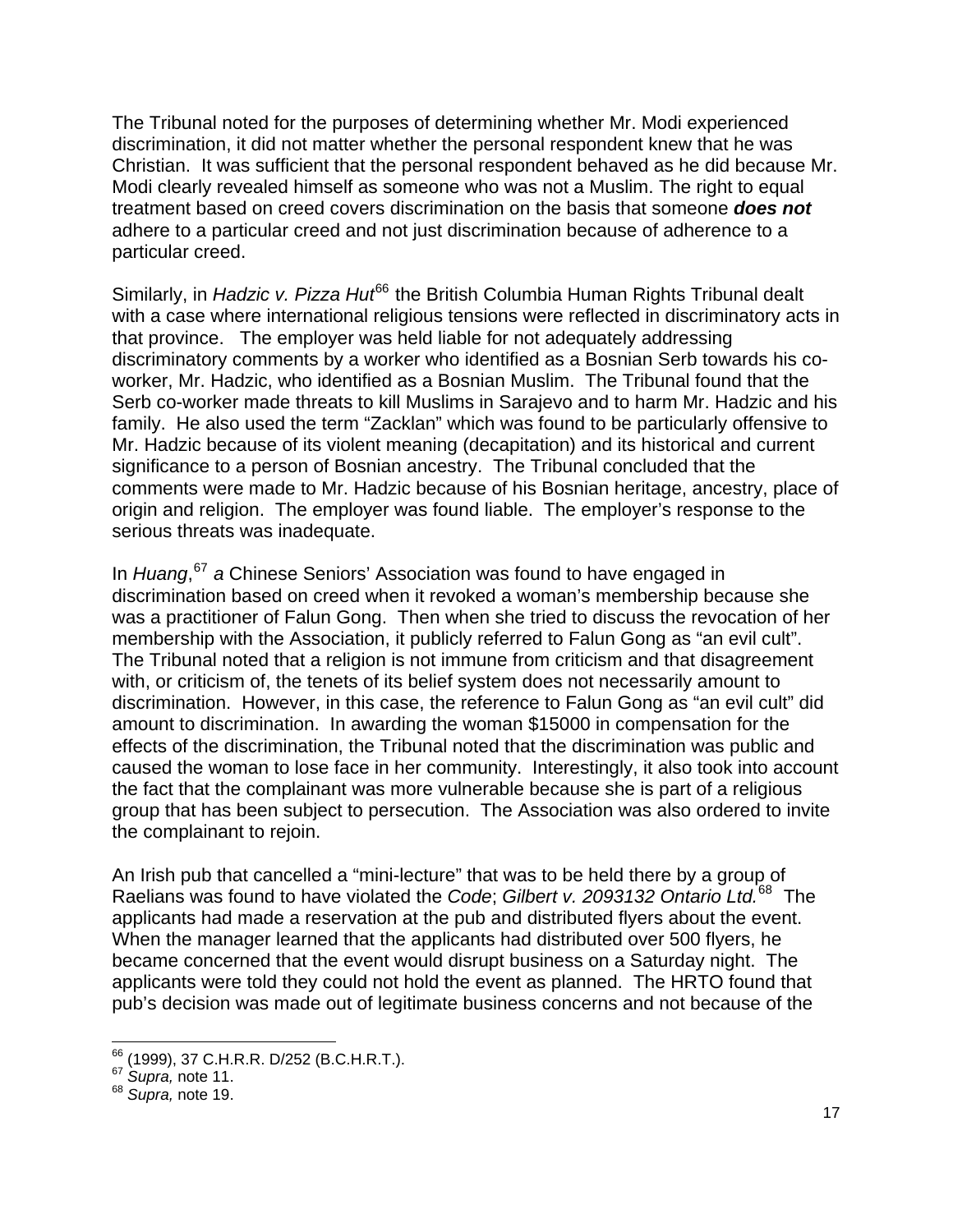applicants' creed. However, in his discussions with the applicants, the manager of the pub did state in an agitated manner that the pub did not want to be associated with their "cult". The HRTO therefore awarded \$100 to each applicant.

Two BC decisions dealt with access to Aboriginal spiritual services for prison inmates. In one decision, the BC Human Rights Tribunal found that an Aboriginal inmate was effectively denied access to Aboriginal spiritual services which amounted to discrimination based on his religion and ancestry; *Kelly v. British Columbia (Public Safety and Solicitor General) (No. 3).*[69](#page-17-0) Mr. Kelly wished to have access to the Aboriginal spiritual services that were offered through a Native Liaison person. These included healing, talking, sharing or sacred circles, smudge ceremonies, sweat lodges, one-on-one sessions, and making or using a medicine pouch, dream catchers or drums. Despite repeated requests, he did not receive a visit from the Native Liaison nor did he receive Aboriginal spiritual literature. However, he did receive a visit from a chaplain and Christian literature within a reasonable period of time. In essence, the Tribunal found that while Christian services were reasonably available, there was no effective access to Aboriginal spiritual services. The fact that Mr. Kelly was in segregation for much of the time was not found to justify the adverse treatment.

However, in an earlier decision involving a Métis inmate, *Smith v. B.C. (Ministry of Public Safety and Solicitor General) and another,*[70](#page-17-1) the BCHRT did not find discrimination. It was Mr. Smith's classification (he had put himself into protective custody out of concerns for his safety) and not his race or religion that resulted in a denial of access to pow-wows. The pow-wows involved a gathering of all inmates with members of the outside community, including women and children, on the ballpark of the prison grounds and both Aboriginal and non-Aboriginal inmates could participate. There was evidence that Aboriginal and non-Aboriginal inmates were treated the same in regard to access to pow-wows and the decision to restrict or deny participation was based on the need to keep protective custody inmates separate from the general prison population to protect their personal safety.

It is not just practitioners of so called "minority" religions who may face discrimination based on creed. In a recent decision a woman alleged she was treated adversely as a foster parent because of her Christian faith or because of her perceived association with a Christian faith-based youth program called Freedom Village. In *Williams v. Children's Aid Society of Toronto*[71](#page-17-2), the Tribunal considered a complex situation involving a contractual relationship between Mr. and Mrs. Williams and the Children's Aid Society of Toronto and Alliance Youth Services Inc. (AYS). The Williams had entered into a contract with AYS to provide a foster home for children. After the Williams indicated that they hoped to develop and operate a Christian faith-based camp for troubled youth in rural Ontario, they were asked whether they had any association with Freedom Village, a Christian faith-based camp in the U.S., where there had been problems with

<sup>69 2011</sup> BCHRT 183 (CanLII).

<span id="page-17-2"></span><span id="page-17-1"></span><span id="page-17-0"></span> $\frac{70}{70}$  2008 BCHRT 36 (CanLII).<br> $\frac{71}{71}$  2010 HRTO 265 (CanLII).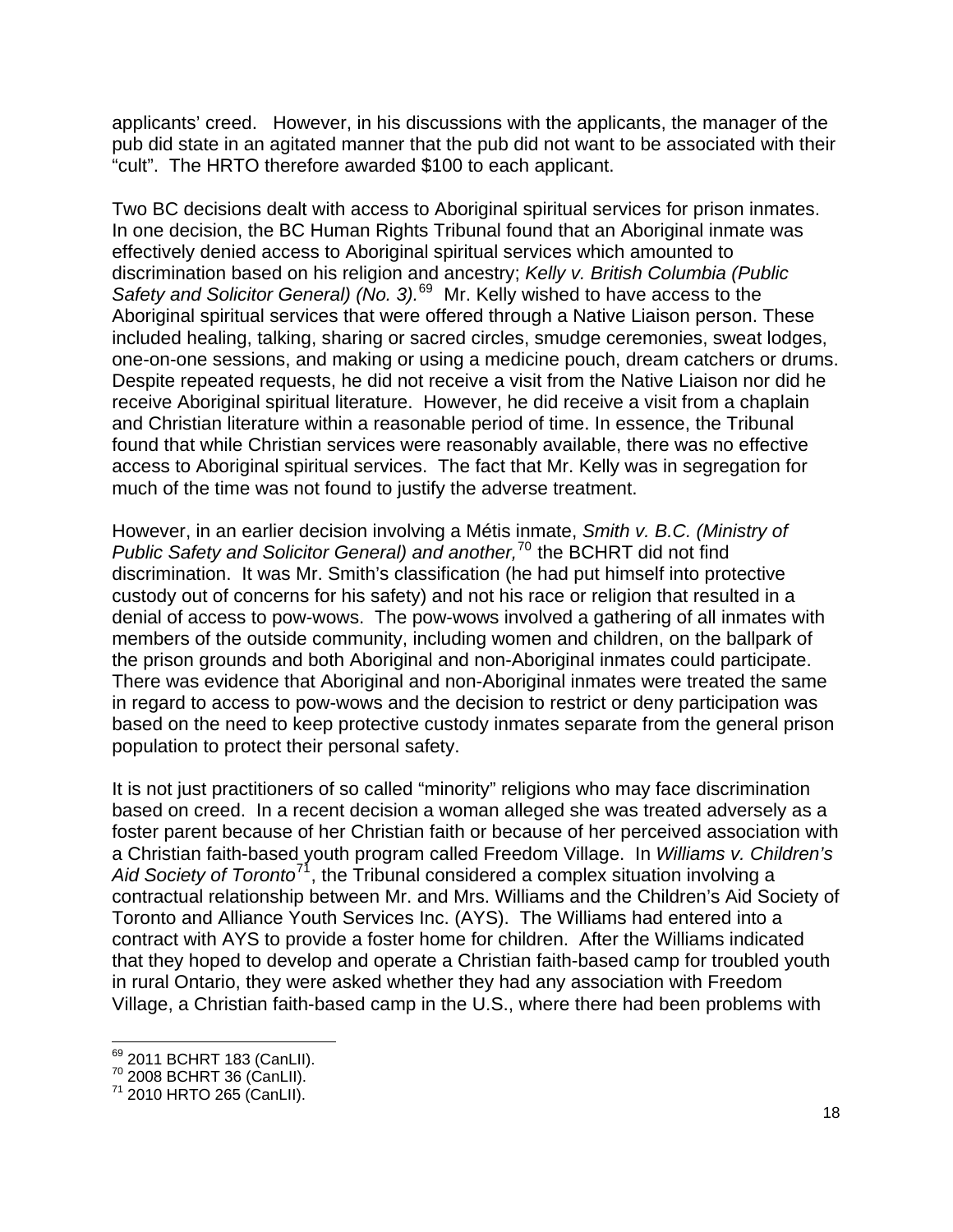the care of the children. Despite their assurances that they were not, the respondents remained suspicious about the potential affiliation with this other Christian camp. An issue was also raised with respect to whether the applicant's and her husband's Christian faith or beliefs would pose a problem if a child in their care was gay.

The Tribunal concluded that the question concerning whether the applicant's creed would be an issue if a child in their care was gay was not asked in an inappropriate manner as alleged by the applicant. In the circumstances (including the fact that the applicant conceded that AYS had the right to ask the question), the question was not inappropriate. The respondents were satisfied with the answer they received and nothing further came of this matter. The Tribunal found no discrimination in relation to the fact this question was asked.

There were also many issues in the relationship between the Williams and the respondents that had nothing to do with the *Code*. There were credible and nondiscriminatory reasons for AYS to reach the conclusion that the Williams were unable to work effectively and co-operatively with AYS staff. Nonetheless, the Tribunal found that issues raised by the Williams about racism and infringement of their religious beliefs were factors in the decision to terminate the contract. The continued suspicions about a potential affiliation between Freedom Village and the youth camp proposed by the Williams were based in part on the fact that both programs were Christian faith-based. Therefore, the Tribunal concluded that the Williams were discriminated against by both AYS and CAST.

A similar BC decision considered whether the complainant's pro-life views, which were related to her Christian faith, were a factor in the termination of her employment as office manager in a family medicine clinic; *C. v. A.*[72](#page-18-0) The Tribunal found that one physician was concerned about the complainant's pro-life beliefs and whether they would impact on patient care (particularly abortion referrals). Although the doctor had asked the complainant to remove from the waiting room a pro-life poster she had put up and a Bible and had spoken to the complainant about the impact of her views on patient care, the Tribunal found that her pro-life views were not a factor in her dismissal. While the Tribunal did not expressly say so, it appeared to accept that it was legitimate for the doctor to ensure that patients seeking an abortion were dealt with appropriately by the complainant. The Tribunal also noted that the clinic had accommodated the complainant's request that she not be involved in referrals for abortion services by having another medical assistant or the referring doctor process the referrals.

Discomfort with religious messages, leading to adverse treatment has also formed the basis for a claim of discrimination. A Nova Scotia town had an "operating policy" not to permit performances that had a religious or political message on its public stage. When Reverend Gilliard asked to use the Marina Stage for a presentation called "This Blood is For You" which included the performance of a short drama, gospel songs and preaching the gospel, the request was denied because the performance contained a religious

<span id="page-18-0"></span> <sup>72</sup> (2002), 43 C.H.R.R. D/395, 2992 BCHRT 23.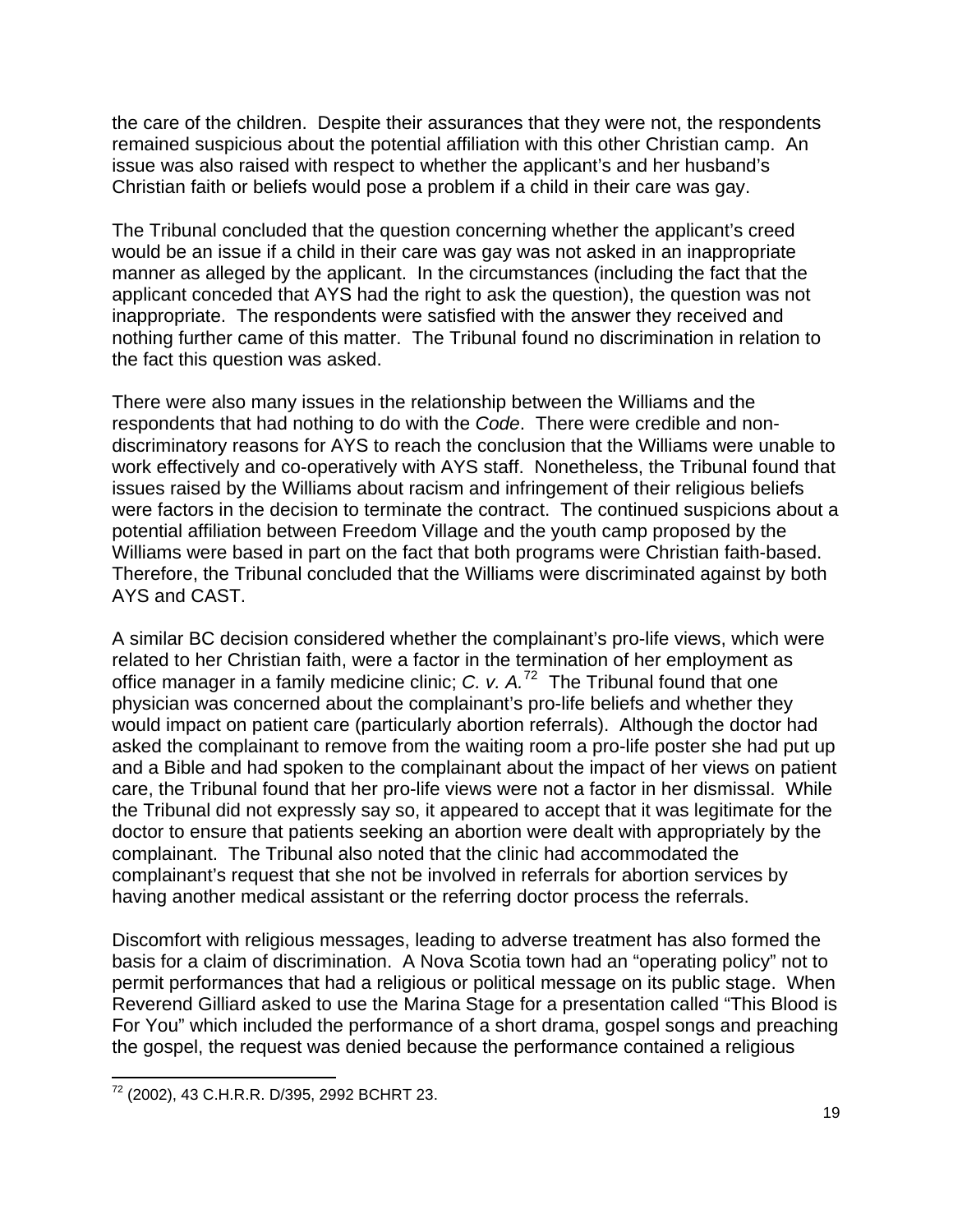message. As religion was a factor in the decision not to grant Reverend Gilliard the use of the town stage, discrimination was found; *Gilliard v. Pictou (Town) (No. 2).*[73](#page-19-0) This case raises important questions concerning the extent to which secular institutions can refuse to allow the promotion of religious messages in public spaces (for example, out of a concern that allowing religious messages may result in complaints from individuals who may argue that they have the right to be free from the imposition of religious messages).

Making negative comments regarding a person's commitment to their faith or adherence to their beliefs, i.e. stating that the person is not acting like a "true Christian", has also been found discriminatory.<sup>[74](#page-19-1)</sup>

Finally, it is important to note that not every reference to religion has been found to violate the *Code*. For example, a Muslim woman who was questioned by her supervisor about fasting during Ramadan was unable to convince the Human Rights Tribunal that this was contrary to her human rights<sup>[75](#page-19-2)</sup>. The Tribunal did not accept that the comments were negative, but rather found that they reflected a genuine interest in Ramadan and fasting. The Tribunal stated that a reasonable person would not interpret such statements as demeaning and discriminatory. While clearly not every discussion of religion is problematic from a human rights perspective, there is little analysis in this decision of whose perspective the "reasonable person" approach reflects; that of the majority group or of the religious minority whose religious practices are being questioned. In another decision, the British Columbia Human Rights Tribunal found that while a co-worker called the complainant a "fucking Hindu" (in fact, he identified as Sikh) in the context of an isolated work incident, this did not constitute a violation of the B.C. *Code.*[76](#page-19-3)

There are also many examples of cases<sup>[77](#page-19-4)</sup> where creed was found not to be a factor in allegedly discriminatory treatment. Each turns on its own facts and is not summarized in this case law review.

## **Compelling Religious Observances and Imposing Religious Messages**

The freedom of religion and the right to be free from discrimination based on creed also include the right to be free from religious compulsion or coercion. This has been dealt

<sup>73 (2005), 53</sup> C.H.R.R. D.213 (N.S. Bd.Inq.).

<span id="page-19-1"></span><span id="page-19-0"></span><sup>73 (2005), 53</sup> C.H.R.R. D.213 (N.S. Bd.Inq.). 74 *McGuire v. Better Image Property Maintenance Inc.* (2006), CHRR Doc. 06-744, 2006 BCHRT 544.

<span id="page-19-3"></span><span id="page-19-2"></span><sup>&</sup>lt;sup>75</sup> Awan v. Loblaw Co., 2009 HRTO 1046.<br><sup>76</sup> Banwait v. Forsyth (No. 2) (2008), CHRR Doc. 08-118, 2008 BCHRT 81.

<span id="page-19-4"></span><sup>&</sup>lt;sup>77</sup> In Ontario, since June 30, 2008 individuals who believe they have experienced discrimination or harassment have been able to file an application directly with the Human Rights Tribunal of Ontario. The Tribunal is required to hold a hearing into every application filed that falls within its jurisdiction. Prior to this, complaints of discrimination were filed with the Commission and the Commission determined, after an investigation, whether there was sufficient evidence to refer the case for a hearing before the Tribunal. As a result of this "direct access" system, in recent years, there have been more cases where discrimination based on creed has been alleged but not proven at a hearing.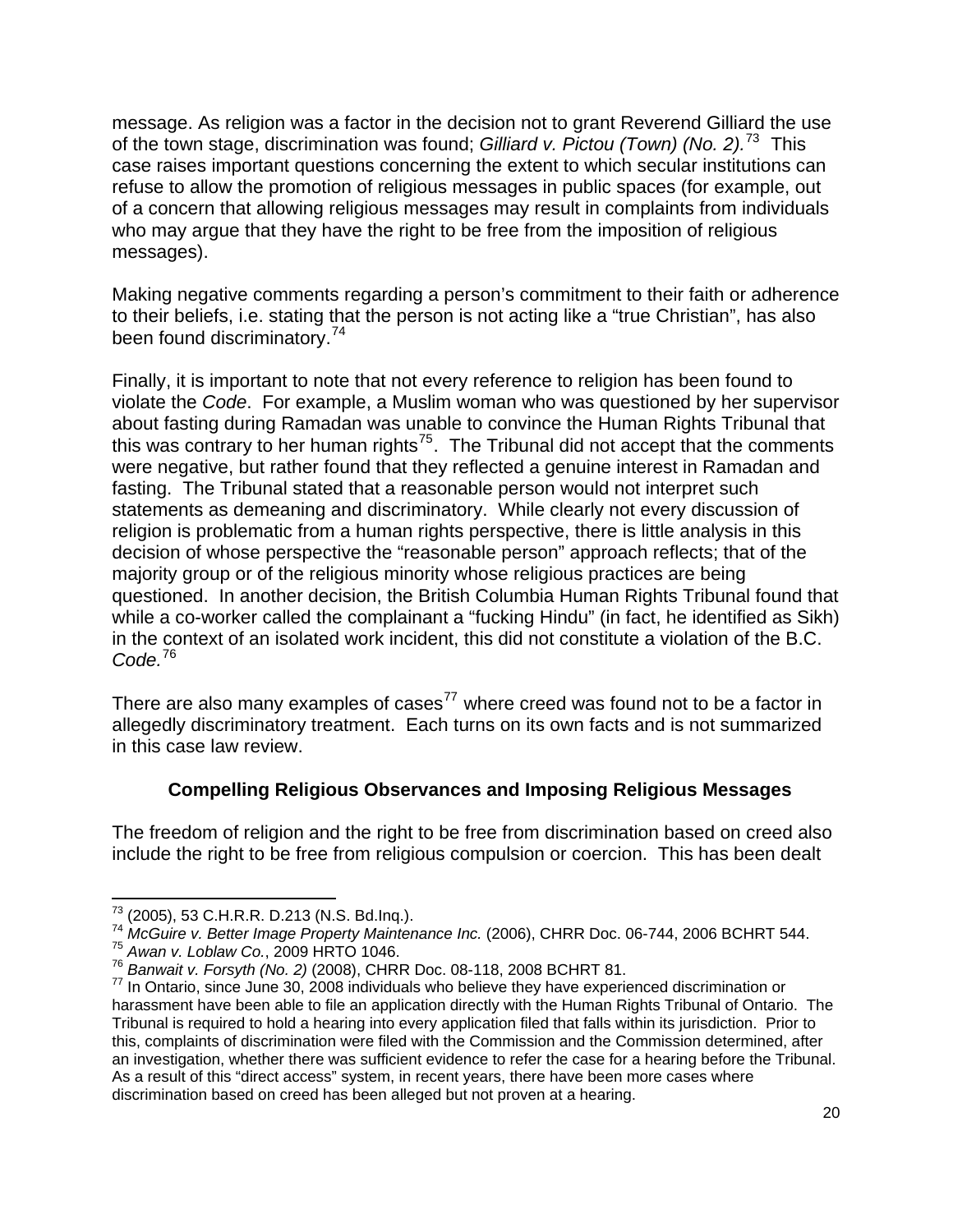with through a variety of challenges to laws and practices that impose religious observances, typically those of the Christian faith, on persons who do not share the same faith. As well, decision-makers have dealt with situations where employers seek to impose their religious views on their employees.

Canadian courts have held that state sponsorship of one religious tradition amounts to discrimination against others.[78](#page-20-0) One of the leading Supreme Court of Canada decisions dealing with religious rights, *R. v. Big M. Drug Mart*, [79](#page-20-1) was a *Charter* challenge to the federal *Lord's Day Act* which made it illegal for stores to remain open on Sundays, with some exceptions. The Supreme Court found that the purpose of the law was to compel the observance of the Christian sabbath and that this purpose infringed freedom of religion for non-Christians. The Court noted that imposing the requirements of the Christian faith creates a hostile climate for, and gives the appearance of discrimination against, non-Christian Canadians. Compelling a day of rest preferred by one religion was also found to be inconsistent with the preservation and enhancement of the multicultural heritage of Canadians. The violation of s. 2(a) was not found justified under s. 1 of the *Charter*.

Shortly after *Big M Drug Mart* was decided, the Court considered Ontario's *Retail Business Holidays Act*. The law also prevented businesses from opening on Sundays but the legislative history of the *Act* showed that its purpose was not religious but rather to provide a common day of pause for retail workers. Nevertheless, in *R. v. Edwards Books and Art*<sup>[80](#page-20-2)</sup> the Supreme Court found the law infringed freedom of religion because while its purpose was secular, its effect was to impose an economic burden on retailers that observed sabbath on a day other than Sunday. However, unlike the *Lord's Day Act* which could not be justified under s. 1, in *Edward's Books*, the law was saved under s. 1 of the *Charter* as the secular goal of ensuring a common pause day was sufficiently important to justify a limit on freedom of religion.

The recitation of the Lord's Prayer in schools and at public meetings is another situation where the religious freedoms of non-Christians have been found to be violated. The Ontario Court of Appeal<sup>[81](#page-20-3)</sup> considered a regulation requiring public schools to open or close each day with religious exercises consisting of reading of the Scriptures or repeating the Lord's Prayer or other suitable prayers. The regulation allowed students not to participate. Even though it allowed for students to be exempted and was wide enough to allow for non-Christian prayers, the regulation was unconstitutional. Once again, the concern was with the coercive element and the pressure on students to conform to the majority's religious practices. The Court held that the existence of pressure or compulsion must be assessed from the "standpoint of pupils in the sensitive setting of a public school" and that the "peer pressure and the class-room norms to

 <sup>78</sup> S*.L., supra* note 41 at para 17.<br><sup>79</sup> *Supra* note 36.

<span id="page-20-3"></span><span id="page-20-2"></span>

<span id="page-20-1"></span><span id="page-20-0"></span><sup>&</sup>lt;sup>79</sup> Supra note 36.<br><sup>80</sup> [1986] 2 S.C.R. 713.<br><sup>81</sup> Zylberberg v. Sudbury Board of Education, 1988 CanLII 189 (ON C.A.).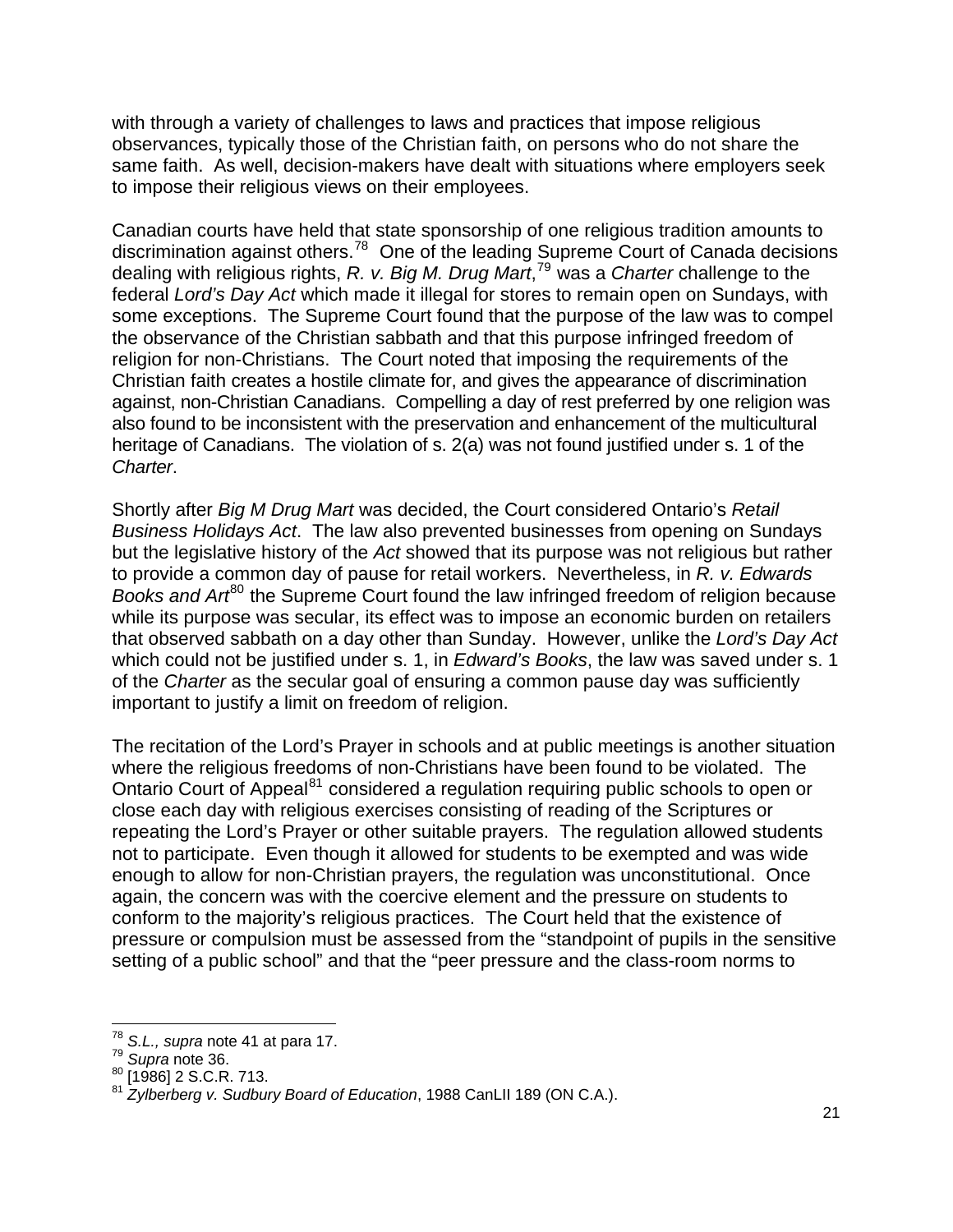which children are acutely sensitive … are real and pervasive and operate to compel members of religious minorities to conform with majority religious practices."<sup>[82](#page-21-0)</sup>

In *Freitag v. Penetanguishene* the Ontario Court of Appeal held that the purpose of opening municipal meetings with the Lord's Prayer was to impose "a Christian moral tone on the deliberations of Council" and violated the rights of non-Christians. Subsequently, the use of a non-sectarian prayer by the Renfrew County Council was challenged by a resident of the County who identified as a "Secular Humanist" and who did not believe in God or in participation in prayers. In *Allen v. Renfrew (Corp. of the County)*[83](#page-21-1), an Ontario Superior Court found that a broadly inclusive and non denominational prayer, even one that refers to God, while not consistent with the beliefs of some "minority groups" was not an infringement of religious rights. The Court rejected the argument that mentioning God in a prayer at a government meeting could be seen as a coercive attempt to compel religious observance. It also suggested (at para. 27) that any interference with Mr. Allen's beliefs were a "minor affront" that did not rise to the level of a violation of freedom of religion:

The prayer in its present form is not in substance a religious observance, coercive or otherwise and it does not impose any burden on the applicant or any restriction on his exercise of his own beliefs. The recital of this prayer does not compel the applicant, in contrast to *Freitag*, to participate in a Christian or other denominational form of worship. The mere mention of God in the prayer in question is not in this Court's opinion, sufficient in its effect on the applicant to interfere in any material way with his religious beliefs.

Very recently, the Supreme Court of Canada emphasized that there has been a broad movement to securalize public institutions in the Western world and to adopt a policy of state "religious neutrality". As noted by the Court, state religious neutrality is seen as a means to create a free space in which citizens of various beliefs can exercise their individual rights. The decision in *S.L. v. Commission scolaires des Chênes* dealt with an objection by a group of parents in Drummondville Quebec to a mandatory Ethics and Religious Culture program taught to all students in the province. In 2008, the Quebec government began requiring all students, in public, private and religious schools, to take a course each year entitled Ethics and Religious Culture. The course is said to have as its objective the instruction of children in a manner that will promote "the development of attitudes of tolerance, respect and openness", thus "preparing them to live in a pluralist

<span id="page-21-0"></span><sup>82</sup> *Ibid*. at pages 22-24. Following *Zylberberg*, the Ontario Court of Appeal considered a regulation that made periods of religious education a compulsory part of the school curriculum; *Canadian Civil Liberties Assn. v. Ontario (Minister of Education)* (1990), 71 O.R. (2d) 341. The Court held that the purpose and effect of the regulation were to provide for religious indoctrination, contrary to the *Charter*. Such indoctrination was not rationally connected to the educational objective of inculcating proper moral standards. However, the Court noted that a program that taught about religion and moral values without indoctrination in a particular faith would not breach the *Charter*. This has now been confirmed by the Supreme Court of Canada in the *S.L.* decision, *supra* note 41.

<span id="page-21-1"></span> $83$  2004 CanLII 13978 (ON S.C.).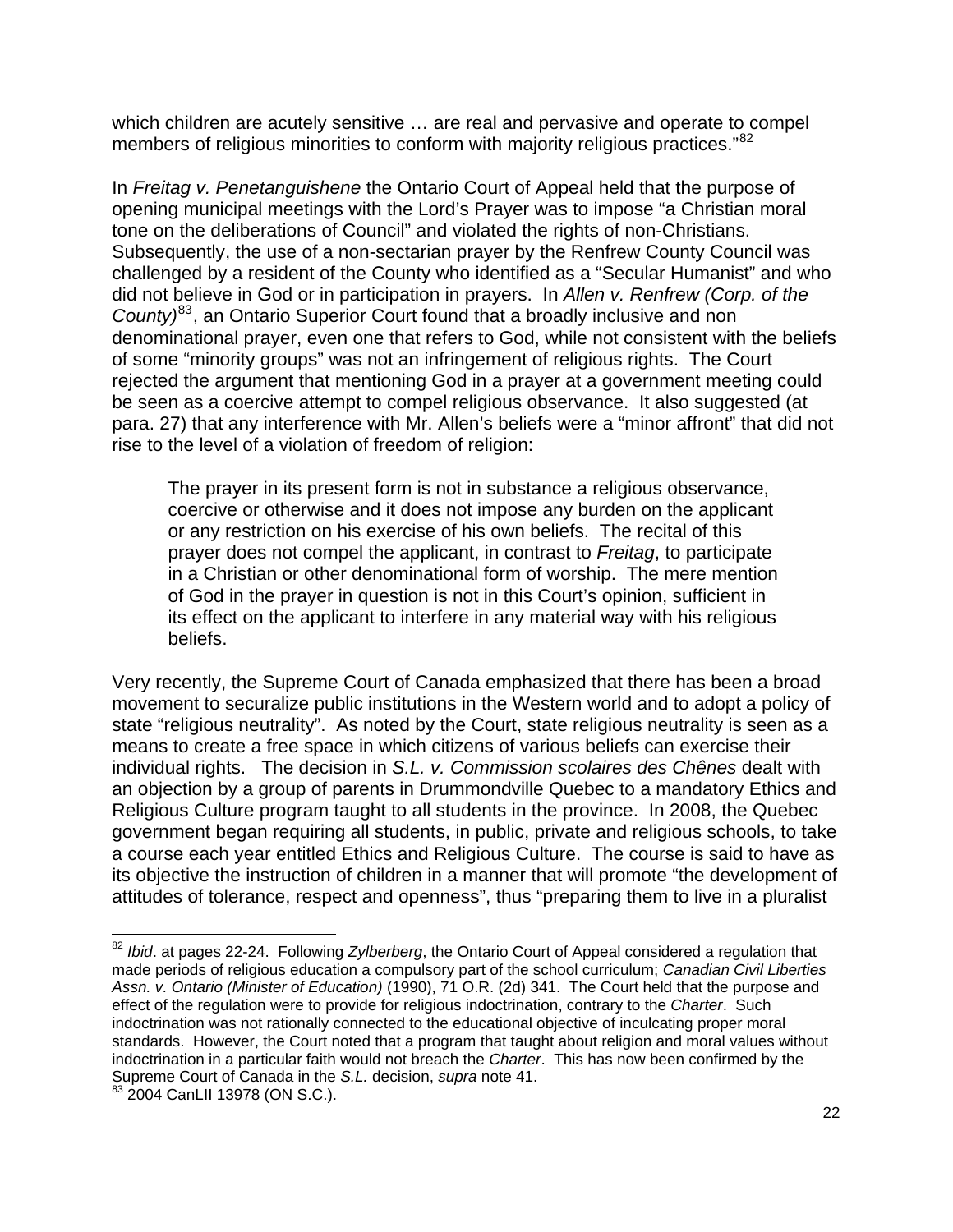and democratic society." The curriculum includes all the "major world religions as well as native spirituality, while reflecting Quebec's Christian roots and citizenry<sup>"[84](#page-22-0)</sup>. The appellants argued that the state should not be able to impose, with no possibility of an exemption, a program of study of ethics and religion on parents who view it as infringing on their religious beliefs and conscience. The Quebec Superior Court<sup>[85](#page-22-1)</sup> found that while the appellants and their children were sincere believers in their Catholic faith, the ERC program did not violate their freedoms of religion and conscience. It also ruled that the parents were unable to satisfy the court that their children would suffer harm as a result of being required to attend this program, therefore they would not qualify for an exemption. The Quebec Court of Appeal denied the appeal.

The Supreme Court of Canada also dismissed the parents' *Charter* challenge. The Court found that a person cannot simply say that his or her s. 2(a) *Charter* rights have been infringed but must prove through objective evidence that there is an interference with a religious right. Furthermore, s. 2(a) does not require the legislature to refrain from imposing any burdens on the practice of religion as no right is absolute.

In this case, while the parents sincerely believe that they have an obligation to pass on the precepts of their religion to their children, they did not objectively demonstrate that their ability to do so had been interfered with. While the government cannot set up an education system that favours or hinders any one religion or a particular vision of religion, it can expose children to a comprehensive presentation of various religions without forcing them to join them.

With regard to the argument that exposing children to different beliefs is confusing to them, the court reaffirmed its discussion of cognitive dissonance in *Chamberlain v. Surrey School District No. 36.*[86](#page-22-2) In particular, while parents are free to pass on their personal beliefs to their children, the early exposure of children to different realities is a fact of life in society and is arguably necessary if children are to be taught what tolerance itself involves. Moreover:

[t]he suggestion that exposing children to a variety of religious facts in itself infringes their religious freedom or that of their parents amounts to a

<u> 1980 - Andrea Albert III, martin am Franca</u>

<span id="page-22-0"></span> $84$  It appears that one of the main objections is on the basis that the material portrays all religions as equally valid and that it will convey to children that all religious beliefs and all moral codes are of equal merit. See for example Catholic Insight website:

http://catholicinsight.com/online/church/education/article\_877.shtml and the Evangelical Fellowship of Canada Frequently Asked Questions and Answers at http://files.efc-

canada.net/si/Education/LavalleeQA.pdf.

<span id="page-22-1"></span><sup>85 2009</sup> QCCS 3875 (CanLII). In a related case, another Superior Court judge reached a different conclusion; *Loyola High School c. Courchesne,* 2010 QCCS 2631 (CanLII). A Jesuit Catholic High School sought to teach the program from a Catholic perspective. The Ministry of Education denied the request. The judge found that the Ministry's refusal violated the school's freedom of religion under the Quebec *Charter of Rights and Freedoms*. The Ministry of Education has appealed the decision to the Quebec Court Appeal. It is not clear whether the differences between the Loyola and S.L. challenges to the ERC will result in a different outcome when the *Loyola* appeal is heard. <sup>86</sup> [2002] 4 S.C.R. 710.

<span id="page-22-2"></span>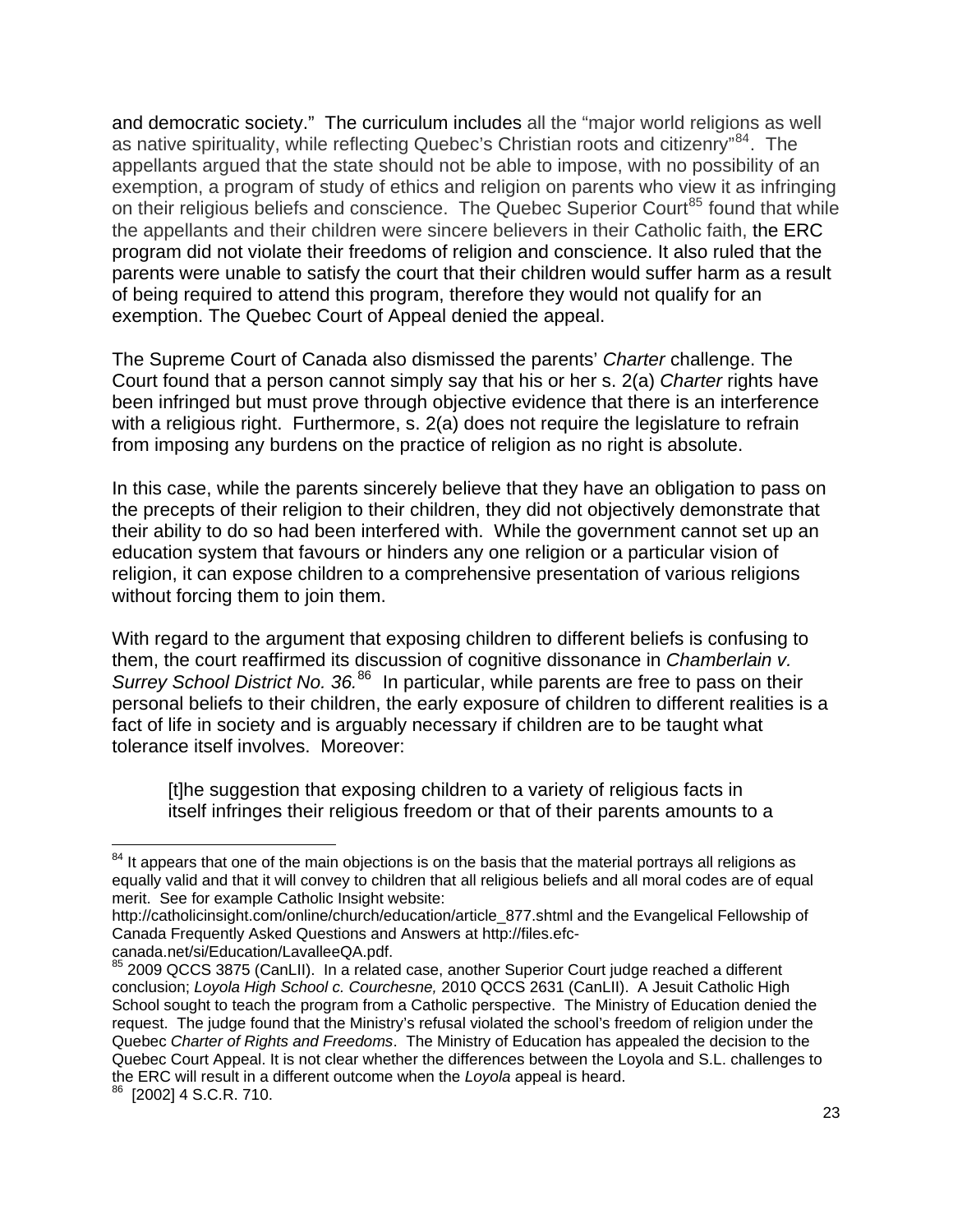rejection of the multicultural reality of Canadian society and ignores the Quebec government's obligations with regard to public education. Although such exposure can be a source of friction, it does not in itself constitute an infringement of s. 2(a) of the *Canadian Charter* and of s. 3 of the *Quebec Charter.*

This case has the potential to be significant for several reasons.<sup>[87](#page-23-0)</sup> First, it clarifies that there must be objective proof of an infringement of religious rights on a balance of probabilities; asserting a negative impact on a right will not be sufficient. It reaffirms earlier decisions that have found that being exposed to views that differ from one's religious beliefs is not likely to amount to an infringement of religious rights. $88$  It also appears to provide the Court's view on the role of the state and public institutions with respect to religion.

In the human rights context, several decisions have considered the effects of an employer or manager imposing religious messages on employees. These decisions seem to suggest that some discussion of religious matters in the workplace is acceptable<sup>[89](#page-23-2)</sup>. However, where the employer places unwelcome "religious pressure" on an employee, engages in "religiously based mistreatment" or makes participation in religious matters a term or condition of employment, a violation of the *Code* will likely be found.<sup>[90](#page-23-3)</sup> As well, questioning an employee on religious matters during an interview to determine whether he had the same "values" and would "fit" into the company culture was found to be contrary to section 23(2) of the *Code* which specifically prohibits oral inquiries of a job applicant which directly or indirectly classify or indicate qualifications on the basis of a prohibited ground, i.e. the applicant's religious beliefs.<sup>[91](#page-23-4)</sup>

In *Akiyama v. Judo B.C. (No. 2[92](#page-23-5))*, the BC Human Rights Tribunal rejected a claim that being required to bow as a condition of participating in judo competitions was an imposition of a Shinto religious practice on persons who do not practice this religion. The complainants did not identify as having any religious beliefs. However, they argued that being required to perform certain judo bows<sup>[93](#page-23-6)</sup> amounted to the imposition of a

<span id="page-23-0"></span><sup>87</sup> While *S.L.* was a *Charter* challenge on the basis of freedom of religion, the issues raised could have come forward as a human rights matter, in particular a request for accommodation of creed rights.

<span id="page-23-2"></span><span id="page-23-1"></span><sup>88</sup> See also *Reference re Same-Sex Marriage*, [2004] 3 S.C.R. 698.<br><sup>89</sup> In *Lapcevic v. [Pablo Neruda Non-Profit Housing Corporation](http://www.canlii.org/eliisa/highlight.do?language=en&searchTitle=2009+HRTO+841+%28CanLII%29&origin=%2Fen%2Fon%2Fonhrt%2Fdoc%2F2009%2F2009hrto841%2F2009hrto841.html&path=/en/on/onhrt/doc/2010/2010hrto927/2010hrto927.html)*, 2010 HRTO 927 (CanLII) the HRTO found that while a supervisor initiated discussions about religion, gave the applicant a Bible and talked about the comfort of religion in difficult circumstances, the evidence was not sufficient to establish that the supervisor ought to have know the conduct was unwelcome. In the circumstances, there was no unwelcome religious pressure on the employee. In Dufour and Streeter, *infra*, the Tribunal also made a point of noting that not all religious discussions violate the *Code*.

<span id="page-23-3"></span><sup>&</sup>lt;sup>90</sup> See *Dufour v. J. Rogers Deschamp Comptable Agréé* (1989), 10 C.H.R.R. D/6153 (Ont. Bd.Inq.) and<br>more recently *Streeter v. HR Technologies*, 2009 HRTO 841 (CanLII).

<span id="page-23-6"></span>

<span id="page-23-5"></span><span id="page-23-4"></span><sup>&</sup>lt;sup>91</sup> See Streeter, ibid. at para. 38.<br><sup>92</sup> (2002), 43 C.H.R.R. D/425, 2002 BCHRT 27.<br><sup>93</sup> In particular, Ms Akiyama, who was born and raised in Japan and whose grandparents and parents were Shintoists, objected to bowing to inanimate objects because she did not accept that there is a god in an object and because she believed it is nonsensical to bow to objects.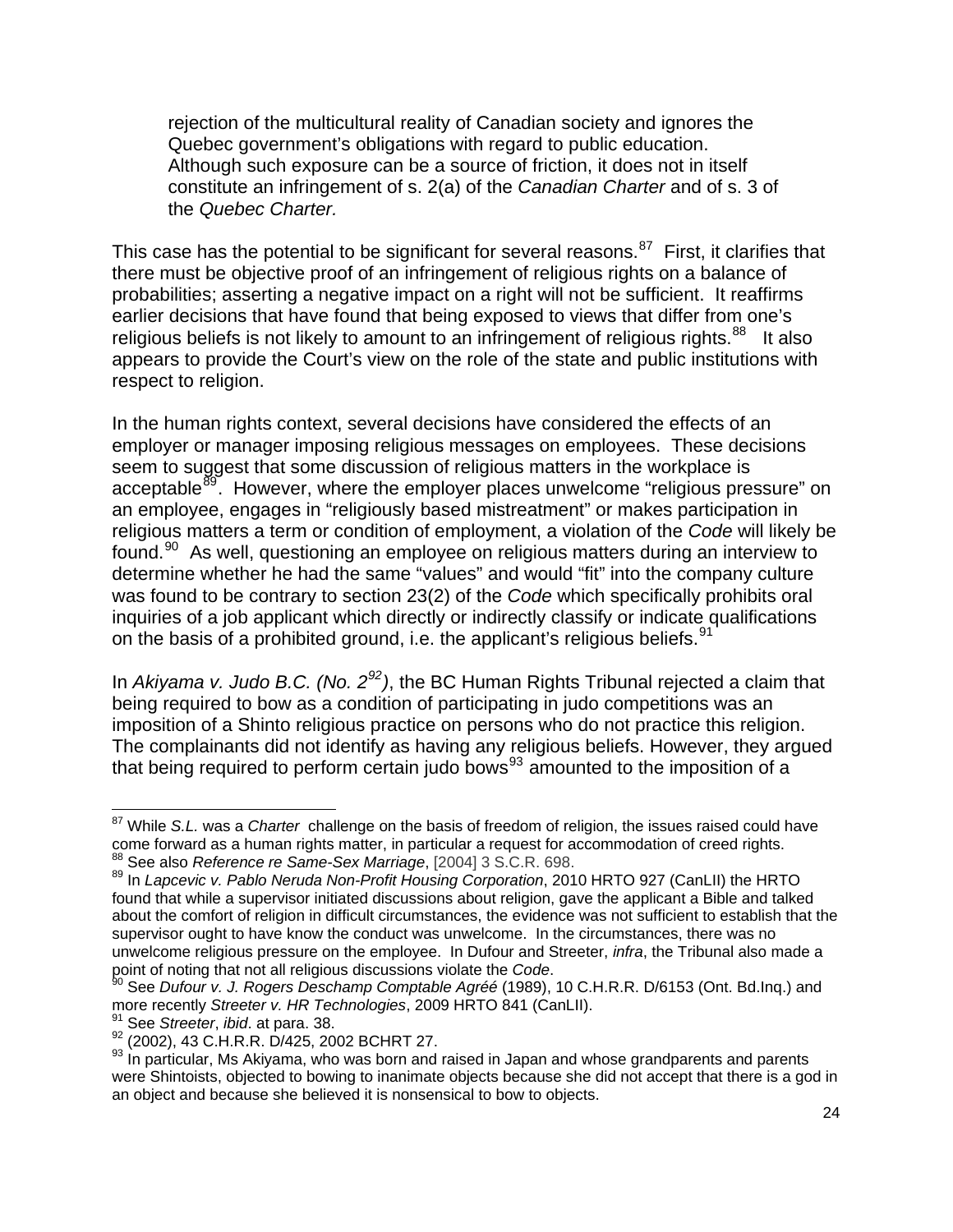religious practice on them because of their sincerely-held belief that bows are Shinto in origin. The Tribunal found that the complainants had not established any connection between judo bows and Shinto practice, other than the fact that Shinto priests bow (however, the Tribunal noted that bowing is commonplace in many Asian cultures). The Tribunal rejected the argument that the complainants should have the right to refuse to participate in activity sincerely believed to be religious, instead imposing the requirement that the activity must be objectively proven to be religious:

…Ms. Akiyama's conviction that there is a relationship between the bows in judo and Shinto is not a religious belief *per se*; it has nothing to do with a coherent belief system in a superhuman or supernatural power, or with the worship of a deity. Rather, her view that there is a relationship between the bows in judo and Shinto is a belief about their historical connection. As such, it would be incorrect for the Tribunal to accord the complainant's subjective, historical belief the same deference which a Court accords to an individual's religious beliefs. … [T]he complainant can only engage the ground of religion if she can prove on a balance of probabilities that the bows in Judo are essentially religious in nature.<sup>[94](#page-24-0)</sup>

However, this decision was made before *Amselem* and is based on the ground of "religion" as opposed to "creed". There is certainly an argument to be made that on a large and liberal interpretation, human rights laws should protect people from adverse treatment based on a refusal to participate in activity that they sincerely believe is religious in nature. A broader definition of creed might also provide more protection for persons who do not identify as religious but who hold other beliefs.

In *Grant v. Canada (Attorney General)*[95](#page-24-1) the Federal Court rejected a claim that the Royal Canadian Mounted Police Commissioner's decision to allow Sikh officers to wear turbans infringed religious rights of members of the public who are not Sikh. The Court noted that there is no necessary religious content to the interaction between the member of the public and the officer and there is no compulsion or coercion on the member of the public to participate in, adopt or share the officer's religious beliefs or practices. The only action demanded from the member of the public is to observe the officer's religious affiliation and this does not violate s. 2(a) of the *Charter.*

### **Intra-faith/Intra-Community Creed-based Disputes**

Some creed claims connect to disputes that may exist among members of the same faith group or among persons of the same background who identify by different creeds. This trend suggests that the nature of creed claims is increasingly complex, and that there is a diversity of understanding of creed issues within groups of people who similarly identify.

<span id="page-24-0"></span><sup>&</sup>lt;u> 1980 - Andrea Andrew Maria (h. 1980).</u><br>Demografia <sup>94</sup> At paras. 68 and 69.<br><sup>95</sup> [1995] 1 CF 158.

<span id="page-24-1"></span>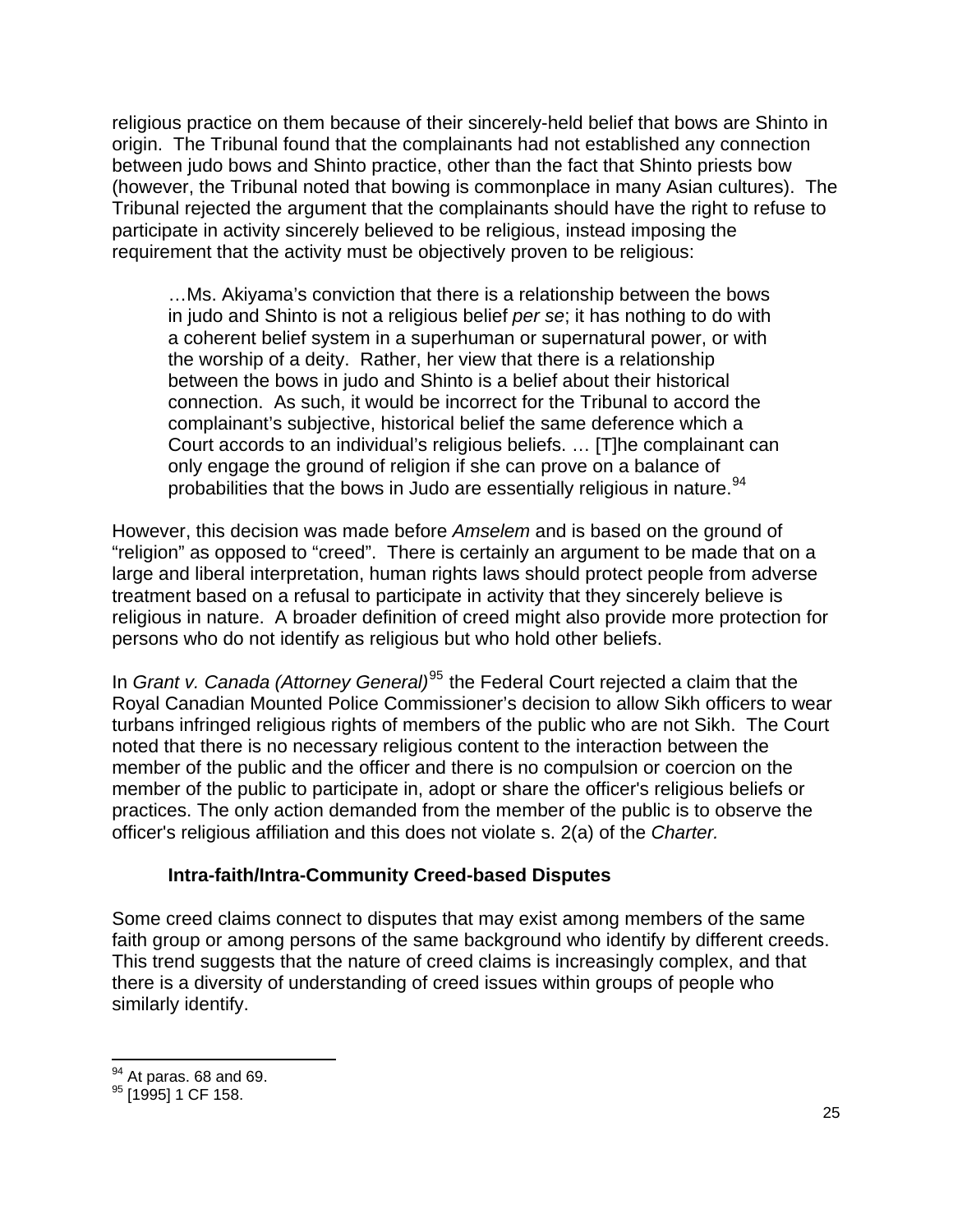For example, in *MacDonald v. Anishnawbe Health Toronto*, Ms MacDonald who identified as an Aboriginal Catholic, alleged that once the organization's<sup>[96](#page-25-0)</sup> Executive Director found out she was Catholic, he developed a dislike of her and took steps to ensure her employment was terminated. The applicant called evidence from a former co-worker, who had been in an intimate relationship with the Executive Director for four years, who testified that the Executive Director "strongly disapproved of Aboriginal persons who practised Christianity, or at least those sects of Christianity who were at one time involved in residential schools, such as Catholics and Anglicans." The applicant also alleged that her employer questioned why she would send her son to a Catholic school in light of the Catholic church's involvement with the residential school experience. The Tribunal ultimately did not accept that the employer held a negative view of Aboriginal Catholics or that the applicant's religion was a factor in her treatment at work<sup>[97](#page-25-1)</sup>. However, the case is an interesting example of the complexity and potential intersectional nature of creed issues. Here it was the fact that the applicant was both Aboriginal and Catholic that formed the basis of her discrimination claim.

In its decision in *Bruker v. Marcovitz*<sup>[98](#page-25-2)</sup> (discussed further in the section **RECONCILING CREED AND OTHER RIGHTS**), the Supreme Court of Canada confirmed that the fact that a dispute between two parties has religious aspects does not mean that courts will not consider it. While courts will not usually interfere in spiritual or doctrinal issues, they will intervene when civil or property rights have been invaded.<sup>[99](#page-25-3)</sup> Thus, a Jewish husband's prior agreement to grant his wife a religious divorce was upheld, even though he argued that enforcing the contract would interfere with his religious rights.<sup>[100](#page-25-4)</sup> However, Justices Deschamps and Charron dissented, in essence finding that it would not be appropriate for the Court to step in to resolve what was a private religious dispute.

Consistent with this approach, the HRTO rejected a preliminary argument made by a Diocese that the postulancy process (a two-year period of training and preparation for

<span id="page-25-0"></span>  $96$  The decision states that Anishnawbe is a health service organization in Toronto which provides health care services primarily to members of the aboriginal community in Toronto.

<span id="page-25-1"></span> $97$  The main reason for this conclusion was that the applicant's evidence regarding the dislike for Aboriginal Catholics were vague. As well, the witness who corroborated this allegation was unable to point to any conversation or details to support her perception and there were issues with the applicant's credibility. There was also evidence that contradicted the suggestion that the Executive Director took an immediate dislike to her when he learned she was Catholic because she subsequently received a positive performance assessment.

<span id="page-25-3"></span><span id="page-25-2"></span><sup>&</sup>lt;sup>98</sup> [2007] 3 S.C.R. 607.<br><sup>99</sup> The Supreme Court cited its earlier decision which stated: "Once the court takes jurisdiction over a dispute with religious components, he continued, it must try "to come to the best understanding possible of the applicable tradition and custom"; *Bruker v. Marcovitz, ibid.* at para. 45 citing *Lakeside Colony of* 

<span id="page-25-4"></span><sup>&</sup>lt;sup>100</sup> Note that Ontario has adopted legislation that deals with issues raised by faith-based family arbitration. Family arbitration typically deals with the division of property; custody and access; and child and spousal support after marital breakdown. As a result of 2006 amendments to the *Arbitration Act, 1991* and the *Family Law Act*, to be legally enforceable, family arbitrations must be conducted exclusively under Canadian law. Therefore, family arbitrations conducted under religious laws, while not prohibited, have no legal effect and cannot be enforced by a court.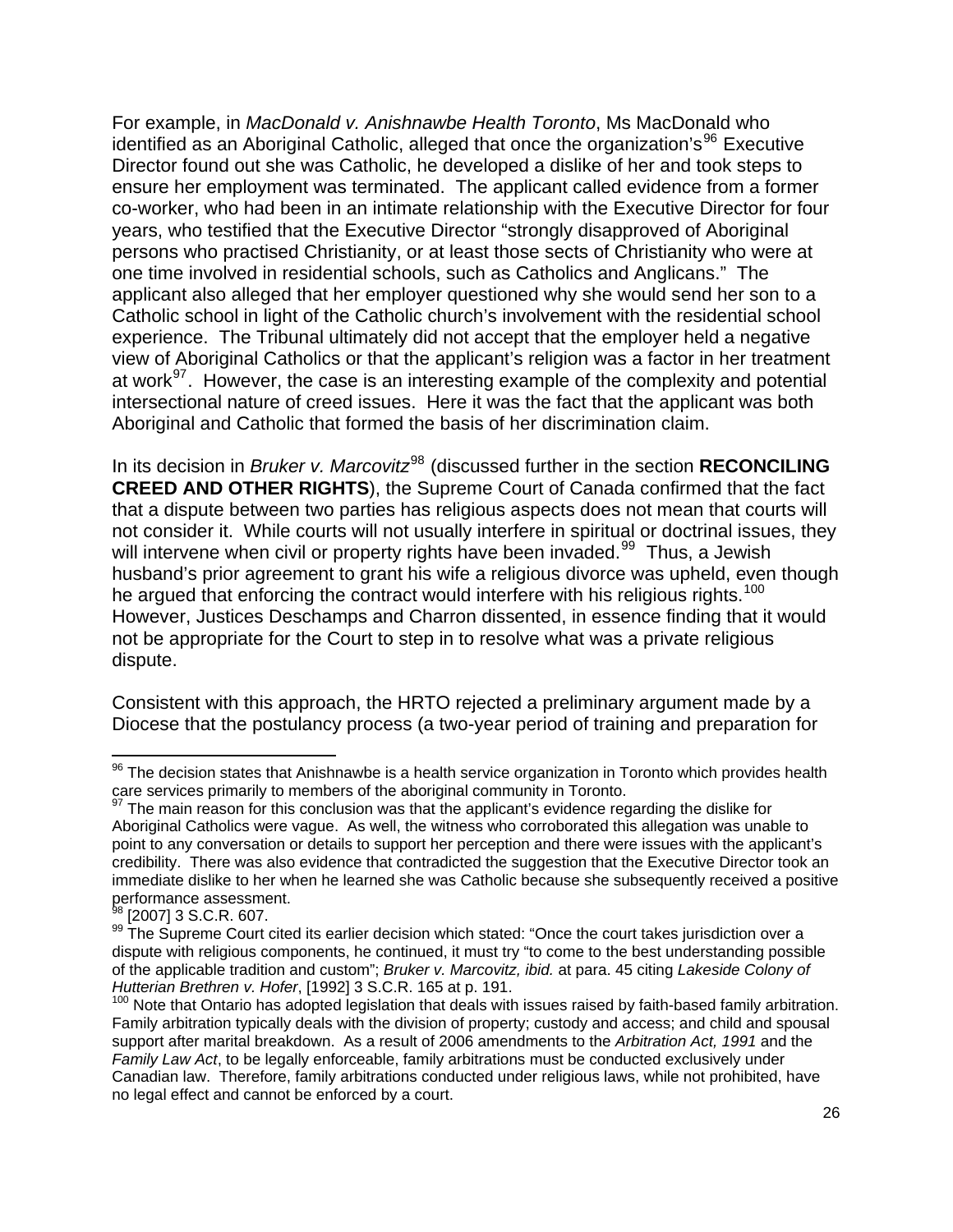ministry) to become an Anglican Priest was not a service within the meaning of the *Code*. The HRTO determined that it was not "plain and obvious" that the postulancy period is not a service. It found that it could hear a claim by a man of Sri Lankan origin who alleged discrimination on the basis of race and ethnic origin<sup>[101](#page-26-0)</sup>. The HRTO noted that in Ontario the definition of services under the *Code* is not restricted to benefits that are generally available to the public, therefore a private relationship, like a postulancy, could be covered.[102](#page-26-1)

In another case, a Jewish man alleged creed discrimination against a Jewish organization on the basis that he was not certified to become be kosher caterer because he is not "orthodox or shomer Shabbat"; *Rill v. Kashruth Council of Canada.*[103](#page-26-2) The respondent, the Kashruth Council is a corporation that certifies products and establishments that comply, in its view, with the laws of kashrut (Jewish dietary laws). The applicant, who had previously been certified, attempted to re-apply to become a kosher caterer in February 2008 because he understood the Kashruth Council's policy permitted a non-orthodox caterer to be certified so long as an orthodox mashgiach was present at all times to supervise the cooking process. However, the respondent did not permit him to re-apply.

The HRTO dismissed his application on the basis that the applicant failed to show that the respondent's refusal was in anyway related to creed. The Council's policy did not require that a caterer be orthodox or shomer Shabbat. Indeed, the applicant was previously certified although he was not orthodox. There was no evidence the decision was related to the applicant's creed.

In a BC decision, the Tribunal considered an allegation by a Hindu woman that she was discriminated against by a Hindu Temple; *Krall v. Vedic Hindu Cultural Society.*[104](#page-26-3) The Tribunal found that the Temple had asked one of its members, Ms. Krall, to leave on one occasion and to worship at the back of the temple due to the fact that when she prays she goes into a trance, screams, gesticulates and jumps up and down. The Tribunal noted that as *Amselem* confirmed that a person's personal interpretation of their faith is protected, the restrictions imposed on Ms. Krall because of how she worships did constitute discrimination on the basis of religion. However, the Tribunal went on to find that Ms. Krall's behaviour was disruptive to other worshipers and

<span id="page-26-0"></span>  $101$  For example, he alleged that he was questioned during his training and preparation for ministry about his comfort in dealing with an "all white" congregation.

<span id="page-26-1"></span><sup>102</sup> *Thavarajasoorier v. Incorporated Synod of the Diocese of Toronto*, 2009 HRTO 314 (CanLII). However, the BC Human Rights Tribunal reached an opposite conclusion regarding services under the BC Code, which requires the services be "customarily available to the public". A Sabha Temple (which holds religious services and promotes brotherhood among its members and visitors) was found to be a purely "private organization" that could restrict its membership to persons of a particular community or caste. The matter was found to be outside the jurisdiction of the Tribunal as membership in the Sabha is not a "service customarily available to the public." See *Sahota and Shergill v. Shri Guru Ravidass Sabha* 

<span id="page-26-3"></span><span id="page-26-2"></span>

*Temple*, 2008 BCHRT 269 (CanLII).<br><sup>103</sup> 2008 HRTO 162 (CanLII).<br><sup>104</sup> (2005), 56 C.H.R.R. D/306, 2005 BCHRT 56.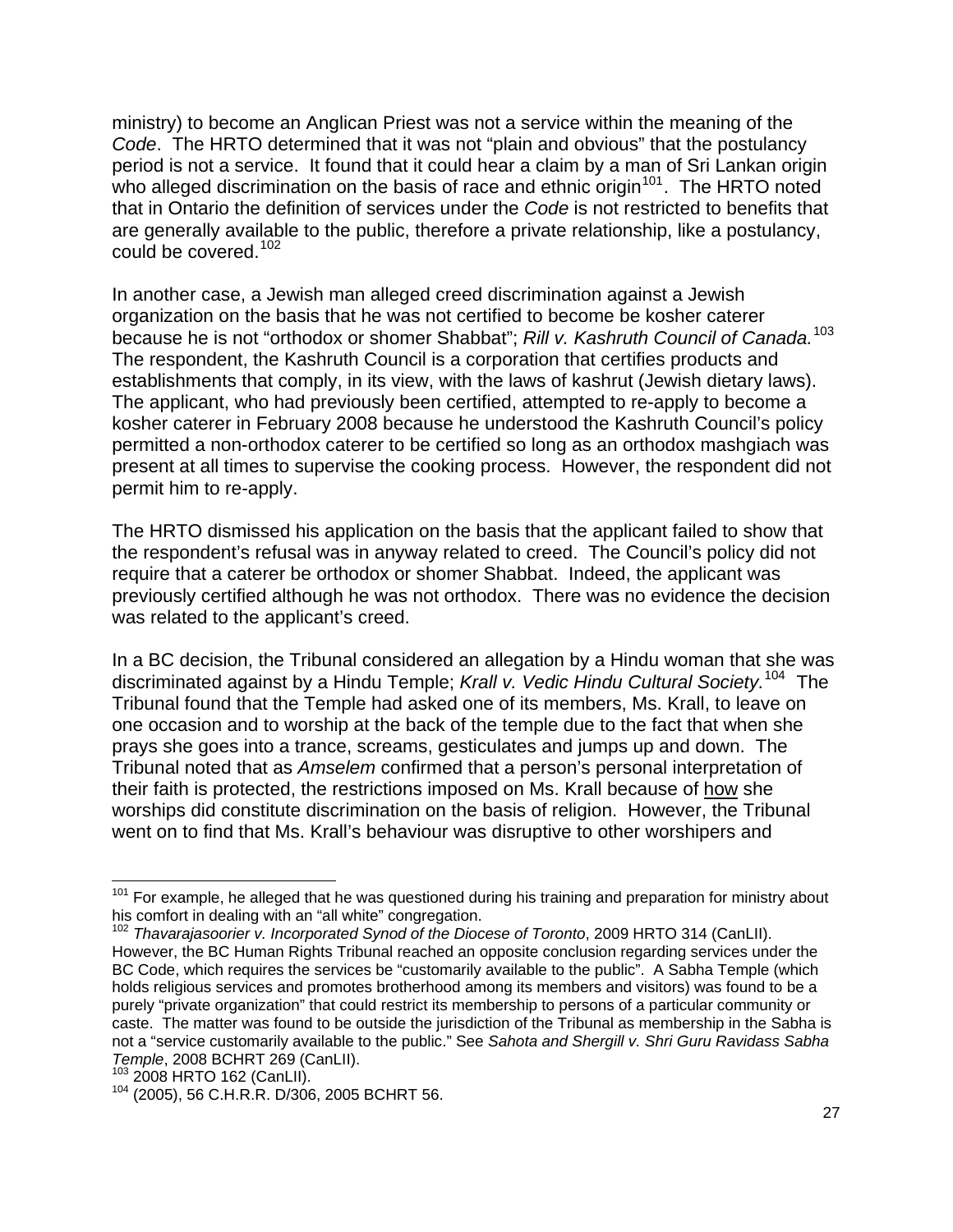frightening for the children. Therefore, Temple reasonably accommodated Ms. Krall by asking her to worship at the back of the Temple.

### **Creed and the Duty to Accommodate**

The right to be free from discrimination on the basis of creed also includes the right to have the needs related to one's creed accommodated to the point of undue hardship.<sup>[105](#page-27-0)</sup> However, in some instances accommodations based on creed have proven to be controversial.

Accommodations based on creed range from modifying dress codes, modifying safety requirements (e.g. allowing a child to wear a sheathed ceremonial dagger to school), providing time and space for prayer and providing days off for religious holidays.

As is the case with other forms of accommodation, there is both a procedural and substantive component to the duty to accommodate creed rights. Therefore, when faced with a request for a creed-related accommodation, there is an obligation to consider the request and explore options for accommodation. Failing to do so can result in a finding of discrimination, even if providing the accommodation would have constituted an undue hardship.

For example, in *Qureshi v. G4S Security Services*, [106](#page-27-1) the HRTO found that an employer's decision to reject an applicant from their recruitment process as soon as it learned that he would need approximately one hour each Friday in order to pray was discriminatory. Mr. Qureshi had passed the initial screening and revealed his need for accommodation for Friday prayers. While he was being trained, he requested time off for Friday prayer and offered to write a test that was scheduled for Friday afternoon later that evening. The employer refused him the time off and asked whether he would need time off for Friday prayers if he were to be hired by the company. After he confirmed that he would, it advised that it "couldn't go forward with his application."

In finding discrimination, the HRTO confirmed that the employer had a procedural duty to take adequate steps to assess and explore accommodation options. Instead, it "immediately rebuffed" the request without considering whether it could be accommodated. The employer's failure to meet the first branch of the duty to accommodate was enough to establish discrimination; however, the Tribunal also considered the employer's argument that the requested accommodation would cause undue hardship. The employer's claims regarding the collective agreement, "union problems", scheduling difficulties and overtime costs were vague and speculative, with no concrete evidence provided.

<span id="page-27-0"></span> <sup>105</sup> Ontario (Human Rights Commission) v. Simpsons Sears, supra note 16; Central Okanagan School *District No. 23 v. Renaud*, *supra* note 16; and *Chambly (Commission Scholaire Regionale) c. Bergevin* [1994 CanLII 102 \(SCC\)](http://www.canlii.org/en/ca/scc/doc/1994/1994canlii102/1994canlii102.html), [1994] 2 S.C.R. 525 (SCC).<br><sup>[106](http://www.canlii.org/en/ca/scc/doc/1994/1994canlii102/1994canlii102.html)</sup> 2009 HRTO 409 (CanLII).

<span id="page-27-1"></span>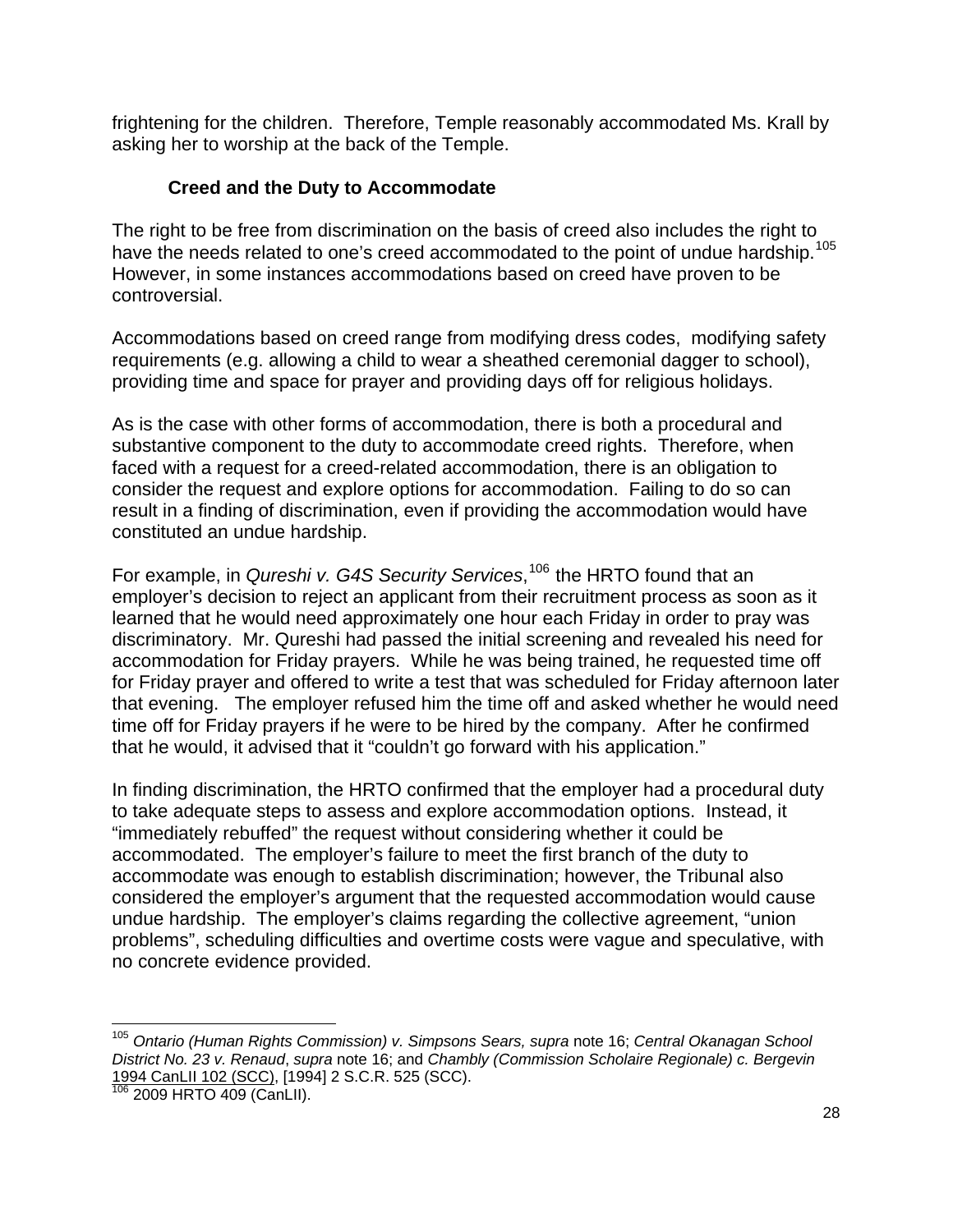Finally, the Tribunal rejected the employer's argument that Mr. Qureshi was required to disclose his need for accommodation earlier in the recruitment process and, by not doing so, had been deceitful. The Tribunal noted that s. 23(2) of the *Code* prevents inquiries during the recruitment process that directly or indirectly classify applicants by a prohibited ground of discrimination. Therefore, requiring job applicants to reveal information to a prospective employer that would directly or indirectly classify them by a prohibited ground of discrimination would be counter-intuitive. As well, there was nothing to suggest that had the applicant revealed his need for accommodation earlier in the recruitment process, the employer's response would have been any different.

The company was ordered to pay Mr. Qureshi \$2520 for lost wages and \$5000 for compensation to dignity and self-respect as a result of the discrimination. It also ordered the company to amend its company policy (with the assistance of a consultant or lawyer with expertise in human rights and accommodation) to address the accommodation of persons on the basis of the prohibited grounds under the *Code*, including the process that the company will follow in order to address requests for accommodation, and to disseminate the policy to all its Ontario employees.<sup>[107](#page-28-0)</sup>

The obligation to participate in the accommodation process also applies to employees. Decision-makers have found that employees need to make their religious accommodation needs known in a timely way. Failing to do so may result in a finding that the employer did not breach its duty to accommodate. For example, in *Daginawala v. SCM Supply Chain Management Inc.*[108](#page-28-1) the HRTO found that the applicant did not give sufficient notice of his need for four hours of unpaid leave to allow the employer to find a replacement.  $109$ 

## **i. Prayer Times, Sabbaths and Religious Holy Days**

One of the most common issues arising out of the duty to accommodate creed rights relates to how to accommodate needs related to prayer times, Sabbaths and religious holy days. These needs must be accommodated by employers, service providers such as schools, and others to the point of undue hardship. The challenge has been in determining exactly how these needs must be accommodated and what could constitute undue hardship in the circumstances.

One of the earliest human rights decisions dealing with accommodating religious days off was the Supreme Court of Canada's decision in *O'Malley*. Full-time employees

<span id="page-28-0"></span>  $107$  An employer who advised an employee that it would not allow any days off for religious holy days and then terminated his employment for an unauthorized absence on such a day was found to have violated the BC *Code*; *Derksen v. Myert Corps. Inc. (No. 2)* (2004), 50 C.H.R.R. D/109.There was no evidence that the employer made any effort to accommodate the employee.<br><sup>108</sup> 2010 HRTO 205 (CanLII).

<span id="page-28-1"></span>

<span id="page-28-2"></span><sup>109</sup> Zove HRTO 200 (Cantury:<br><sup>109</sup> The employee gave approximately 72 hours notice and the employer typically had provided time off in the past when sufficient notice was given. Unfortunately, there is little analysis in this case as to why the employer could not have found a replacement or how the employer typically deals with unexpected absences.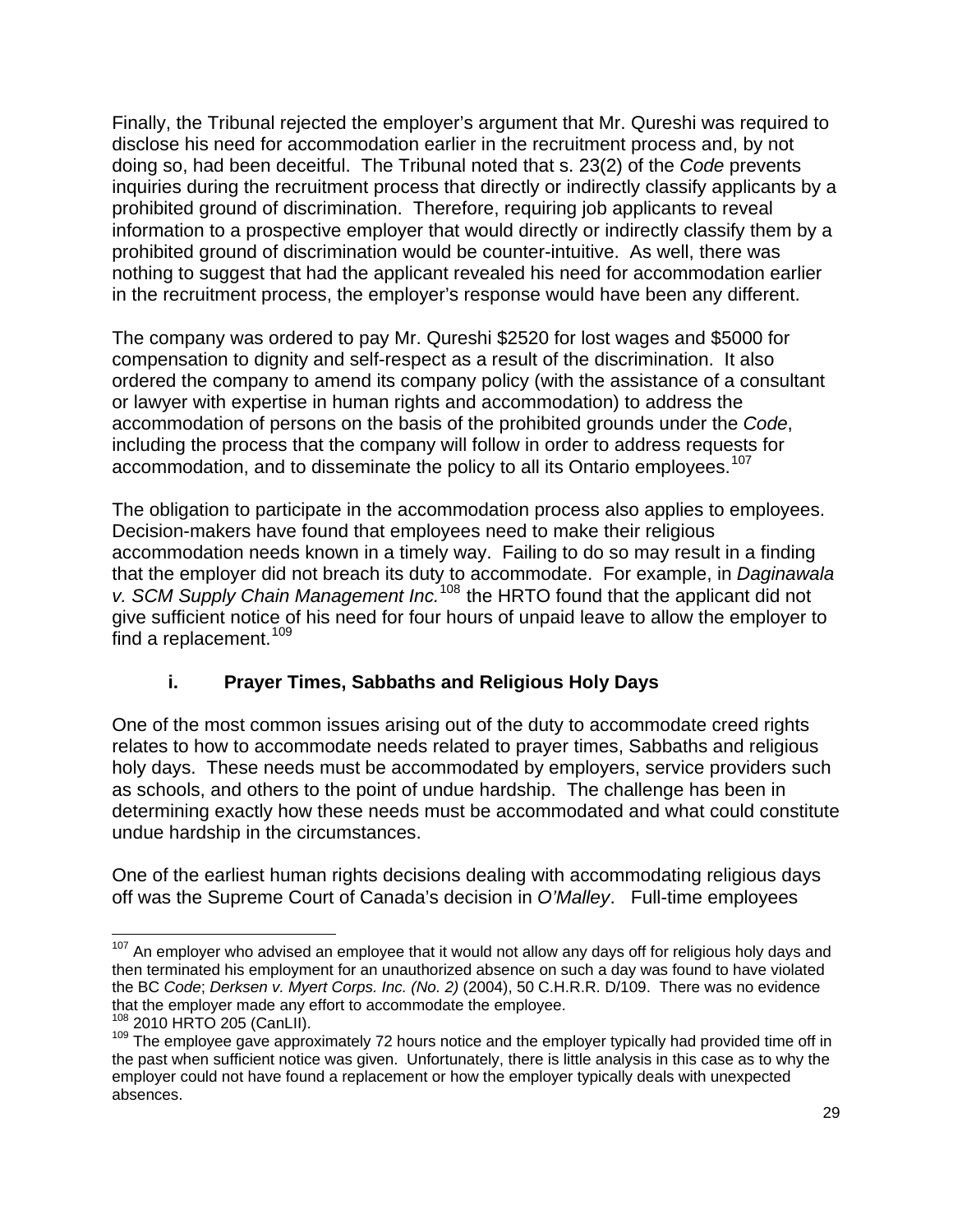were required to work Friday evening and Saturday shifts on a rotating basis. After Ms O'Malley became a Seventh Day Adventist, she could no longer work on her Sabbath (from sundown on Friday to sundown on Saturday). As a result she was forced to accept part-time employment with a reduction in earnings and benefits. In finding that the respondent had not shown that it could not have done more to accommodate Ms O'Malley, the Supreme Court of Canada noted several key human rights principles that apply regardless of the type of discrimination alleged. First, there is no need to demonstrate any intent to discriminate. Second, discrimination can occur as a result of neutral rules or requirements that nevertheless have an adverse effect based on *Code* grounds. In the case of adverse effect discrimination, the employer has the obligation to provide accommodation to the point of undue hardship. The Court also noted the claimant has the onus to first establish a *prima facie* claim of discrimination. Once the claimant has done so, the onus shifts to the respondent to show that it has taken steps to accommodate to the point of undue hardship.<sup>[110](#page-29-0)</sup>

In *Renaud*, the Supreme Court confirmed that where the collective agreement has an adverse effect on employees based on creed, the union has a joint and shared responsibility, along with the employer, to search for and provide accommodation to the point of undue hardship. Mr. Renaud, a school custodian, was also Seventh Day Adventist and was therefore unable to work Friday afternoons. Changing his shift schedule would have required an exception to the collective agreement which the union opposed. As a result of the union's threat to file a grievance, Mr. Renaud was not accommodated and his employment was eventually terminated when he refused to work his regular Friday evening shift. The Court confirmed that unions may be liable for discrimination in two situations. First the union may cause or contribute to the discrimination by participating in creating a work rule that has a discriminatory effect. Second, a union may be liable if it blocks the reasonable efforts of an employer to accommodate. In this case, the accommodation that was identified was reasonable and did not cause undue interference with the rights of Mr. Renaud's co-workers. Both the employer and union were found liable for a failure to accommodate Mr. Renaud's Sabbath.

In contrast, in 2002 the Ontario Divisional Court upheld a decision of a human rights Board of Inquiry which found that Ford Motor Co. of Canada had not discriminated against two members of the Worldwide Church of God by failing to permanently remove them from Friday evening shifts to accommodate their Sabbath.<sup>[111](#page-29-1)</sup> Ford's undue hardship argument was accepted for a number of reasons including disruption to seniority, problems of morale, the interchangeability of the workforce and facilities and the cost and difficulty of replacing the complainants, the size and competitiveness of the

<span id="page-29-0"></span> $110$  Subsequently, the Supreme Court considered the situation of an employee, a member of the Worldwide Church of God, who was denied Easter Monday as an unpaid religious holiday. The employer argued that Monday's were a particularly busy day at its plant. The Court found that there were no serious obstacles to accommodating the complainant's religious needs by allowing him to be absent one Monday; *Central Alberta Dairy Pool, supra* note 21.

<span id="page-29-1"></span><sup>111</sup> *Roosma v. Ford Motor Co Ltd*., 2001 CanLII 26211 (ON HRT), upheld *Ontario (Human Rights Commission) v. Roosma*, 2002 CanLII 15946 (ON SCDC).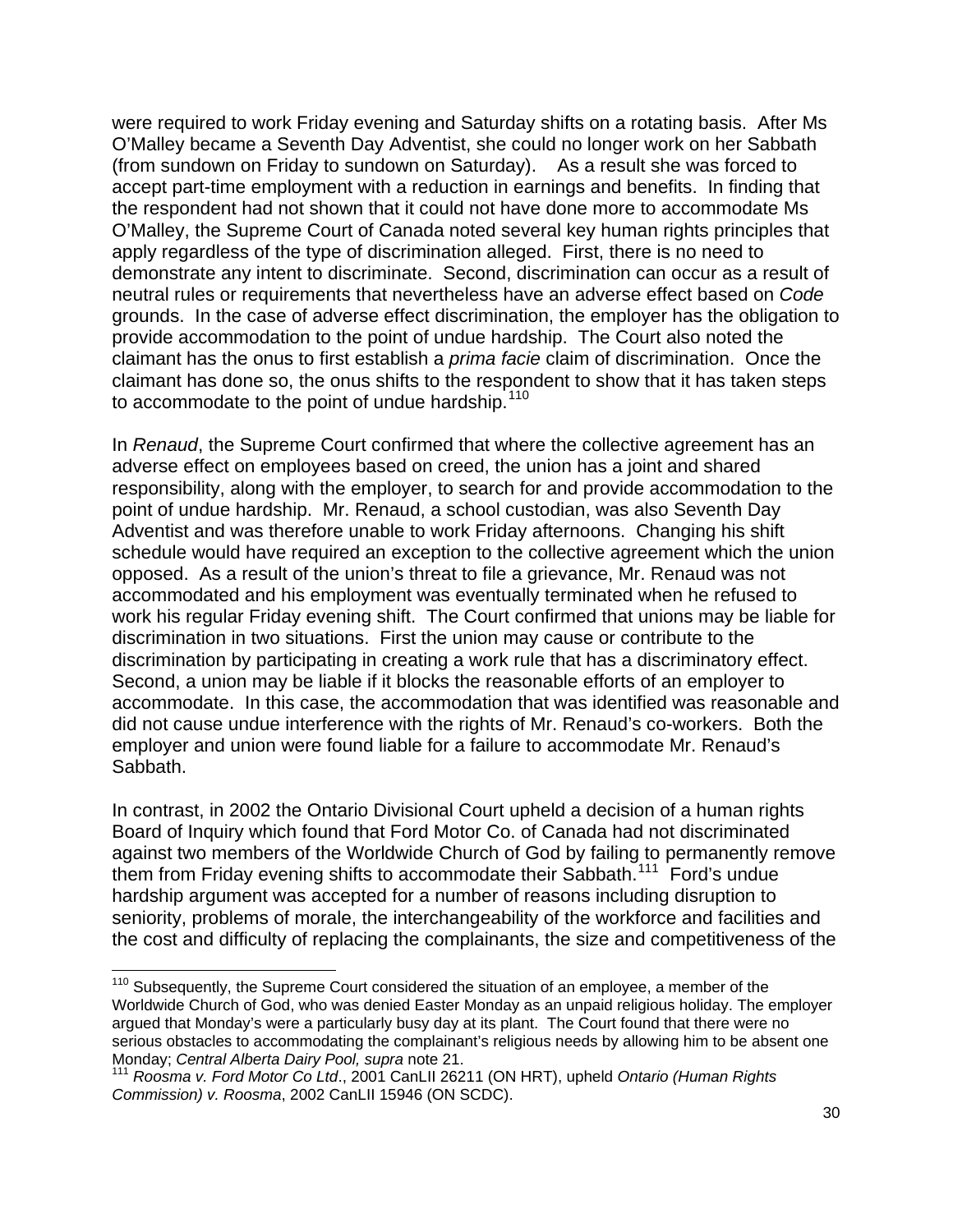operation, and safety considerations. The Board noted that there was a record of high absenteeism on Fridays which made it more difficult to excuse the complainants from that shift. It is very important to note however that this case was decided before amendments were made to the Ontario *Code* which now limit the considerations for determining undue hardship to cost and health and safety. It is not clear that the outcome would have been the same had the case been decided based on the amended version of the *Code.* 

Therefore, while the need to accommodate time off for religious holidays, Sabbaths and prayers has been repeatedly confirmed, what has been more complex is determining whether the employee is entitled to the time off **with pay**.

In *Chambly (Commission scholaire régionale) v. Bergevin*, the Supreme Court of Canada considered a request by Jewish teachers for access to the special purpose paid-leave provision in their collective agreement that would have allowed them to have Yom Kippur off with pay. They were told they could take the day off, without pay. The Court noted that Christian holy days of Christmas and Good Friday are provided for in the school calendar. Therefore, Christian employees were able to observe their religious holidays with pay. As this was not the case for the Jewish teachers, in the absence of some accommodation by the employer, the effect would be discriminatory. In this case, accommodation through scheduling changes was not an available option as a teacher can only work when schools are open and students are in attendance. Therefore, the employer was required to permit the use of paid days off.

of a member of the Worldwide Church of God who required eleven days off per year for Subsequent decision-makers have not accepted that the *Chambly* decision requires all employers to provide the same number of religious holidays **with pay** as is given to Christian employees. In *Ontario (Ministry of Community and Social Services) v. Grievance Settlement Board[112](#page-30-0),* the Ontario Court of Appeal considered the grievance religious holidays. The employer's policy permitted two days off with pay and then allowed employees to fulfill remaining religious obligations through scheduling changes. The employee was presented with a variety of proposals to meet his religious requirements but he rejected them arguing that he was entitled to the eleven days off with pay.

The Court of Appeal found that the employer's policy appropriately reflected the employer's obligation to accommodate. The scheduling options provided for in the policy were: "a viable means of accommodation for employees requiring extra days off over and above the two paid leave days already provided for. It enabled them to schedule their required hours of work in a way that relieved them from having to choose between losing wages or encroaching on pre-existing earned entitlements [i.e. vacation days] and observing their religious holy days." The Court noted that in *Chambly* the Supreme Court found that it was significant that it would be impossible for a teacher to make up the religious holiday by working an extra day. Therefore, the Court concluded

<span id="page-30-0"></span> **<sup>112</sup>** 2000 CanLII 16854 (ON CA).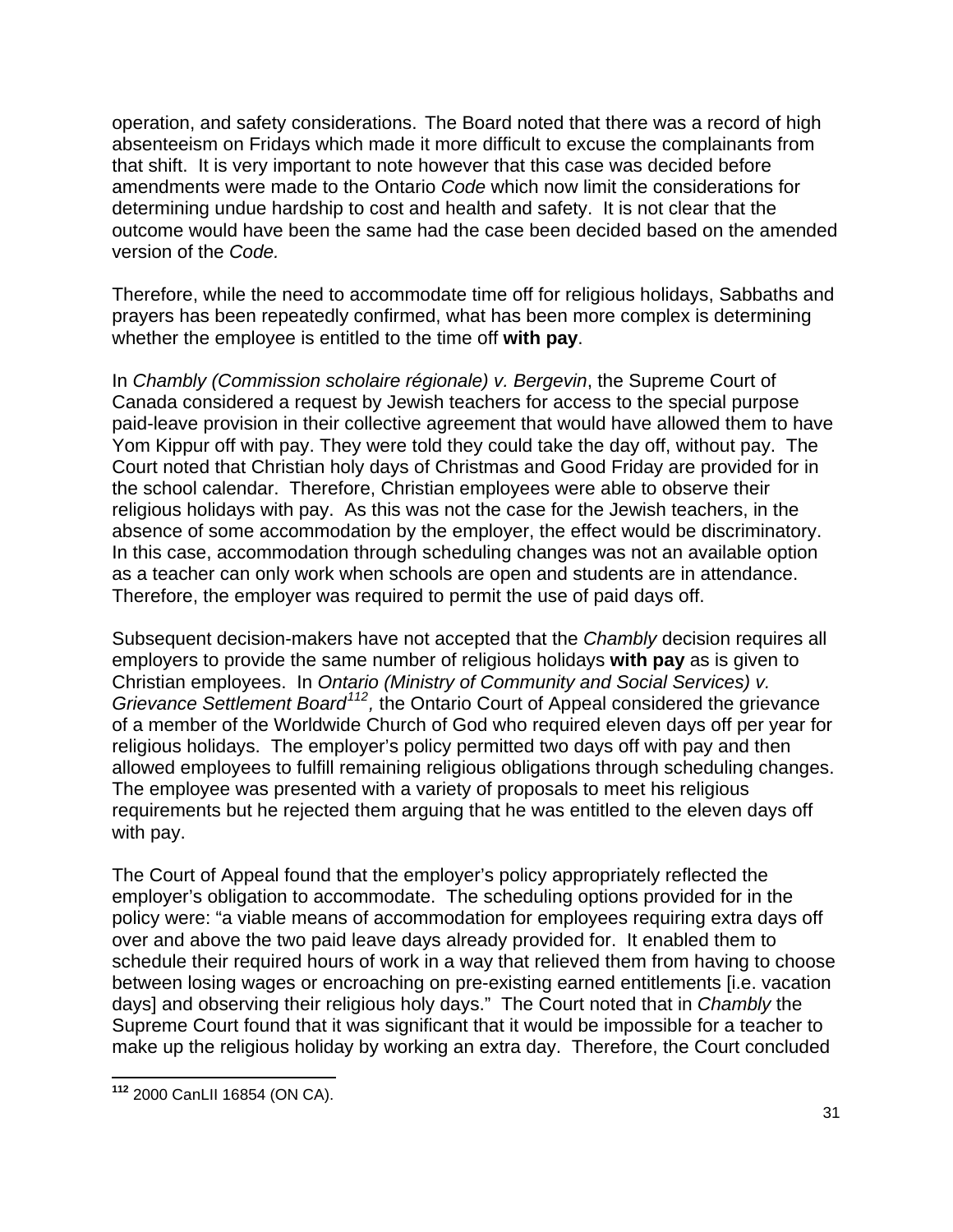that employers can fulfill their duty to accommodate by offering appropriate scheduling changes, without first having to show that granting a leave of absence with pay would result in undue economic or other hardship.

In *Markovic v. Autocom Manufacturing Ltd.*,<sup>[113](#page-31-0)</sup> the HRTO considered a situation where the employer did not provide two days off with pay to correspond to the number of Christian religious days that are statutory holidays. Rather, the employer's policy provided a "menu of options" for accommodation which included making up the time, switching shifts with another employee, working on a secular holiday when the facility is in operation (subject to the *Employment Standards Act)*, adjusting shift schedules, using vacation days and taking an unpaid leave of absence. Mr. Markovic complained that Autocom's failure to provide him with a paid day off to celebrate Serbian Orthodox Christmas was discriminatory.

The HRTO concluded that by providing a process for employees to arrange for time off for religious observances through options for scheduling changes, without loss of pay, the policy was appropriate and not discriminatory. The HRTO distinguished the Supreme Court of Canada's decision in *Chambly* on the basis that scheduling changes were not available in that situation due to the nature of the workplace and that although the collective agreement allowed for three days of special leave with pay, the employer took the position that they could not be used for religious observances. However, the HRTO did note that there may be individuals for whom none of the scheduling options in the policy would be suitable and stated that in such cases other accommodations must be explored. The HRTO left open the possibility that in a given circumstance, the outcome might be days off with pay.

In *Koroll v. Automodular Corp.*,<sup>[114](#page-31-1)</sup> the applicant, a member of the Living Church of God, alleged that his employer infringed his rights by not giving him time off with pay to observe High Sabbaths. He also alleged that the employer's Attendance Recognition Program discriminated against him as employees with perfect attendance received bonuses but he was denied bonuses when his attendance was perfect except for the Sabbaths when he was unable to work because of his religious beliefs.

The HRTO followed its earlier decision in *Markovic* and dismissed his claim that he was entitled to paid leave for holy days. However, the Tribunal found that the employer's requirement that the applicant attend work on all scheduled days in order to have perfect attendance and receive bonuses did discriminate on the basis of creed. The respondent did not show that the religious needs could not be accommodated without undue hardship. The HRTO awarded \$2000 for injury to dignity and self-respect and directed the respondent to review its Attendance Management Program to remove the discriminatory effect on employees whose religious beliefs require them to be absent from work.

<u> 1980 - Andrea Albert III, martin am Franca</u>

<span id="page-31-1"></span><span id="page-31-0"></span><sup>&</sup>lt;sup>113</sup> 2008 HRTO 64 (CanLII).<br><sup>114</sup> *Supra* note 22.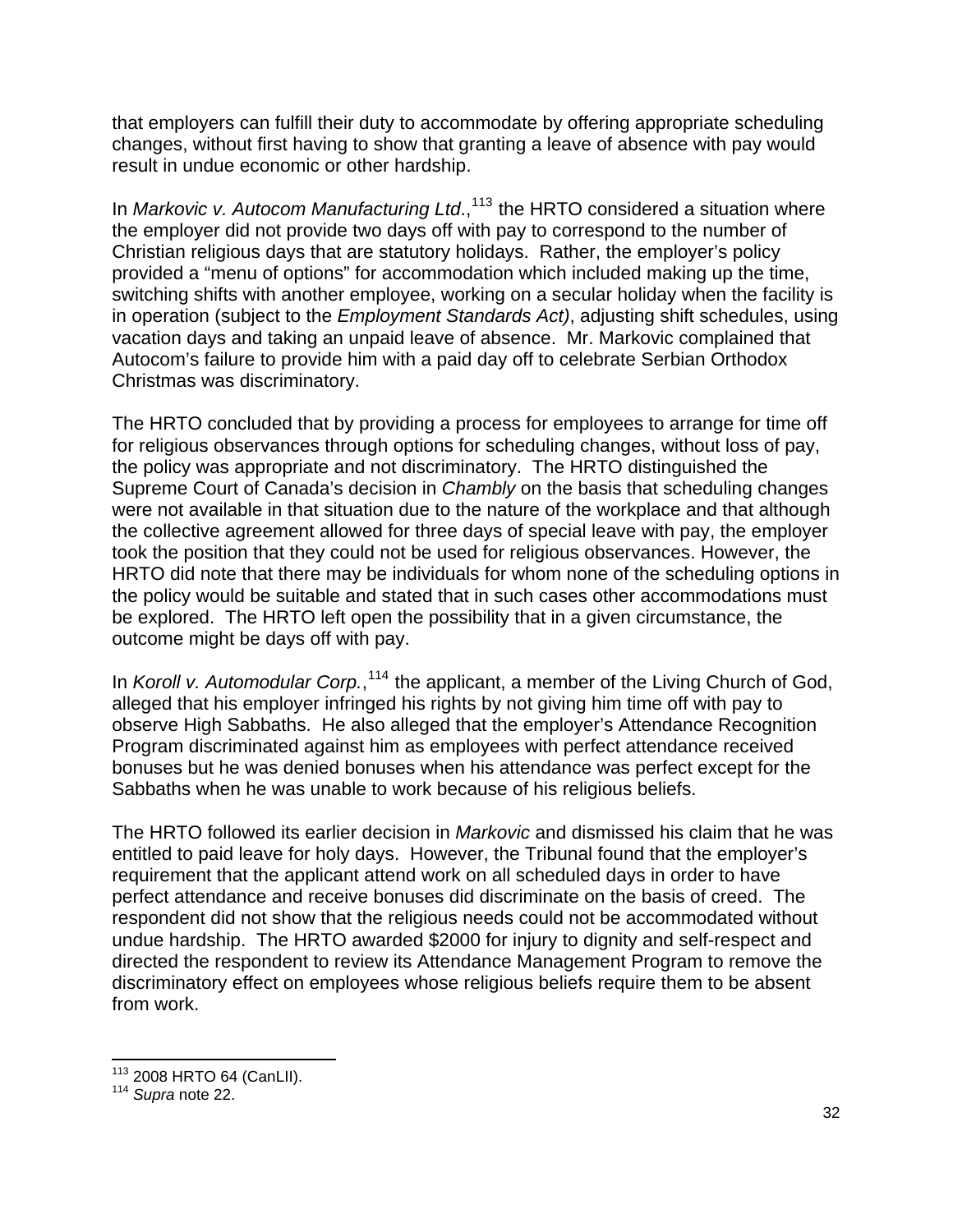A labour arbitrator considered an employer's implementation of "faith day" provisions in a collective agreement. Under the collective agreement, the first three days of religious holidays were provided as paid days. Two additional days were permitted but these absences were charged to the employee's sick leave account. After concerns about abuse, the employer implemented a centralized system which required the employee to submit a request electronically. If the holiday was not on a pre-approved list of "significant" faith days, the employee had to provide additional information confirming that the day was a significant faith day and that the employee's religion requires him or her from refraining from working on that day. The arbitrator found a centralized electronic process for dealing with requests that contained a list of pre-approved significant faith days was an acceptable and efficient means of implementing the religious leave entitlements under the collective agreement. However, the requirement that the day be significant to the particular faith and require to person to abstain from working was not consistent with *Amselem's* recognition that both voluntary and obligatory aspects of religious practice are covered. However, the employer could ask for additional information to satisfy itself that the request was consistent with the requirements in *Amselem* and the collective agreement, for example to ensure that the holiday is religious and not cultural or secular in nature.<sup>[115](#page-32-0)</sup>

Therefore, it appears that in Ontario employers can fulfill their duty to accommodate time off for religious holy days by searching for solutions that permit time off without adverse employment consequences, including a loss of pay. Depending on the circumstances, it may be that this can may be achieved through a variety of means including special/compassionate paid leave; scheduling changes; overtime; use of lieu time; and, if the employer operates on a statutory holiday, working on a statutory holiday (subject to the requirements of the *Employment Standards Act*). However, forcing an employee to use vacation time instead of exploring other options would likely be found discriminatory[116](#page-32-1). Providing several alternatives and choice, as through a "menu of options" is always preferable. As well, where the nature of the workplace or the employee's individual circumstances are such that the employee cannot make up the time that they must be absent from work for religious holidays, as was the case in *Chambly*, providing paid days off may be the only appropriate accommodation.

It is important to note that the duty to accommodate prayer times, Sabbaths and religious holy days applies not just in employment but in other social areas of the *Code*. This is particularly important in the context of education, although there does not appear to be any case law to date dealing with the specifics of accommodating religious observances in schools and universities. However, it has been dealt with in the context

<u> 1980 - Andrea Albert III, martin am Franca</u>

<span id="page-32-0"></span><sup>115</sup> *York Region District School Board v. Ontario Secondary School Teachers' Federation, Disctrict 16 (Faith Day Grievance)*, [2008] O.L.A.A. No. 442, 176 L.A.C. (4<sup>th</sup>) 97.<br><sup>116</sup> Shapiro v. Peel (Regional Municipality)(No. 2) (1997), 30 C.H.R.R. D/172 (Ont. Bd. Inq.). The

<span id="page-32-1"></span>employer's insistence that Ms Shapiro use vacation time, lieu time or take unpaid leave for Jewish holidays was discriminatory. Ms Shapiro's proposal to work overtime to make up the time was a reasonable one and could have been accommodated without undue hardship. The fact that overtime was not available to every employee was not relevant as accommodation is an individualized assessment and not every employee needs to be accommodated in the same way.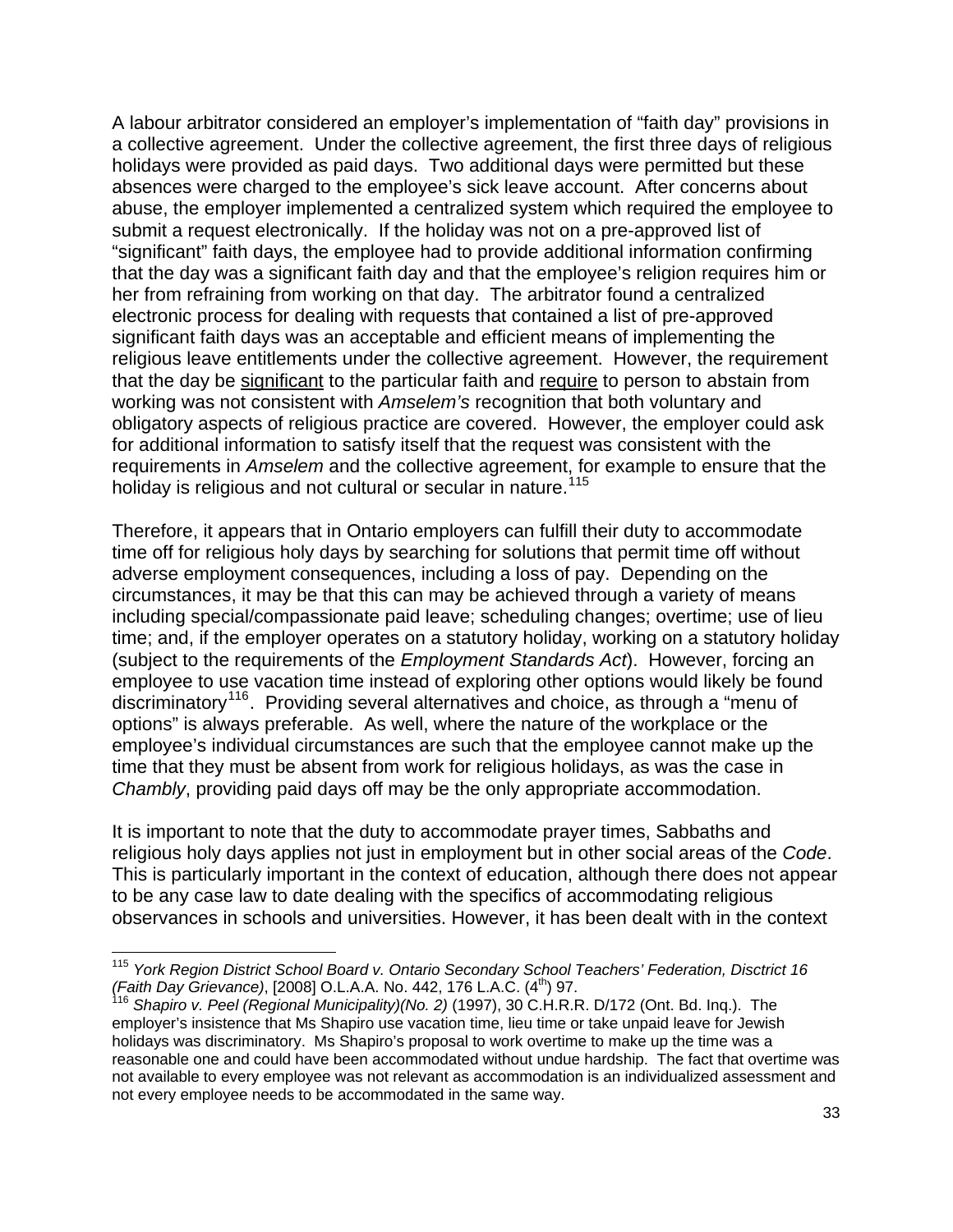of contracts (under s. 3 of the *Code*). In *Janssen v. Ontario (Milk Marketing Bd.)* the complainant alleged that his right to be free from discrimination in contracts on the basis of creed was infringed by the Ontario Milk Marketing Board's policy regarding farmers who, for religious reasons, would not ship milk on Sundays. The Milk Board allowed farmers to be recognized as "no Sunday shippers" and arranged for milk pick ups on Saturdays and Mondays but at an extra cost to the farmer. The Ontario Board of Inquiry (the precursor to the HRTO) found that this did not sufficiently accommodate the dairy farmers who would not ship on Sundays for religious reasons. The Board found that this was the same as passing the cost of a wheelchair ramp onto those who use it. It would not be undue hardship to spread the cost of accommodation across the dairy farming community or for the Milk Marketing Board to find some other means to deal with the costs through its regulatory framework.

# **ii Religious Attire and Wearing Religious Objects**

Where health and safety issues are engaged, for example in situations where a person seeks to be exempt from a helmet requirement or seeks to be able to carry a kirpan, decisions dealing with religious attire and wearing religious objects have been inconsistent.

In *Bhinder v. Canadian National Railway*, [117](#page-33-0) the Supreme Court of Canada held that the CNR's hardhat rule was a *bona fide* occupational requirement. The employer did not need to make an exception in order to accommodate Mr. Bhinder, a Sikh employee who wore a turban. Subsequently, the Supreme Court of Canada stated that *Bhinder* is incorrect in so far as it found that accommodation is not a component of the *bona fide*  occupational requirement test. It is now clear that even if a rule is reasonable and *bona fide*, there is a duty to accommodate, to the point of undue hardship, those that are adversely affected by the rule. Undue hardship includes health and safety concerns. The issue of the relationship between hardhats and workplace safety concerns is also being considered in the *Loomba* case (discussed above).

Whether religious rights include the right to be exempt from helmet requirements has come up in the context of mandatory motorcycle helmet laws in British Columbia and Ontario, with inconsistent results. In the BC case of *Dhillon v. British Columbia (Ministry of Transportation and Highways)*[118](#page-33-1) the BC Human Rights Tribunal found that the motorcycle helmet requirement had an adverse impact of members of the Sikh faith. The Tribunal accepted that while there is an increased risk of injury to non-helmet wearing motorcycle riders, that risk is borne by the motorcycle rider, not other members of the public. As a result, the increased risk to the motorcycle rider from an accommodation that would allow Sikh men an exemption from the requirement does not result in undue hardship to the province. The increased cost of treating head injuries was also found not to constitute an undue hardship. The Tribunal found the

<span id="page-33-0"></span><sup>&</sup>lt;u> 1980 - Andrea Albert III, martin am Franca</u>

<span id="page-33-1"></span><sup>&</sup>lt;sup>117</sup> [1985] 2 S.C.R. 561.<br><sup>118</sup> (1999), 35 C.H.R.R. D/293 (B.C.H.R.T.).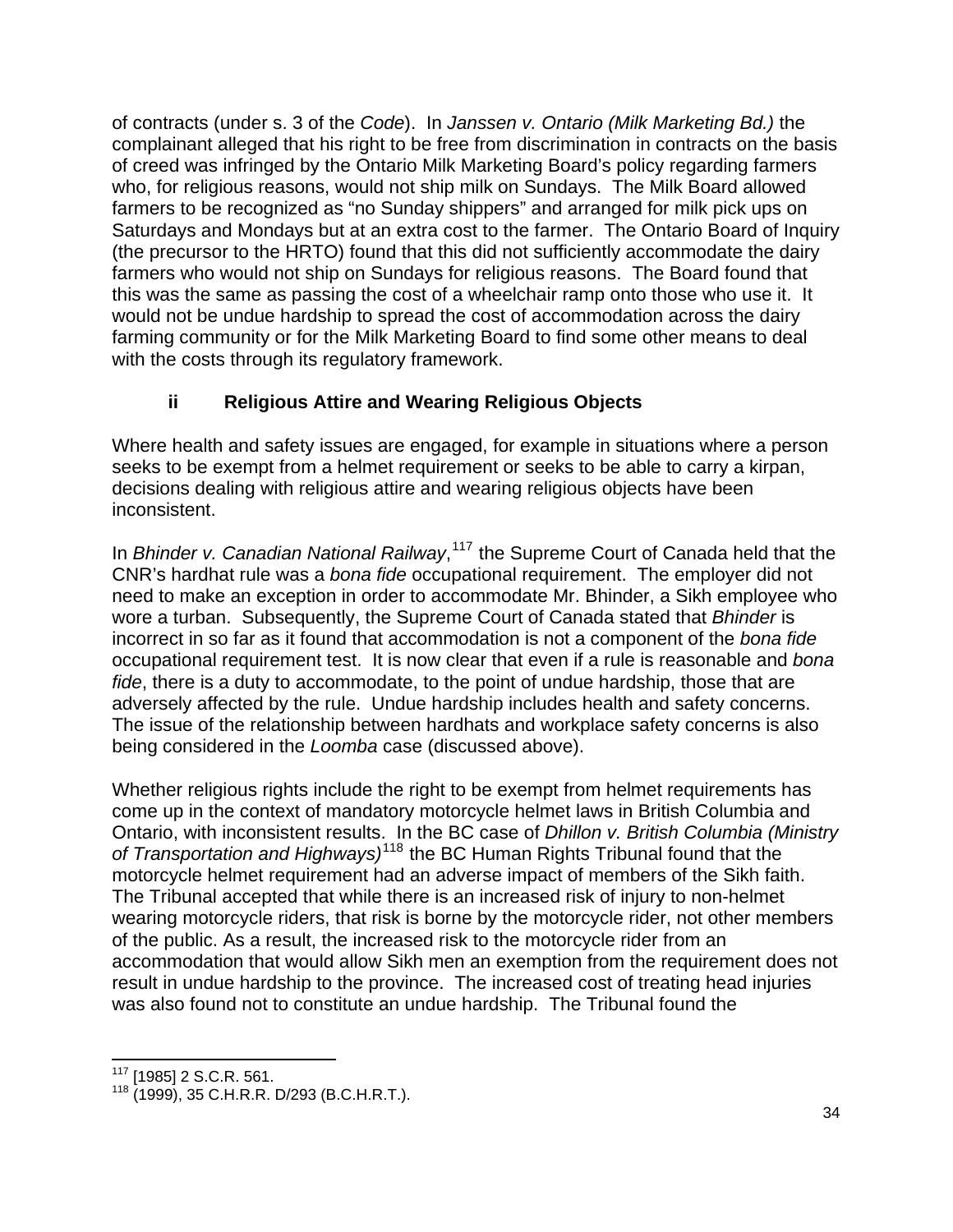requirement discriminatory and ordered the Ministry of Transportation to cease and refrain from any similar discrimination.

The opposite conclusion has been reached in an Ontario challenge to the provisions of the *Highway Traffic Act* mandating helmets for all motorcyclists. In *R. v. Badesha*, a Sikh man charged with operating a motorcycle without a helmet argued that s. 104 of Ontario's *Highway Traffic Act* contravened his freedom of religion rights and equality rights under s. 2(a) and 15 of the *Charter*. He was unsuccessful both at trial and on appeal to the Ontario Court of Justice. Both judges concluded, although for different reasons that Ontario was not required to accommodate Sikh motorcyclists. At trial the judge accepted a rights violation but found that it was justified due to the increased risk of serious injury or death. On appeal, the judge disagreed that Mr. Badesha's rights had been infringed (see a more detailed discussion in the earlier section entitled **WHAT IS PROTECTED UNDER RELIGION AND CREED**).

In *Pannu v. British Columbia (Worker's Compensation Board)*, the BC Human Rights Tribunal dismissed the complaint of Mr. Pannu, a Sikh man who was removed from his position as a recaust operator<sup>[119](#page-34-0)</sup> at a pulp mill because he could not wear a selfcontained breathing apparatus (SCBA) in the event of an emergency. Mr. Pannu kept a beard as a tenet of his faith and facial hair prevents the SCBA mask from properly sealing. Mr. Pannu was in charge of the recaust area in the mill and, in the event of a poisonous gas leak, was responsible for an emergency shutdown of the area. Mr. Pannu performed this job without being required to shave for a number of years. However, after a WCB inspection in which the employer was found to be in breach of WCB regulations concerning SCBAs, Mr. Pannu was removed from the recaust operator position. As a result, he filed a human rights complaint against the WCB and his employer.

WCB regulations required that anyone who may be exposed to poisonous gases wear an SCBA. These regulations also required that anyone who might have to wear an SCBA be clean-shaven because facial hair prevents the SCBA's face mask from sealing with the person's face and ensuring that the gas is kept out. The Tribunal found that the WCB requirements were justified. Providing an exemption for workers who wear a beard for religious would be an undue hardship as it would undermine the very reason for the regulation, to protect workers from exposure to poisonous gases. Moreover, this was not the same as the situation in *Dhillon* as the risk was not just to Mr. Pannu but also to other workers. If he became incapacitated from exposure to poisonous gases he would have to be rescued by co-workers, putting them at risk. As well, he would not be able to carry out the emergency shutdown.

<span id="page-34-0"></span><sup>&</sup>lt;u> 1980 - Andrea Albert III, martin am Franca</u>  $119$  The Tribunal described the responsibilities of a recaust operator as follows: "The recaust area is noisy, smelly, and hot. It can also be dangerous. This is where the poisonous gases from elsewhere in the mill are piped to be burned off in the 2,000-degree recaust kilns. Mr. Pannu is in charge of this area. His job carries a risk that he will have to shut down the recaust area equipment in the event of a poisonous gas leak, remaining behind while others evacuate the area."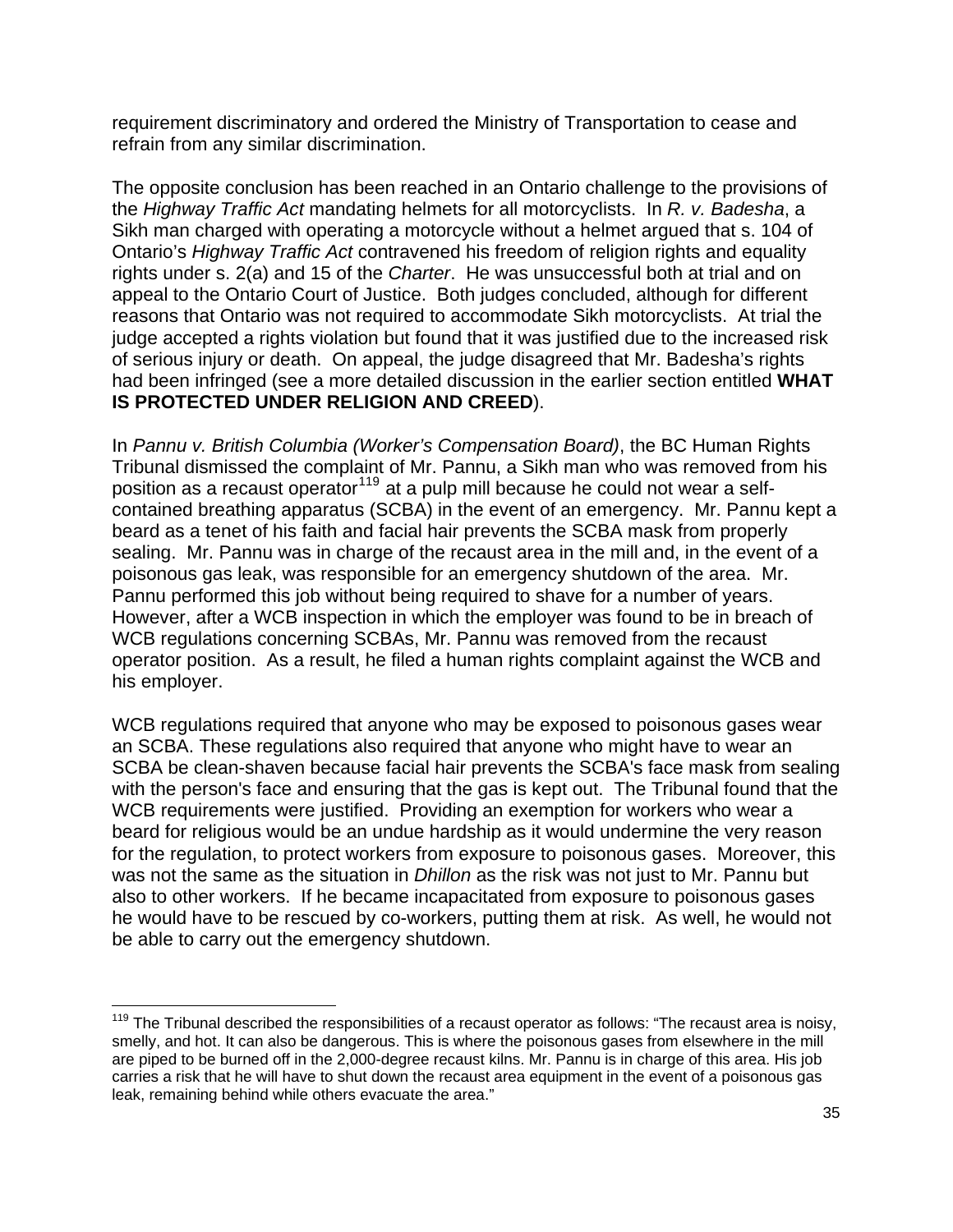The employer did not discriminate by including the emergency shutdown in Mr. Pannu's job description. Nor, did it have an obligation to exempt Mr. Pannu this task. Even though a gas leak had never occurred, the Tribunal found that the risk that it could was real. Exempting Mr. Pannu would mean having to train additional, less experienced and qualified personnel to ensure the procedure could be carried out when Mr. Pannu was on shift. The lack of experience of these individuals would mean an increase in the magnitude of the risk and, more importantly, it would result in shifting the risk to someone else. This would be an undue hardship. Therefore, the employer did not have to accommodate Mr. Pannu in his position by removing responsibility for emergency shutdowns from his job description. It is important to note that the employer had actively sought alternative work for Mr. Pannu. The issue was whether he was entitled to be accommodated in the recaust operator position.

Health and safety concerns have also been raised in response to requests to be permitted to wear a kirpan, a small ceremonial dagger worn by Sikh men, as a religious accommodation. In a 1991 Ontario decision, *Peel Board of Education v. Ontario (Human Rights Comm.) and Pandori*[120](#page-35-0) the Divisional Court upheld a human rights Board of Inquiry decision that rejected a school board's claim that it could not accommodate kirpans without undue hardship. In a 2006 decision, *Multani v. Commission scolaire Marguerite-Bourgeoys*<sup>[121](#page-35-1)</sup> the Supreme Court of Canada considered the same issue and found that a decision prohibiting a student from wearing his kirpan to school, under any conditions, violated his freedom of religion in a way that was neither trivial or insignificant as it deprived him from his right to attend a public school. The infringement was not found to be justified under s. 1 of the *Charter* as it did not minimally impair the religious rights. Interestingly, the court drew an analogy between the minimal impairment test under s. 1 of the *Charter* and an accommodation analysis and stated that the decision to implement a complete ban on kirpans did not fall within the range of reasonable alternatives. Instead the school board could accommodate the student by allowing him to wear his kirpan subject to certain conditions that would ensure safety.

In contrast, two decisions have found that wearing of kirpans may be prohibited on airplanes and in courts. In *Nijjar v. Canada 3000 Airlines Ltd.*, [122](#page-35-2) the Canadian Human Rights Tribunal dismissed Mr. Nijjar's complaint that he had been denied the right to wear his kirpan aboard a Canada 3000 Airlines aircraft because, among other things, he had failed to demonstrate that wearing a kirpan in a manner consistent with Canada 3000's policies would be contrary to his religious beliefs. It was apparent from Mr. Nijjar's testimony that wearing one particular type of kirpan rather than another was a matter of personal preference, not of religious belief. Similarly, in *R. v. Hothi*, [123](#page-35-3), a Manitoba Court upheld a decision of a judge prohibiting wearing a kirpan in the courtroom. The Judge was hearing the case of an accused charged with assault.

<sup>&</sup>lt;u> 1989 - Andrea Albert III, martin amerikan bahasa dalam pengaran pengaran pengaran pengaran pengaran pengaran</u> <sup>120</sup> (1991), 14 C.H.R.R. D/403.<br><sup>121</sup> [2006] 1 S.C.R. 256.

<span id="page-35-2"></span><span id="page-35-1"></span><span id="page-35-0"></span> $121$  (1991), 14 C.H.R.R. D/460.<br> $122$  (2006] 1 S.C.R. 256.<br> $122$  (1999), 36 C.H.R.R. D/76 (Can. Trib.). Note that this case was decided before even more stringent safety requirements on airplanes have been implemented as a result of the events of 9/11.

<span id="page-35-3"></span> $123$  [1985] 3 W.W.R. 256 (Man. Q.B.), aff'd [1986] 3 W.W.R. 671 (Man. C.A.).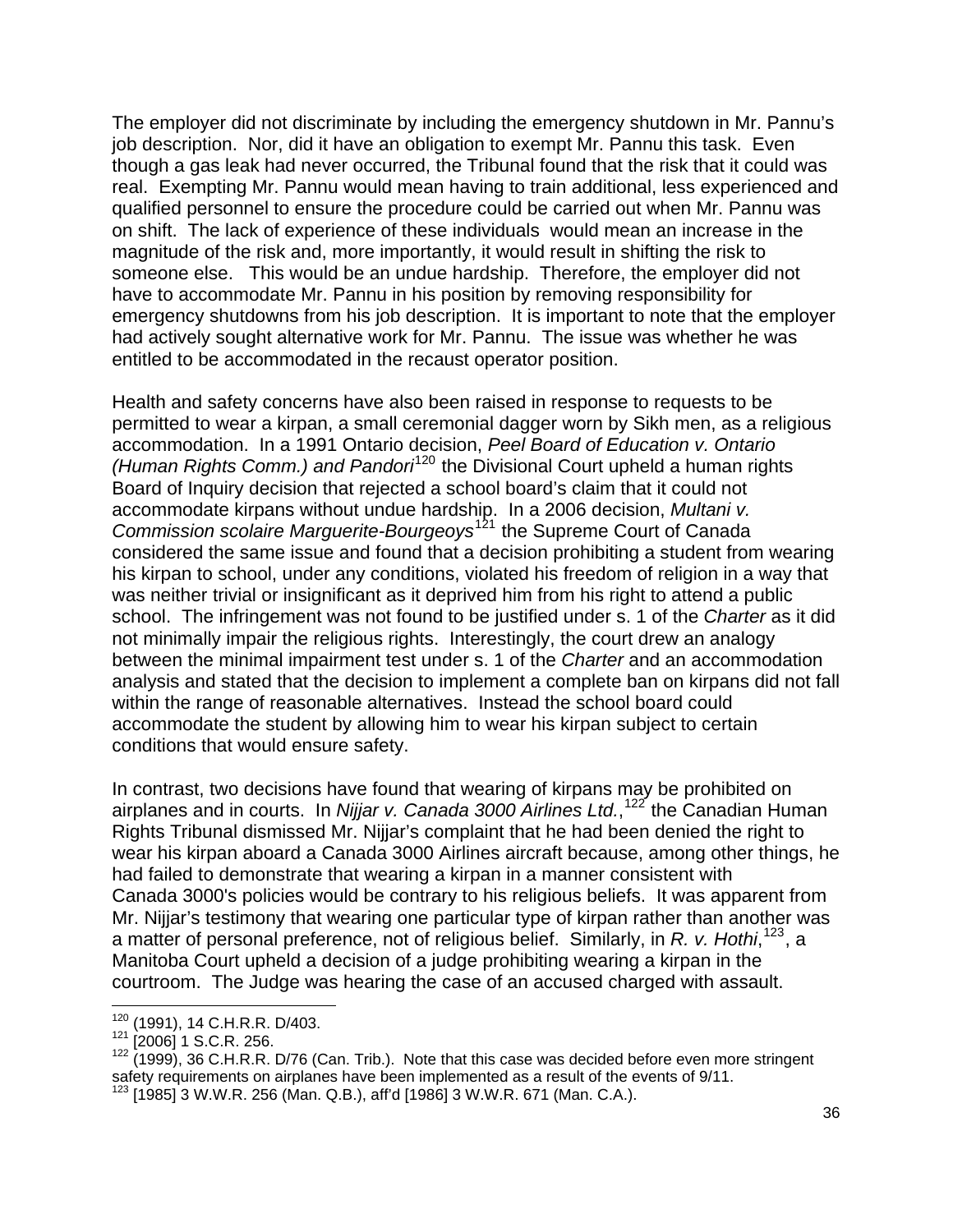In considering these two decisions, the Supreme Court in *Multani* noted that these cases are always context specific. Consideration must be given to the environment in which the rule concerning kirpans is being applied. An aircraft or court environment is much different than an education or employment setting, and the safety considerations at stake are much different.

While safety considerations tend to be the main issue raised when it comes to religious attire, two recent cases deal with objections to religious clothing for other reasons. Both involved Muslim women.

In *Saadi v. Audmax*<sup>[124](#page-36-0)</sup> the HRTO found that an employer's questioning of certain aspects of a Muslim employee's clothing and hijab constituted discrimination on the basis of creed. In particular, the HRTO found that the employer inappropriately disciplined Ms Saadi for violations of its dress code when she wore a "tight short skirt and leggings" an anklet that "jingled"; open-toed "slippers"; and a "cap". The HRTO concluded that the discipline in relation to the anklet and slippers were not related to creed. However, it found that with respect to the skirt and leggings, the employer's dress code was arbitrarily applied and subject to the manager's opinions and preferences about how she wants her staff to look. This was found to constitute adverse-effects discrimination on the ground of creed against the applicant, whose religiously-conforming attire at times conflicted with the employers' dress code. The HRTO also found that the employer overstepped the bounds of the *Code* when it dictated what style of hijab it would accommodate, based on personal preference. The HRTO stated that: "[t]he *Code* guarantees not only a woman's right to wear a religious headdress in the workplace, but also her right to choose the form of religious headdress, subject to any *bona fide* occupational requirements."

However, on judicial review the Ontario Divisional Court disagreed with the HRTO's conclusion that the employer's application of the dress code policy discriminated on the basis of the intersecting grounds of sex and creed. The Court noted a number of procedural problems with the hearing (for example, the fact that Ms. Saadi did not provide evidence concerning the clothing she was actually wearing along with the refusal to allow the employer to rely on a photograph which it said illustrated the kind of inappropriate apparel Ms. Saadi was wearing). The Divisional Court found that the HRTO should have considered whether Ms. Saadi could have complied with the dress code without compromising her religious beliefs:

There was nothing about Ms. Saadi's religion that required her to wear the particular form of *hijab* she was wearing on the day in question. If it was possible for her to wear a religiously acceptable form of *hijab* that was fully consistent with the dress code (as indeed she had done every day for six weeks), her religious rights were not affected. All that was affected was her sense of style, which apparently was in conflict with that of her employer.

<span id="page-36-0"></span> 124 2009 HRTO 1627.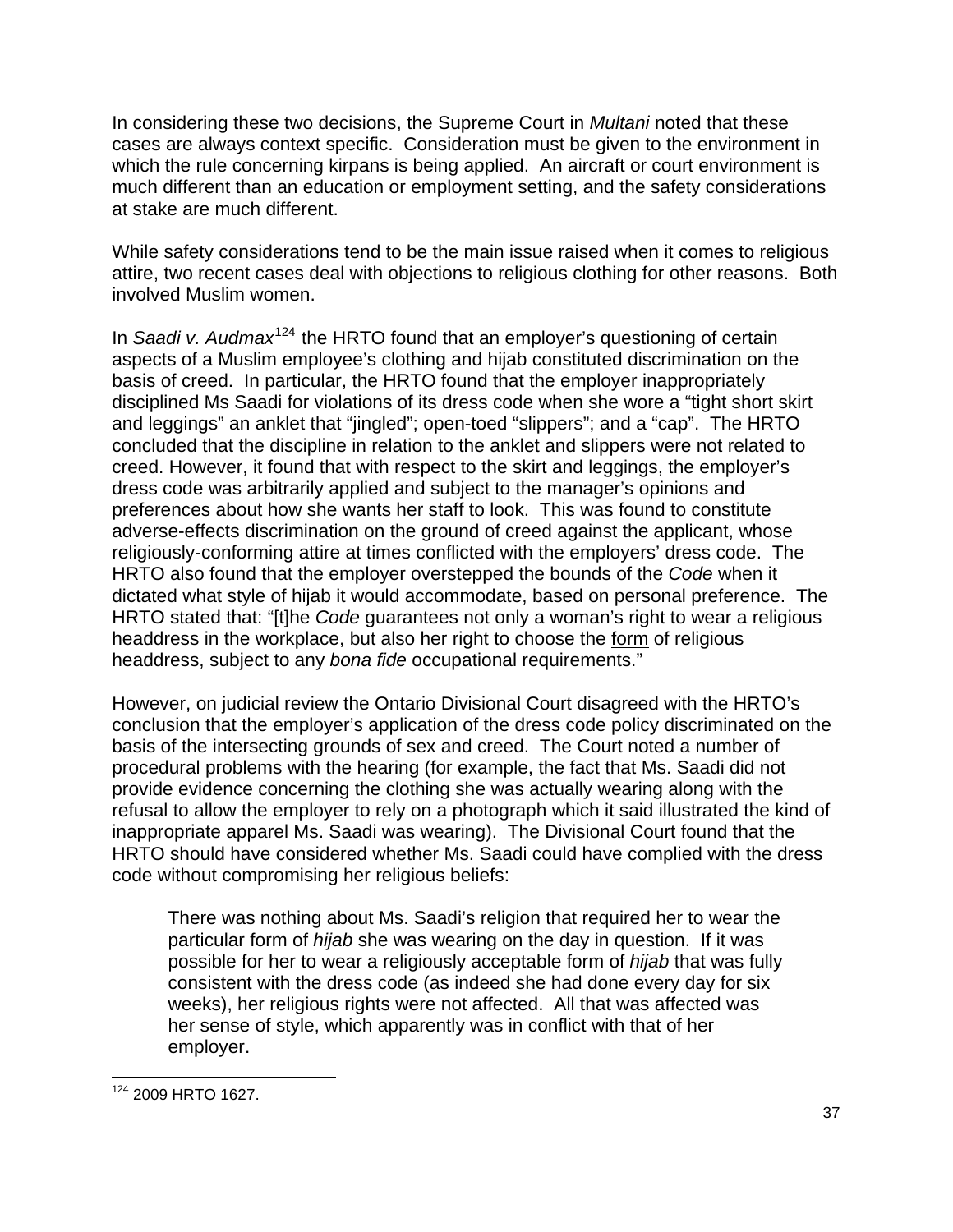The Divisional Court stated that the HRTO ought to have considered whether the dress code, or the employer's enforcement or interpretation of it, conflicted with what the employee was required to wear as part of her religion. As a result, the decision of the HRTO was set aside and the case was sent back to the HRTO for a new hearing before a different adjudicator.

In another recent decision dealing with religious attire worn by Muslim women, the Ontario Court of Appeal considered whether a Muslim woman who wears a niqab (a veil covering her face, except her eyes) for religious reasons be required to remove it when testifying about alleged childhood sexual assaults; *R. v. N.S.*[125](#page-37-0) The case did not arise out of a human rights application or an allegation of discrimination on the basis of creed under the *Code*. Rather at the preliminary inquiry before the criminal courts, the accused persons, N.S's uncle and cousin, argued that their fair trial rights would be compromised if their accuser's full face could not be seen while she was giving evidence at the preliminary inquiry and trial. The Court of Appeal set out some general guidelines on how to reconcile the religious rights claim with the rights of the accused. The Court of Appeal confirmed the subjective nature of religious beliefs and practice and accepted that determining N.S.'s religious rights could be done by requiring N.S. to provide evidence, through her own testimony, concerning the nature of her beliefs, and to answer questions about whether those beliefs are consistent with current practices. The Court also noted that "past perfection is not a prerequisite to the exercise of one's constitutional right to freedom of religion"[126](#page-37-1). However, the Court did not draw a conclusion on whether N.S. should be required to remove her niqab while giving evidence in the criminal trial process, preferring instead to leave the decision to the judge actually hearing the case. N.S. has appealed the decision to the Supreme Court of Canada arguing that the Court of Appeal should have confirmed her right to wear her religious covering because doing so would not interfere with the rights of the accused to a fair trial. The Supreme Court heard the appeal on December 8, 2011 and a decision is pending. The case is discussed further in the section dealing with **Reconciling Creed and other Rights**.

Finally, an RCMP cadet was permitted to wear a religious pendant despite a general rule prohibiting jewelry during physical training. However, the instructor announced the exemption to the entire class which resulted in his being questioned by his troop mates about his religion. The Tribunal found that singling him out in this way made the cadet feel he was being labeled as "different" from the rest of the troop therefore adverse treatment based on religion was established.<sup>[127](#page-37-2)</sup>

## **iii Photos and Biometrics**

<sup>&</sup>lt;u> 1980 - Andrea Albert III, martin am Franca</u>

<span id="page-37-0"></span><sup>&</sup>lt;sup>125</sup> *Supra* note 37.<br><sup>126</sup> *Ibid.* at para. 68.

<span id="page-37-2"></span><span id="page-37-1"></span><sup>&</sup>lt;sup>127</sup> Tahmourpour v. Royal Canadian Mounted Police (2008), 64 C.H.R.R. D/448, 2008 CHRT 10. The majority of the allegations concerned more serious and systemic claims of discrimination against minority candidates.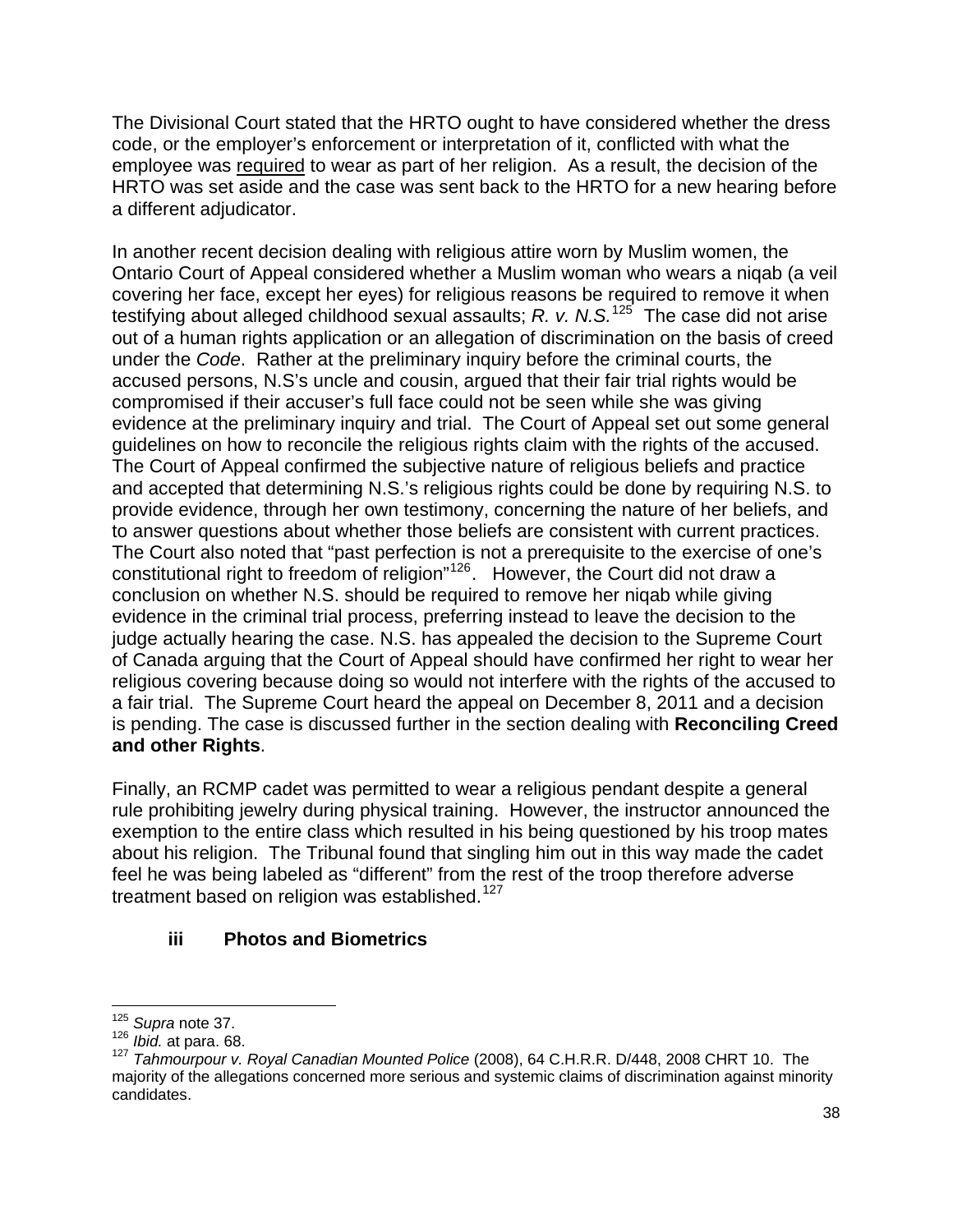Religious beliefs that do not permit photographs have presented challenges in the context of universal photo requirements. The Supreme Court of Canada recently dealt with this situation in the context of a freedom of religion claim made by the Hutterian Brethren of Wilson Colony.

Before 2003, Alberta accommodated those who objected to having their photo taken on religious grounds by issuing a special Condition Code G licence. Members of the Hutterian Bretheren colonies who believe that the Second Commandment prohibits them from having their photograph willingly taken were able to hold these licences and were therefore permitted to drive. However, in 2003, the province adopted new regulations which made the photo requirement universal. The photos would be stored in the province's facial recognition data bank. The purpose of this was to reduce the risk of driver's licences being used for identity theft, a growing problem.

The Supreme Court accepted that the universal photo requirement violated freedom of religion.<sup>[128](#page-38-0)</sup> However, the majority of the Court concluded that the requirement was justified under s. 1 of the *Charter.* First, the goal of setting up a system that minimizes identity theft associated with licences is a pressing and substantial objective. Second, the majority ruled that the universal photo requirement was rationally connected to the government's objective and that it minimally impaired the *Charter* right. Without photos of all licence holders in the data bank, the risk of fraud would be increased and this would significantly compromise the government's goal. Third, the negative impact on freedom of religion for those in the Colony who wished to hold a driver's licences did not outweigh the benefits associated with the photo requirement: "it is impossible to conclude that Colony members who wish to obtain licences have been deprived of a meaningful choice to follow or not to follow the edicts of their religion. The law does not compel the taking of a photo. It merely provides that a person who wishes to obtain a driver's licence must permit a photo to be taken for the photo identification bank. Driving automobiles on a highway is not a right, but a privilege." While colony members may have to make alternative arrangements for highway transport and this would result in financial cost and a loss of self-sufficiency, it does not seriously affect their rights to pursue their religion.

The majority decision rejected the s. 15 challenge on the basis that even if the regulation created a distinction based on religion, "it arises not from any demeaning stereotype but from a neutral and rationally defensive policy choice."

<u> 1989 - Andrea Albert III, martin a bhaile an t-Iomraidh an t-Iomraidh an t-Iomraidh an t-Iomraidh an t-Iomraid</u>

<span id="page-38-0"></span><sup>&</sup>lt;sup>128</sup> The Attorney General of Alberta conceded that the Colony held sincere religious beliefs that conflict with the photo requirement. However, it did not concede that the photo requirement interfered with the religious rights in a manner that is more than trivial or insubstantial. The majority decision noted that In order for such a determination to be made, it would need to be shown that the claimants' "religious beliefs or conduct might reasonably or actually be threatened" by the universal photo requirement. Evidence of a state-imposed cost or burden would not suffice; there would need to be evidence that such a burden was "capable of interfering with religious belief or practice". However, as the courts below seem to have proceeded on the assumption that this requirement was met. Given this, the majority said nothing about whether, in its view, the requirement was met and instead focused on the s. 1 analysis. As noted earlier in this document, this suggests that the issue of what constitutes a non-trivial and substantial inference with creed rights continues to be a live one.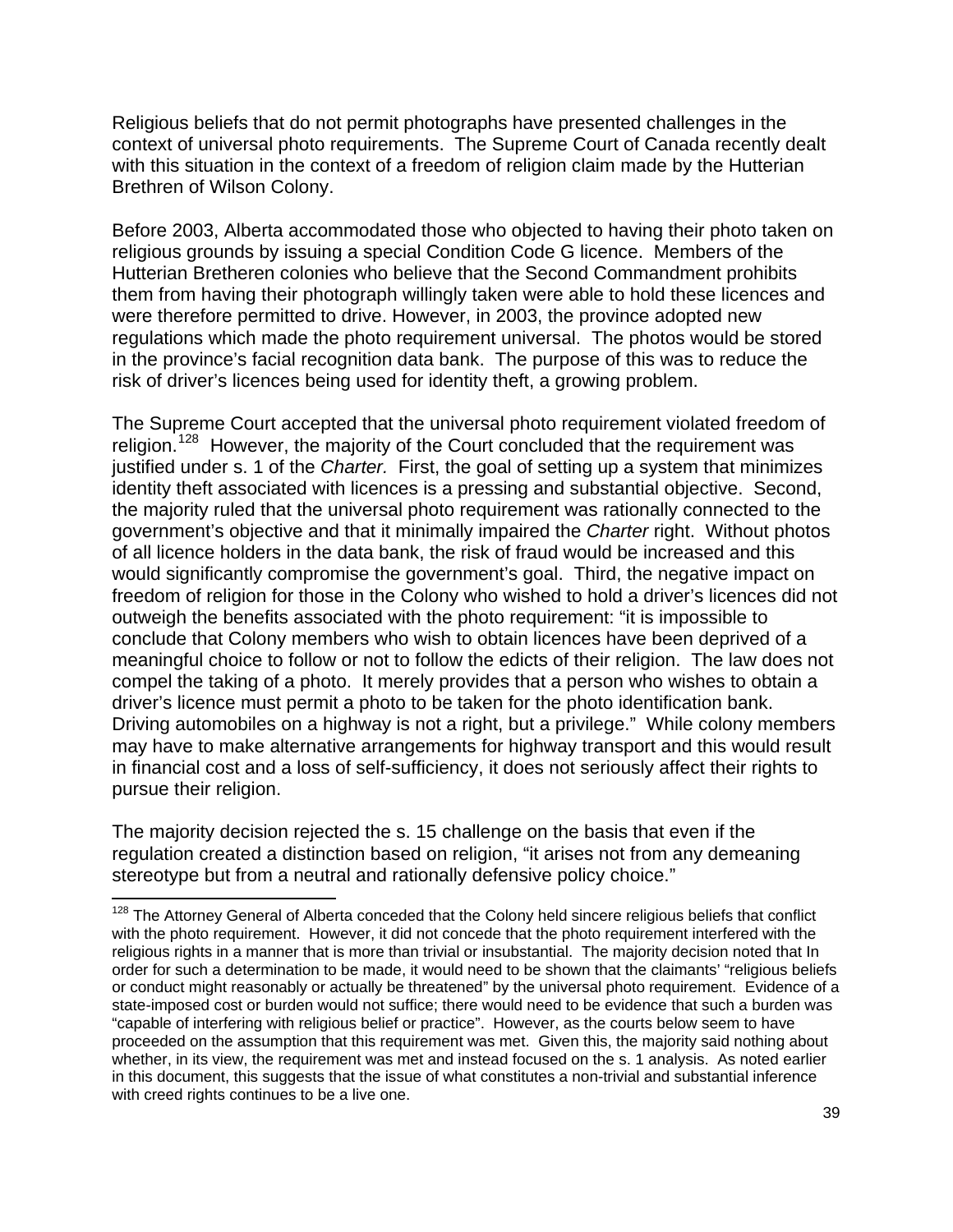In contrast to the Hutterian Brethern decision, in 407 ETR Concession<sup>[129](#page-39-0)</sup>, a labour arbitrator found that Pentacostal employees' religious objection to biometric hand scanning for company security purposes could have been accommodated without undue hardship. The company failed in its procedural duty to accommodate as it did not do enough to explore what it could do to accommodate the grievors. With regard to the substantive accommodation, the arbitrator rejected the company's argument that it would have to scrap biometric scanning if the grievors were to be exempted on religious grounds:

The Company's concern is that, if some are excused from having to use the scanner, the integrity of the information it wishes to gather will be undermined, and it will not be worth investing in a system which works only partially. This concern will depend on the number of employees who must be accommodated outside of the system. In my view, accommodating the three Grievors outside of the system, with the Company's other employees being part of the system, will have no significant impact on the efficiency of the new system. I recognize, though, that, if the Company must accommodate more than a small number of religious objectors, the viability of the biometric scanning system becomes questionable. However, it would be speculative and beyond my jurisdiction in this case to suggest what that number might be, given that the parties do not know how many employees will object, how many of them are sincere in their belief, how many of them can be accommodated within the system (e.g. by using the left hand, or a glove, or the smart card), and what numbers can be accommodated outside of the system.<sup>[130](#page-39-1)</sup>

This illustrates that each case of this nature turns on its own facts. The degree to which religious exemptions interfere with the integrity of a system that uses photos or biometrics to identify individuals will determine whether religious exemptions will be allowed.

## **iv. Other forms of accommodation**

An employer was found to have breached the Newfoundland *Human Rights Code* when it suspended an employee who refused to sell tickets to a social event at which alcohol would be sold for religious reasons; *Warford v. Carbonear General Hospital.*[131](#page-39-2)Mr. Warford was an active member of the Pentecostal church and asserted that a tenet of the Pentecostal faith is that its members must abstain from the consumption of alcohol and must not encourage its use in any way. Once the employer learned of his religious objection, rather than suspending the employee, it should have accommodated him by having someone else sell the tickets.

<span id="page-39-0"></span> **<sup>129</sup>** *407 ETR Concession Company v. National Automobile, Aerospace, Transportation and General Workers Union of Canada, CAW-Canada, 2007 CanLII 1857 (ON LA).* <sup>130</sup> At para. 177.<br><sup>130</sup> At para. 177. 131 (1988), 9 C.H.R.R. D/4947 (Nfld. Comm. Inq.).

<span id="page-39-2"></span><span id="page-39-1"></span>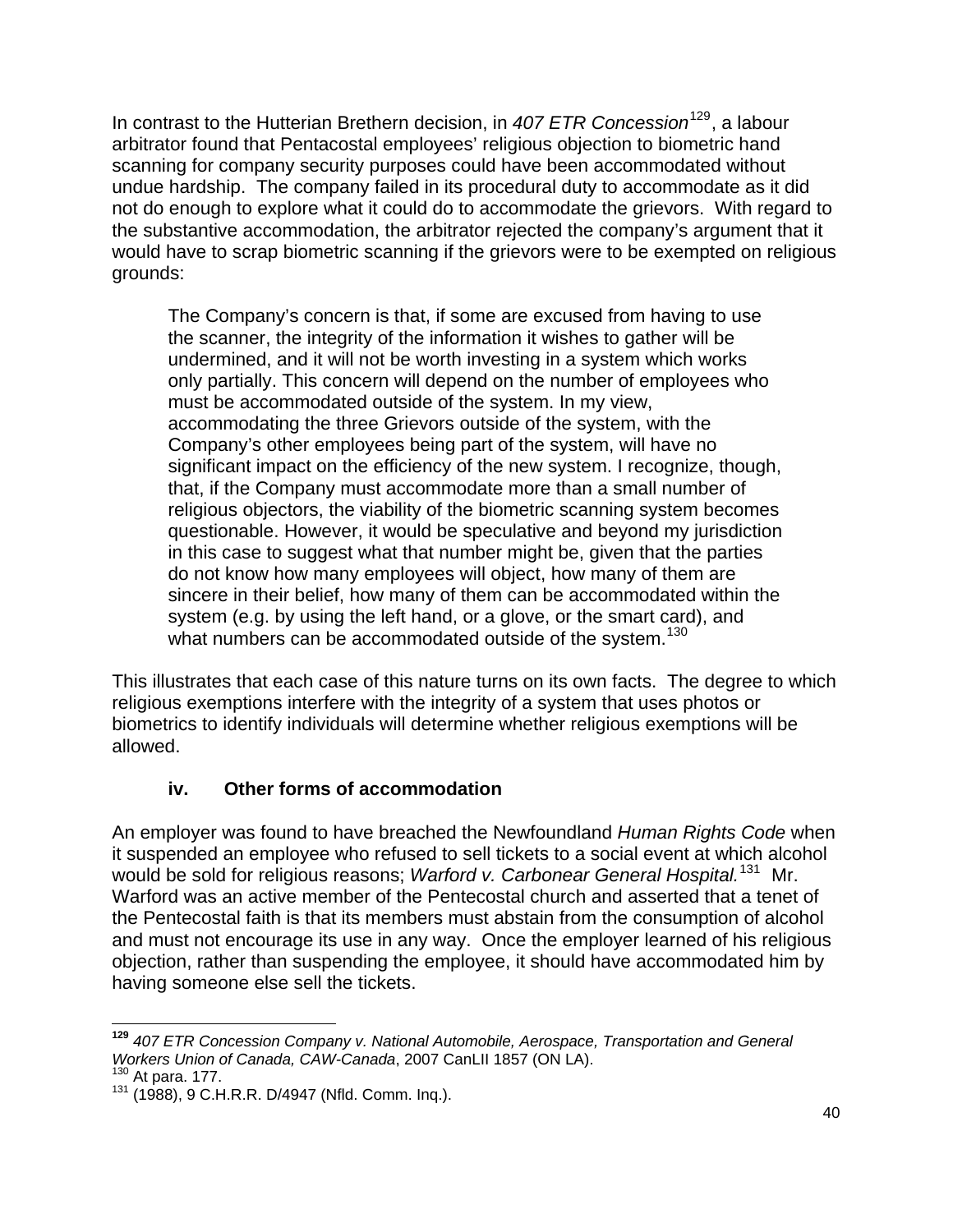Similarly, in *Jones v. C.H.E. Pharmacy Inc.*[132](#page-40-0) a Jehovah's Witness employee asserted that putting out Christmas decorations was contrary to his faith. Knowing this, the employer asked him to set up a poinsettia display in the store. When he refused, the employer told him that in order to keep his job, he must comply. There was no evidence that the employer could not accommodate the employee; in fact it had done so in the past. However, rather than accommodate the employee's religious beliefs, the employer effectively required the employee to choose between his faith and his employment. This was discriminatory. The respondent was ordered to pay the employee damages for lost wages and benefits and for injury to his dignity and selfrespect.

A Labour Arbitration board considered the grievance of an Ontario nurse who, after becoming a Jehovah's Witness, would no longer perform certain steps in the transfusion of blood and as a result was dismissed by her employer.<sup>[133](#page-40-1)</sup> The nurse worked in the intensive care unit at Peterborough Civic Hospital and following intensive Bible study concluded that she could no longer "hang blood" for a blood transfusion.<sup>[134](#page-40-2)</sup> She made her own arrangements with other nurses to assist her complete this step in the blood transfusion process and only alerted her employer to her religious concerns after she ran into difficulty having other nurses do so. After learning that she would not hang blood, the employer dismissed her, arguing that this was essential to a nurse's duties.

The majority of the board found that the employer should have accommodated, rather than dismissing, the nurse. It was not necessary that every nurse in the hospital be able to hang blood (in fact about 15 percent were not qualified to do so). As it was a requirement that two nurses attend a patient who required blood (due to the strict requirement that at least two people check the blood unit against various records), there was always someone else present who could hang the blood. However, the board also found that the employer was not required to allow the nurse to remain in her position in the intensive care unit (or to work in the emergency room) as a requirement that all nurses in these units be able to hang blood was reasonably necessary for the efficient operation of these units. However, she should have been offered a position elsewhere in the hospital. $135$ 

<span id="page-40-0"></span><sup>&</sup>lt;sup>132</sup> (2001), 39 C.H.R.R. D/93, 2001 BCHRT 1.

<span id="page-40-1"></span><sup>133 (2001), 39</sup> C.H.R.R. D/99, 2001 BCHRT 1.<br><sup>133</sup> *Re Peterborough Civic Hospital and Ontario Nurses' Association,* [1981] O.L.A.A. No. 97, 3 L.A.C. (3d) 21 [QL].

<span id="page-40-2"></span><sup>&</sup>lt;sup>134</sup> She was willing to perform many other aspects of the procedure: record the patient's vital signs, insert the transfusion needle, run saline into the vein, requisition the blood from the laboratory and bring it to the patient's room, and do the necessary paperwork and verification. She was not willing to "hang the blood" which consisted of opening the blood bag, sticking the transfusion tube into the bag, closing the saline solution valve, opening the blood valve and hooking the bag to the transfusion stand. Hanging the blood took less than 30 seconds.

<span id="page-40-3"></span><sup>&</sup>lt;sup>135</sup> The Supreme Court of Canada has also dealt with religious objections of Jehovah's Witnesses to potentially life-saving blood transfusions in a case dealing with parents' refusal of a transfusion for their infant child and another which considered at what age a child is mature enough to reject a blood transfusion. These decisions are discussed in the section **RECONCLING CREED AND OTHER RIGHTS.**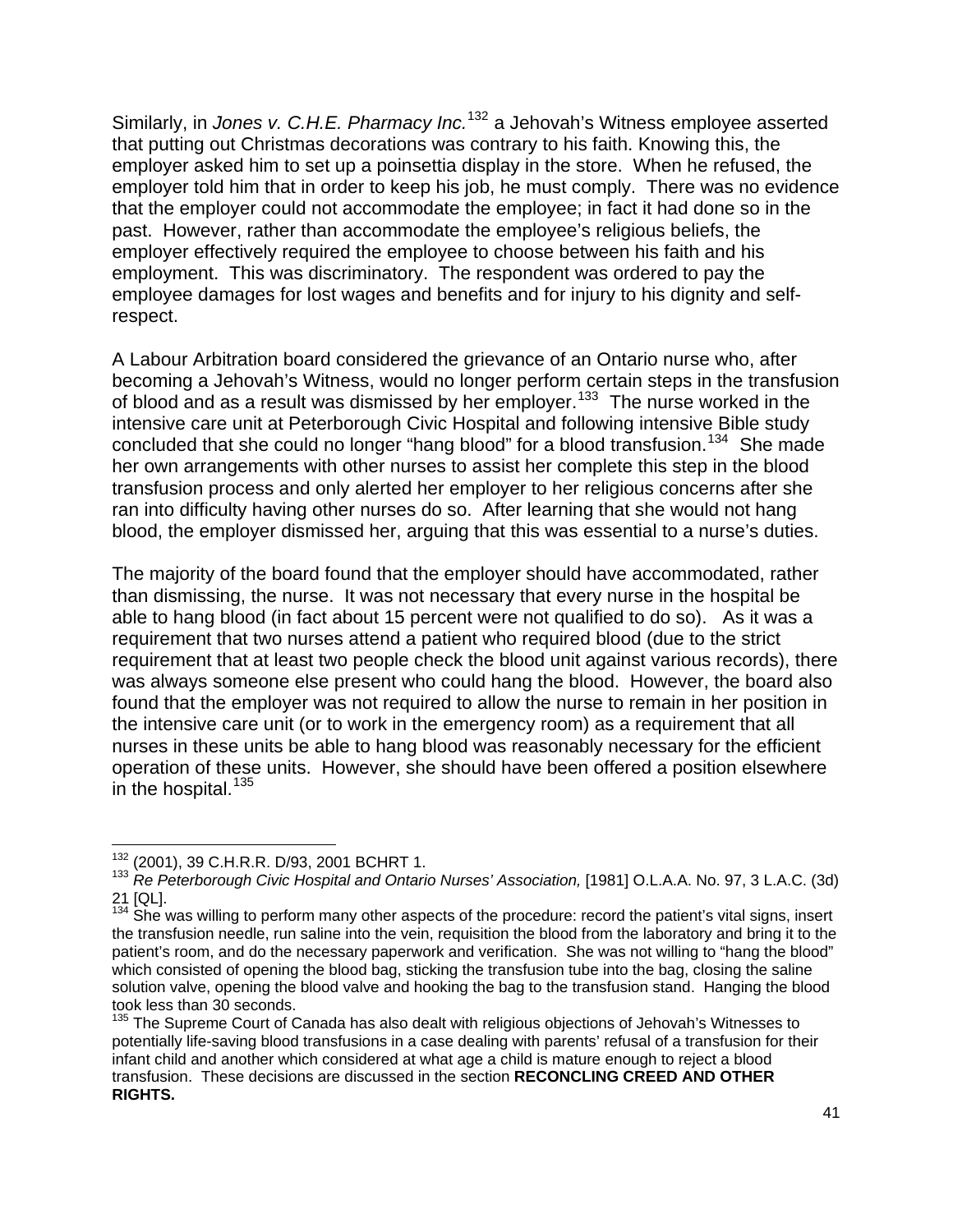Although not a case dealing with the extent of the duty to accommodate an employee's religious objections to abortion, in *C. v. A.*[136](#page-41-0) (discussed earlier), the Tribunal acknowledged that a family medical clinic had accommodated a Christian employee's pro-life beliefs by not requiring her to refer patients for abortions. Abortions referrals were processed by other individuals without compromising patient care.

An employer did not have a duty to accommodate an employee's sincerely held belief that he must "preach, teach, baptize and make disciples" in the workplace. In *Friesen v.*  Fisher Bay Seafood<sup>[137](#page-41-1)</sup> an employee, who was a supervisor, was eventually terminated when he would not stop preaching to his co-workers at work. The employer had received repeated complaints from his co-workers and had to move employees to other shifts so they would not have to work with Mr. Friesen. The termination was *prima facie*  discrimination because the respondents admit that the only reason Mr. Friesen lost his job was because he refused to stop preaching in the workplace. Nevertheless, the Tribunal found that the requirement that he not preach was a *bona fide* one. The other employees had a right to work in an environment where they were not subject to religious preaching of their superior. The employer took every step it could to accommodate Mr. Friesen, namely explaining to Mr. Friesen that he had to respect the rights of others and allowing him to preach during his lunch hour if his fellow workers agreed. When he would not stop preaching, the employer reached the point of undue hardship and was justified in terminating him.

## **RECONCILING CREED AND OTHER RIGHTS**

Several decisions have dealt with creed rights of one individual or group that have come up against different human rights or *Charter* rights including the right to make full answer and defence in a criminal trial and equality rights including the right to be free from discrimination based on sexual orientation, race and gender. Religious rights have also been considered in relation to the rights of children, in particular in situations where parents have refused potentially life-saving blood transfusions because of their religious beliefs.

In dealing with competing rights claims, the Supreme Court of Canada has confirmed that there is no hierarchy of *Charter* rights. All have equal status and no right is more important than the others.[138](#page-41-2) At the same time, no *Charter* right is absolute. Every right is inherently limited by the rights and freedom of others.<sup>[139](#page-41-3)</sup> Therefore, if rights do come into conflict, *Charter* principles require a 'reconciliation' that fully respects the importance of both sets of rights so that each is given full force and effect within the relevant context, to the greatest extent possible.<sup>[140](#page-41-4)</sup>

 <sup>136</sup> *Supra* note 72.

<span id="page-41-1"></span><span id="page-41-0"></span><sup>137</sup> *Supra* note 17.

<span id="page-41-2"></span><sup>138</sup> *Reference re Same-Sex Marriage, supra* note 88*; Dagenais v. Canadian Broadcasting Corp.*, [1994] 3

<span id="page-41-3"></span>S.C.R. 835 at p. 877; *R. v. Mills*, [1999] 3 S.C.R. 668 at para. 61. 139 *Mills, ibid.; Trinity Western, supra* note 54 at para. 29. *S.L., supra* note 41.

<span id="page-41-4"></span><sup>140</sup> *Mills, ibid.*; *Dagenais*, *supra* note 139.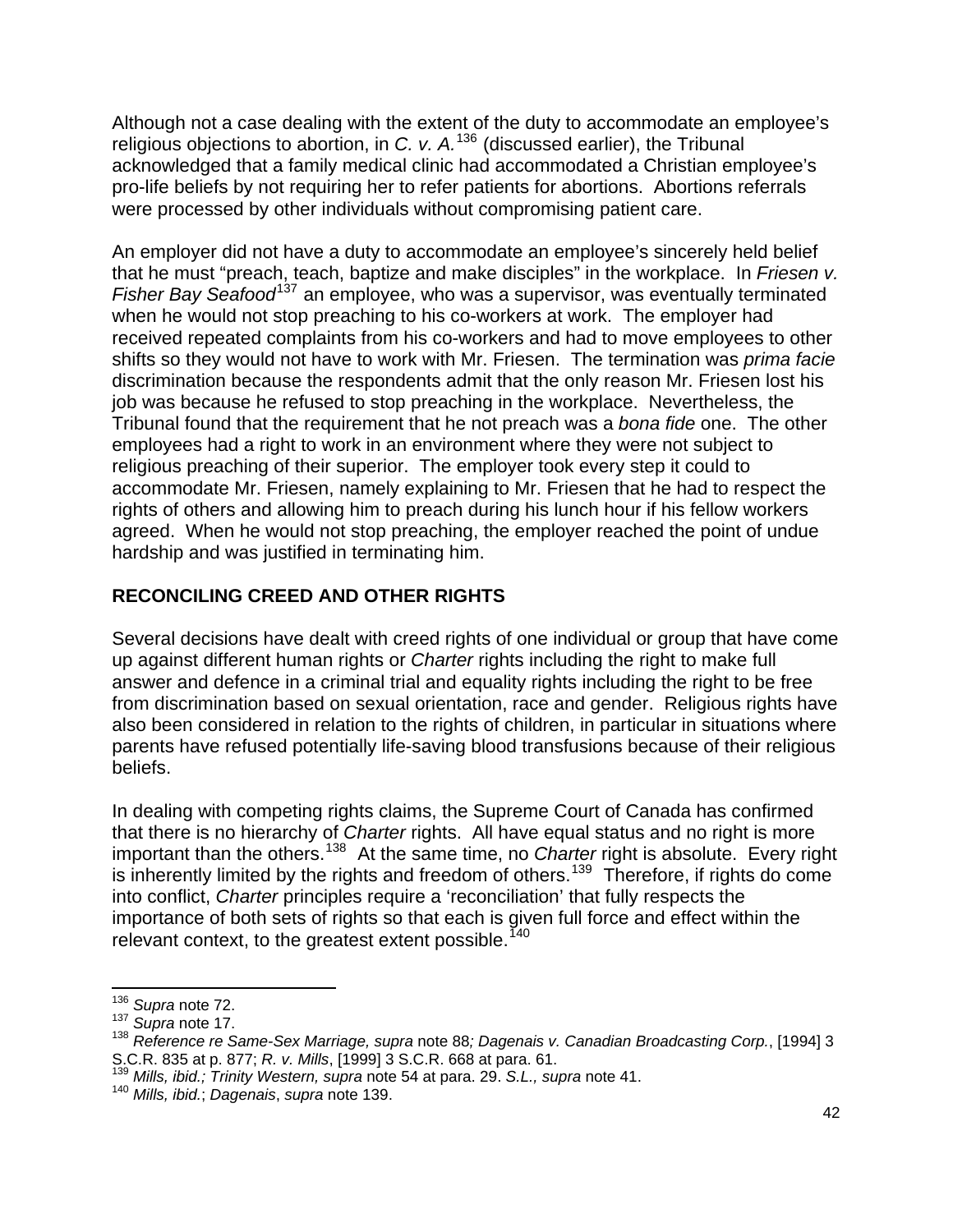It is also very important to note that the reconciliation of competing rights cannot be addressed in the abstract. *Charter* rights do not exist in a vacuum and their meaning and content are dependent on context. *Charter* rights must be examined in a contextual manner in order to settle conflicts between them. Context determines where the line should be drawn between competing rights in a particular case.[141](#page-42-0)

When dealing with potentially competing rights, courts will first determine the rights that are being asserted and are actually engaged in the social and factual situation before them. In many cases the engagement of the right is self-evident. But in other cases it may be less clear that a right is triggered. In such circumstances, it may be necessary to conduct a further inquiry and hear evidence to establish that the claim falls within the scope of the right as defined by the courts.<sup>[142](#page-42-1)</sup>

In the context of religious rights, many apparent rights conflicts have resolved by asking whether the claim actually falls within the scope of the right in the particular context. In other words, proper scoping or delineation of the boundaries of each right may reveal that there is no actual intrusion of one right into another.

This was the conclusion of the Supreme Court of Canada in two significant decisions involving the relationship between religious rights and equality rights related to sexual orientation. In *Reference re Same-Sex Marriage*, the Court was asked to consider the constitutionality of a proposed Act that would extend the ability to get married to two persons of the same-sex. It was argued that equal access to marriage for same-sex couples would have the effect of violating the equality or religious rights of those who hold religious beliefs opposed to same-sex marriage. The Court rejected this as being a conflict of rights saying that the recognition of the rights of gays and lesbians to marry could not, in itself, violate the rights of others.

With respect to concerns about potential conflicts of rights situations that could arise from legalizing same-sex marriage, the Court refused to make decisions about hypothetical scenarios. The Court confirmed that the presentation of actual facts is needed to properly apply the contextual approach that must be used in reconciling rights. The Court noted that past decisions demonstrate that many, if not all, conflicts can be resolved within the *Charter*, by the proper delineation of rights and internal balancing.

In *Trinity Western*, , the Supreme Court of Canada considered whether graduates of a private Christian university, which required its students to abide by certain "community

<u> 1990 - Andrea Albert III, martin a bhaile an t-Iomraidh an t-Iomraidh an t-Iomraidh an t-Iomraidh an t-Iomraid</u>

<span id="page-42-0"></span><sup>141</sup> *Mills, ibid.* at paras. 17, 21 and 61; *Reference re Same-Sex Marriage, supra* note 88 at paras. 50 and 52; The Honourable Justice Franck Iacobucci, "Reconciling Rights: the Supreme Court of Canada's Approach to Competing Charter Rights" (2003) 20 S.C.L.R. (2d) 137 at pages 140, 141 and 159; *R. v. N.S.*, *supra* note 37 at para. 48.<br><sup>142</sup> In *Bothwell v. Ontario (Minister of Transportation), supra* note 45, the Court concluded that the

<span id="page-42-1"></span>claimant had failed to demonstrate that his objection to a digital driver's licence photo was related to his religious beliefs. The evidence indicated that the claimant had raised a number of privacy, rather than religious, concerns and that his actions were inconsistent with his asserted religious beliefs.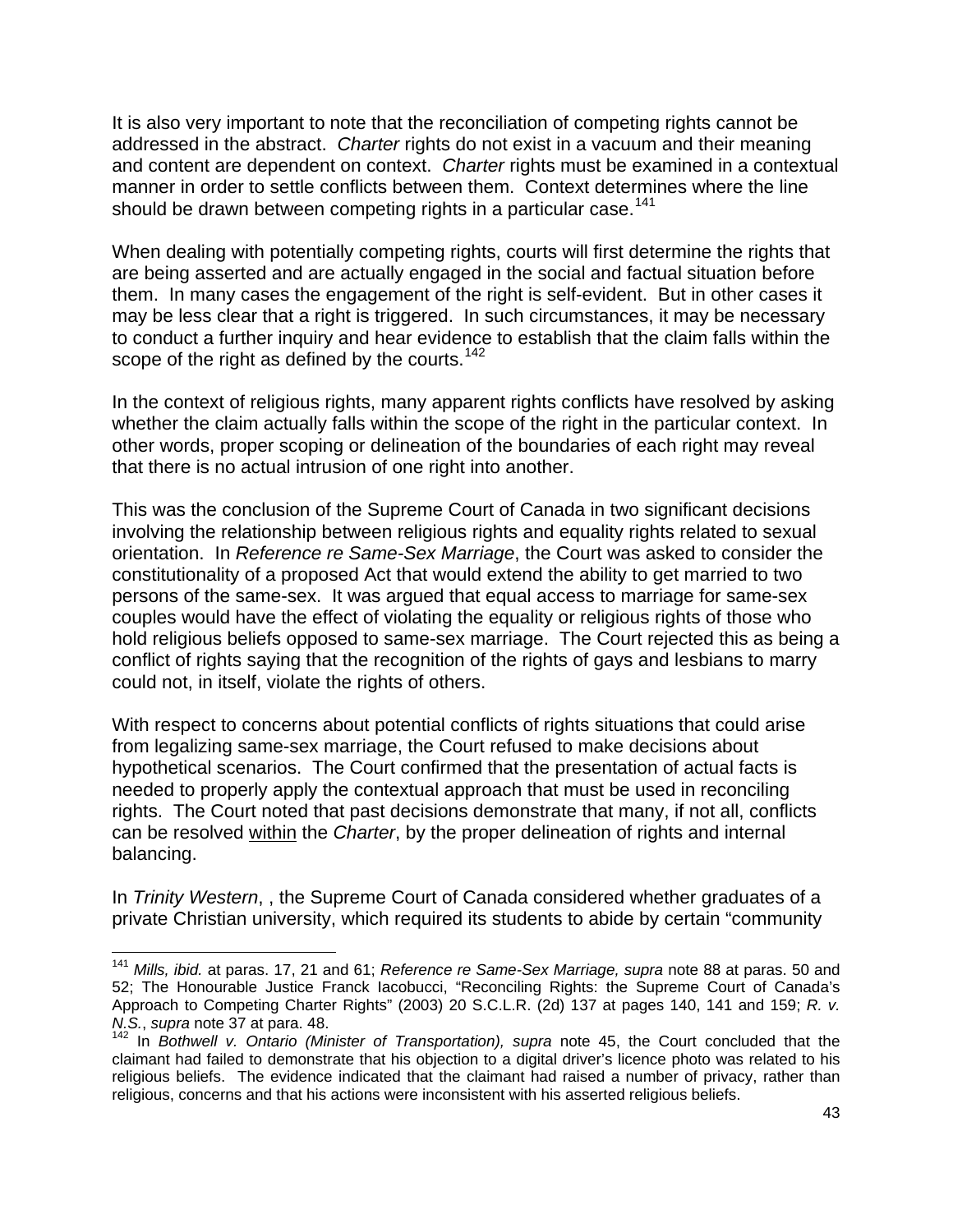standards" which among other things prohibited "homosexual activity", should be licensed by the British Columbia College of Teachers to teach in the public school system. The College of Teachers argued that teaching programs must be offered in an environment that reflects human rights values and that an institution that wants to train teachers for entry into the public school system must demonstrate that it will provide a setting that properly prepares future teachers for the diversity of students found in a public school setting. In other words, the College argued that it was justifiably concerned about a risk that as teachers, graduates of Trinity Western's program would discriminate on the basis of sexual orientation.

The Supreme Court found that this was a case that could be resolved through "the proper delineation of the rights and values involved." Properly defining the scope of the rights avoided a true conflict. The Court found that the proper place to draw a line in this case was between the freedom to hold beliefs versus conduct based on those beliefs. There was no concrete evidence that holding beliefs about "homosexuality" would result in actions by graduates of Trinity Western that would be discriminatory.

Where the scoping exercise does not resolve the conflict, it is necessary to determine the extent of the interference with the rights in question. If an interference with a right is minor or trivial, the right is not likely to receive protection. There is no conflict unless there is a sufficient interference with, burden or intrusion on a right, including a religious right.[143](#page-43-0) In *Bruker v. Marcovitz*, the Supreme Court of Canada considered a claim by a husband that an agreement he signed agreeing to give a religious divorce, called a "*get*", to his wife could not be enforced by the courts as doing so would violate his religious rights. The majority of the Court noted that while courts would be reluctant to interfere in "strictly spiritual or doctrinal" religious matters, they will intervene when property or civil rights are engaged. They went on to question the husband's religious rights claim stating they were having "difficulty discerning" how requiring him to comply with his agreement to give a *get* could conflict with a sincerely held religious belief and have non-trivial consequences for him. However, even if he could establish this, his claim of a religious right had to be balanced against competing values or harm that would result and the husband had "little to put on the scales". He had freely entered into an agreement which he later claimed violated his rights and to allow him to back out of it would offend the public interest which included protecting equality rights, the dignity of Jewish women in their independent ability to divorce and remarry, as well as the public benefit in enforcing valid and binding contractual obligations.

In *Young v. Young[144](#page-43-1)*, the Supreme Court dealt with another marital breakdown that had religious implications. After a difficult separation, the mother was awarded custody of the couple's three children and the father was granted access. However, as a result of concerns about the effects of his religious activities on the children, a judge ordered the

<u> 1980 - Andrea Albert III, martin am Franca</u>

<sup>143</sup> *Syndicat Northcrest v. Amselem, supra* note 15 at para. 84; *Bruker v. Marcovitz*, *supra* note 99.

<span id="page-43-1"></span><span id="page-43-0"></span><sup>144 [1993], 4</sup> S.C.R. 3. In a case decided at the same time, the Court upheld a prohibition on the access parent "continually" indoctrinating the child with the Jehovah's Witness religion as a majority of the judges accepted the trial judge's view that this was necessary in the best interests of the child; *P.(D.) v. S. (C.)*, [1993] 4 S.C.R. 141.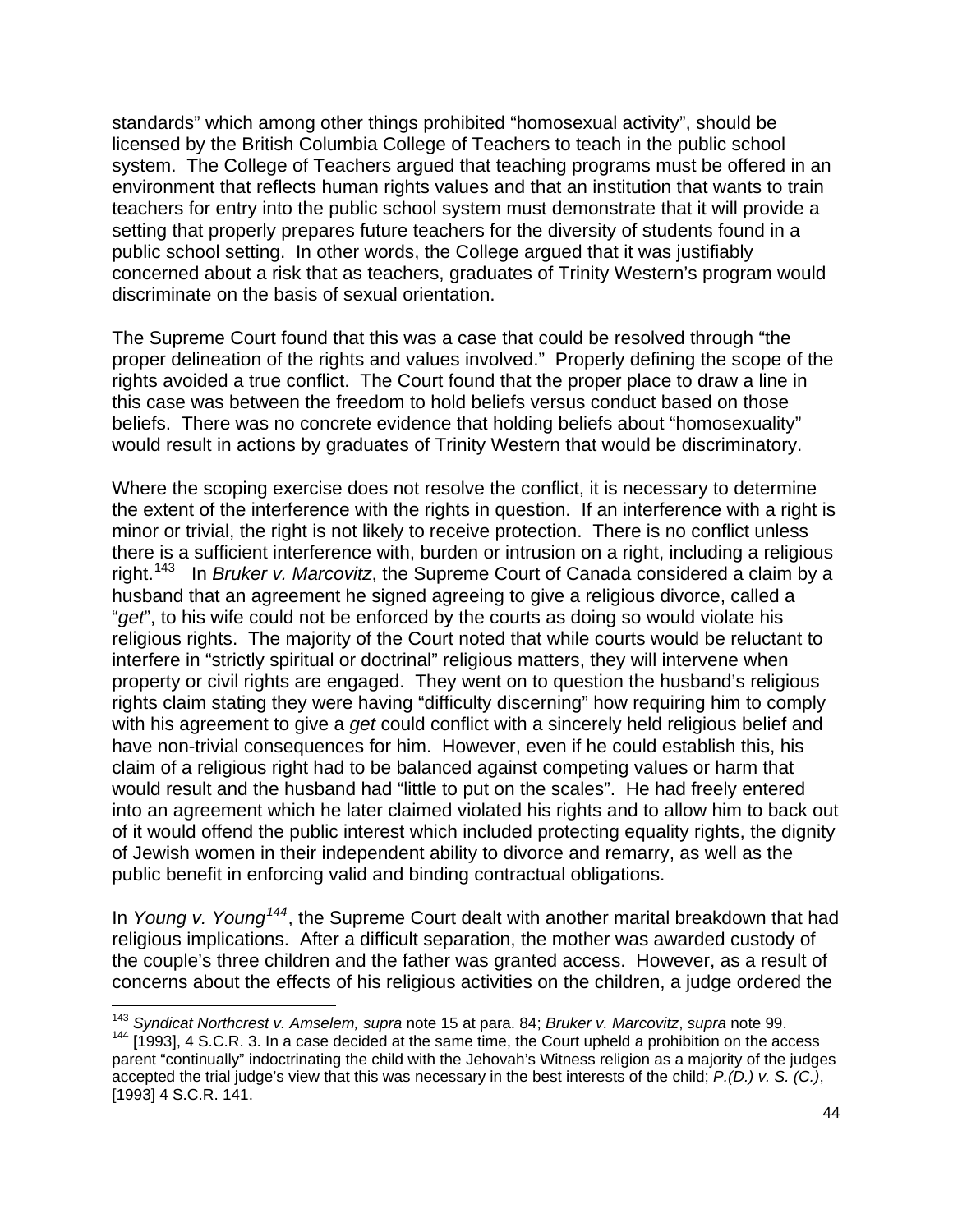father not to discuss the Jehovah's Witness religion with the children, take them to any religious services or meetings, or expose them to religious discussions with third parties without the mother's consent. The Supreme Court was asked to decide whether sections of the *Divorce Act* that required judges to take into account "the best interests of the child" when deciding on custody and access violated the father's freedom of expression, freedom of religion and equality rights. While the restriction was struck down by the Court, primarily on the basis that in this case it was not shown to be in the best interests of the children, the majority of the Court found that the right to freedom of religion did not guarantee religious activities that would not be in the best interests of the children. In effect, if religious practices were harmful to a child, the parent's right had to give way to the best interests of the child.

If there is substantial interference with the rights in question, then the court must shift to a reconciliation exercise. In a *Charter* case, this is done under s. 1. In a case that does not involve a *Charter* challenge, this balancing may also happen, having regard to the general approach and principles set out in under s. 1. In *Ross v. New Brunswick*  School District No. 15,<sup>[145](#page-44-0)</sup> the Supreme Court of Canada considered Malcolm Ross<sup>1</sup> claim that his religious rights were violated by a human rights Board of Inquiry decision that concluded that Ross' off duty anti-Semitic comments undermined his ability to fulfill his functions as a teacher. Ross had argued that his religious views were exhibited through his writings, statements and publications, Ross' freedom of religion had also been infringed. The Court noted that while freedom of religion ensures that every individual must be free to hold and to manifest beliefs without State interference, the right:

is not unlimited, however, and is restricted by the right of others to hold and to manifest beliefs and opinions of their own, and to be free from injury from the exercise of the freedom of religion of others. Freedom of religion is subject to such limitations as are necessary to protect public safety, order, health or morals and the fundamental rights and freedoms of others.<sup>[146](#page-44-1)</sup>

Nevertheless, the court noted that rather than formulating internal limits to the freedom of religion guarantee, a broader interpretation of the right is to be preferred with any reconciliation of conflicts left to the s. 1 analysis as set out in *R. v. Oakes*. [147](#page-44-2) Balancing the rights of the students to an educational environment free from discrimination against Ross' rights to freedom of religion and freedom of expression, the Supreme Court found that the limitation imposed by the Board of Inquiry decision on Ross' ability to express his anti-Semitic views, was justified in a free and democratic society. In reaching this conclusion the court noted this about Ross' religious rights:

In relation to freedom of religion, any religious belief that denigrates and defames the religious beliefs of others erodes the very basis of the guarantee in s. 2(*a*) -- a basis that guarantees that every individual is free

<span id="page-44-0"></span><sup>145</sup> *Ross v. New Brunswick School District No. 15*, [1996] 1 S.C.R. 825.

<span id="page-44-2"></span>

<span id="page-44-1"></span><sup>146</sup> *Ibid.* at para. 72. 147 [1986] 1 S.C.R. 103.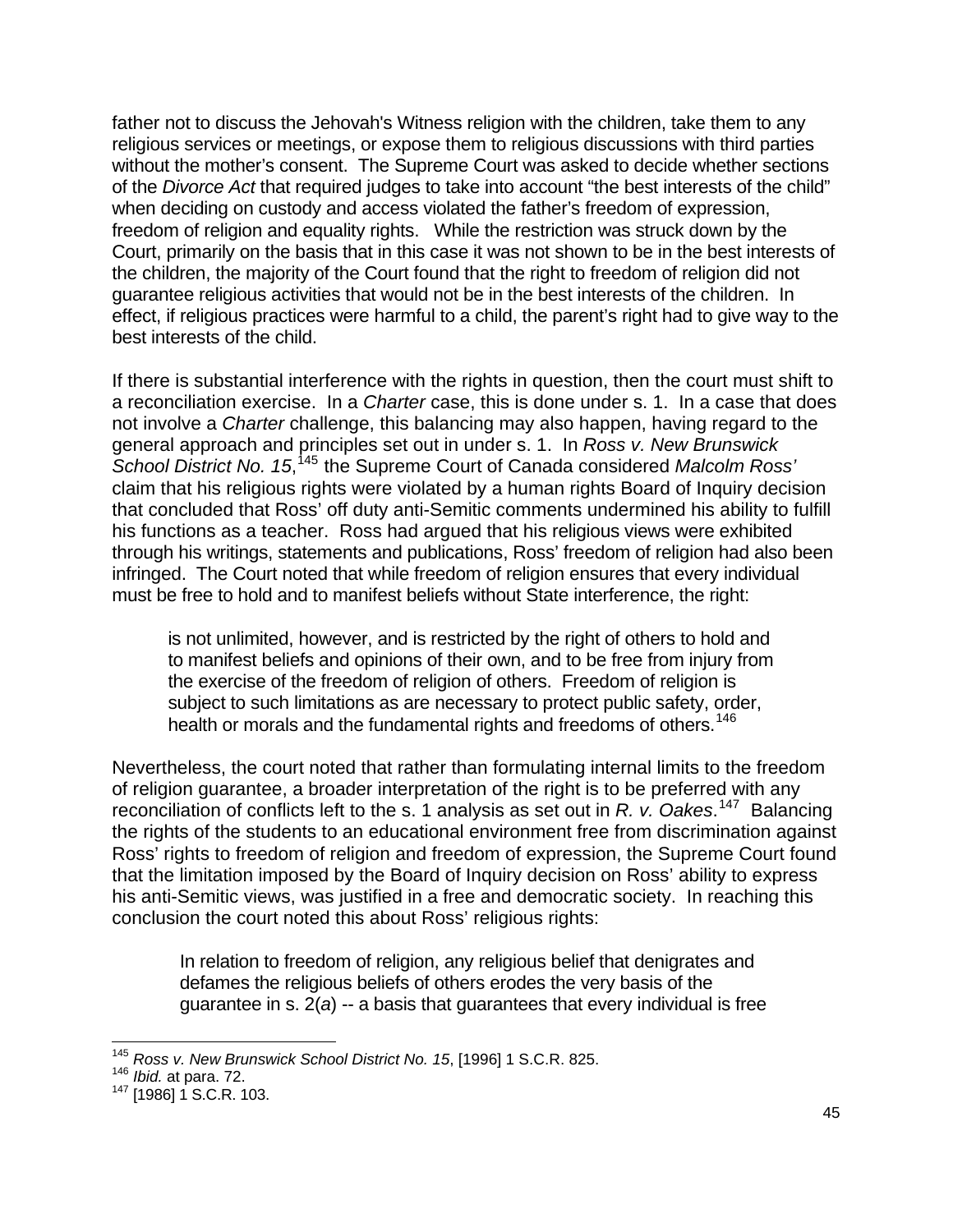to hold and to manifest the beliefs dictated by one's conscience. The respondent's religious views serve to deny Jews respect for dignity and equality said to be among the fundamental guiding values of a court undertaking a s. 1 analysis. Where the manifestations of an individual's right or freedom are incompatible with the very values sought to be upheld in the process of undertaking a s. 1 analysis, then, an attenuated level of s. 1 justification is appropriate.<sup>[148](#page-45-0)</sup>

In *B. (R.) v. Children's Aid Society*<sup>[149](#page-45-1)</sup> a majority of Supreme Court of Canada judges concluded that the parents' decision to refuse a potentially life-saving blood transfusion for their baby was protected by freedom of religion. Using a process under the *Child Welfare Act*, the child had been made a temporary ward of the Children's Aid Society which had consented to the blood transfusion. However, despite the serious contravention of the parent's s. 2(a) rights, the infringement was justified under s. 1 of the *Charter.* The state interest in protecting children at risk was balanced against the parents' rights and found, in this case, to outweigh them.<sup>[150](#page-45-2)</sup>

Courts have said that a contextual approach to balancing interests under s. 1 requires a consideration of the extent to which the "core" or fundamental aspect of a right is engaged. Where the conduct is at the "periphery" of a right, it is more likely to be required to give way to a right whose core values are engaged.<sup>[151](#page-45-3)</sup>

In a recent decision the Saskatchewan Court of Appeal balanced the religious rights of civil marriage commissioners against s. 15 equality rights under s. 1 of the Charter; *Marriage Commissioners Appointed Under the Marriage Act (Re).*[152](#page-45-4) In two separate decisions, all five judges of the Court found that proposed amendments to Saskatchewan's *The Marriage Act, 1995*, which would have allowed individual marriage commissioners to refuse to conduct a marriage ceremony if doing so would be contrary to their religious beliefs, violated the equality rights provision (s. 15) of the *Charter*. Both decisions then balanced the right to be free from discrimination on the basis of sexual orientation against the religious rights of the marriage commissioners under s. 1 of the *Charter* and concluded, for slightly different reasons, that the equality rights infringement could not be justified despite the goal of addressing the religious objections of the marriage commissioners.

<span id="page-45-0"></span><sup>&</sup>lt;sup>148</sup> *Ross, supra* note 148 at para. 94.<br><sup>149</sup> [1995] 1 S.C.R. 315.

<span id="page-45-2"></span><span id="page-45-1"></span><sup>150</sup> In a recent decision, *A.C. v. Manitoba (Director of Child and Family Services)*, [2009] 2 S.C.R. 181 the Supreme Court considered the right of a 14 year old Jehovah's Witness to refuse a potentially life saving blood transfusion. The provisions of the Manitoba *Child and Family Services Act*, which had been relied on by the Director of Child and Family Services to apprehend the girl as a child in need of protection and to seek a court order to authorize the blood transfusions, were constitutional. The "best interests" of the child test in the legislation should be interpreted in a way that grants increasing deference to a child's religious wishes as the child's maturity increases. This is a proportionate response to balancing religious rights against the state's objectives in protecting children.<br><sup>151</sup> Ross v. New Brunswick School District No. 15, supra note 148 ; *Brockie v. Brillinger (No. 2)* (2002), 43

<span id="page-45-3"></span>C.H.R.R. D/90 (Ont. Sup.Ct.) at paras. 51-56.

<span id="page-45-4"></span> $152$  2011 SKCA 3 (CanLII).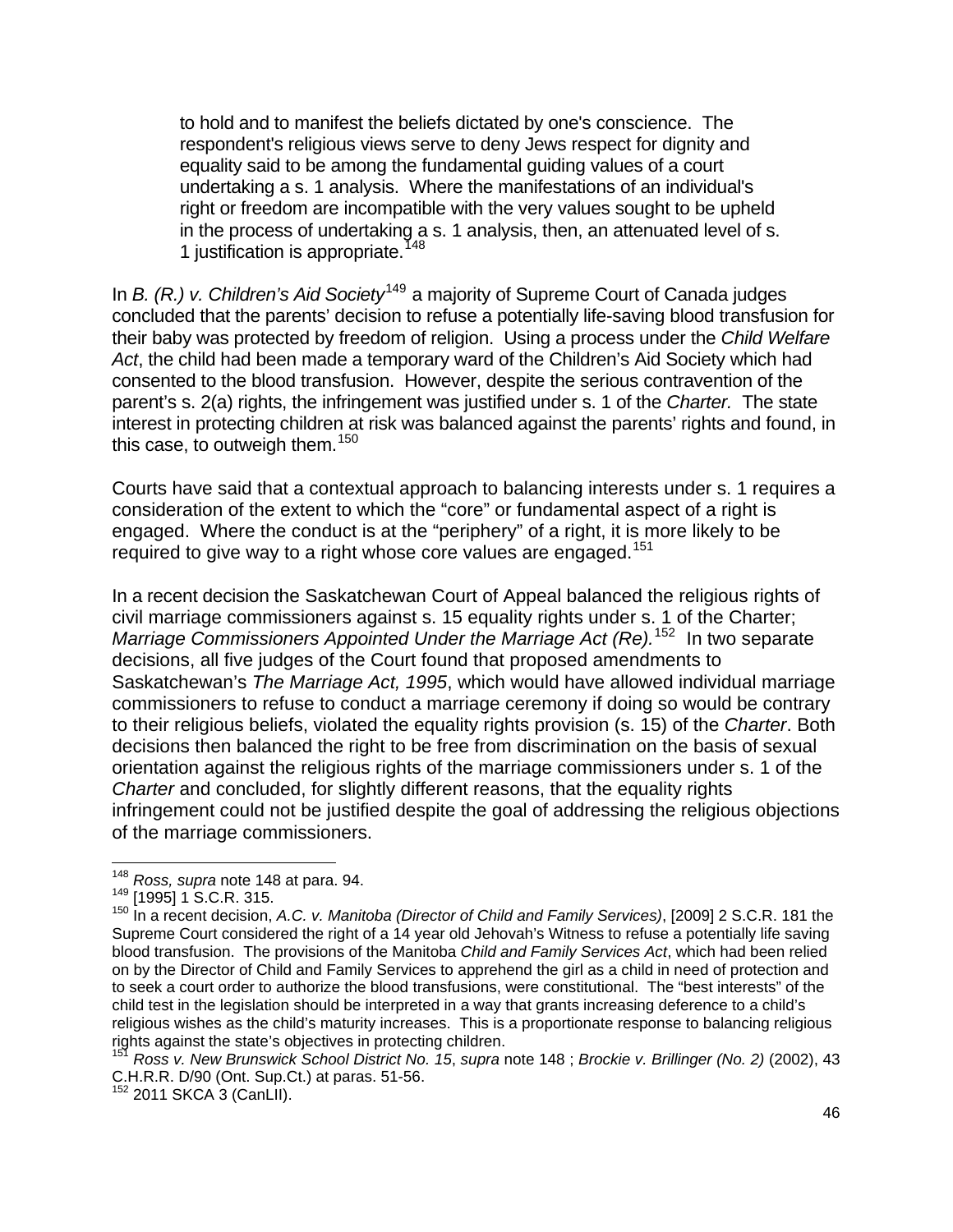Both decisions accepted that to some degree, the religious rights of marriage commissioners would be infringed by being required to perform a marriage ceremony contrary to their religious beliefs. However, there is a significant difference between religious marriages performed by clergy in accordance with the "beliefs, rites and sacraments of their religious faith" and civil marriages which are intended to have no religious implications. When a religious official performs a religious marriage he/she is engaging in a religious rite or practice at the core of the right to religious freedom. In contrast, civil marriage commissioners are not acting as private citizens when they engage in their official duties but are performing a non-religious service on behalf of government. Allowing civil marriage commissioners to refuse to perform certain marriage ceremonies would undercut the basic principle that government services must be provided equally to everyone on an impartial and non-discriminatory basis.

In *Smith v. Knights of Columbus,*[153](#page-46-0) a British Columbia Human Rights Tribunal dealt with a claim of discrimination arising from a Catholic men's organization's refusal to permit a lesbian couple to hold their wedding reception in their hall. The hall was owned by the Catholic Church and operated by the Knights of Columbus. The hall was rented out to the public for a variety of events such as birthdays, anniversaries, AA meetings and a mother and tot program.

The Knights argued that they had a reasonable and *bona fide* justification for cancelling the contract with the couple and, that they were also entitled to the protection of the statutory defence in s. 41 of the British Columbia *Human Rights Code*. While the Tribunal rejected the application of the s. 41 defence (see the section on **Statutory Defences** for a discussion of this aspect of the decision), it accepted that the hall that could not be used for an event that was contrary to core Catholic beliefs. The Tribunal described this as a "spectrum analysis" meaning it had to decide where on a spectrum to balance the religious rights of the Knights and the equality rights of the lesbian couple. The Tribunal confirmed that the further an act is from the core religious beliefs of the person denying the service, the less likely the act will be found to be justified.

The Panel determined that on the facts of this case, the Knights could not be compelled to act in a manner that is contrary to the core of their religious beliefs. Although they were not being asked to participate in the solemnization of a same-sex marriage, renting the hall for the celebration of the marriage would have required them to "indirectly condone" an act that is contrary to their core religious beliefs. However, the Tribunal's analysis did not end there. It found that in the face of the steps that had already been taken to rent the hall to the complainants, the duty to accommodate the rights of the complainants was triggered. The Knights should have searched for a workable solution that would have lessened the negative effect on the complainants' rights. In particular, before contacting the complainants to cancel the contract, they should have taken additional steps that would have recognized the inherent dignity of the complainants such as meeting with the complainants to explain the situation, formally apologizing, immediately offering to reimburse the complainants for any

<span id="page-46-0"></span> <sup>153</sup> (2005), 55 C.H.R.R. D/10, 2005 BCHRT 544.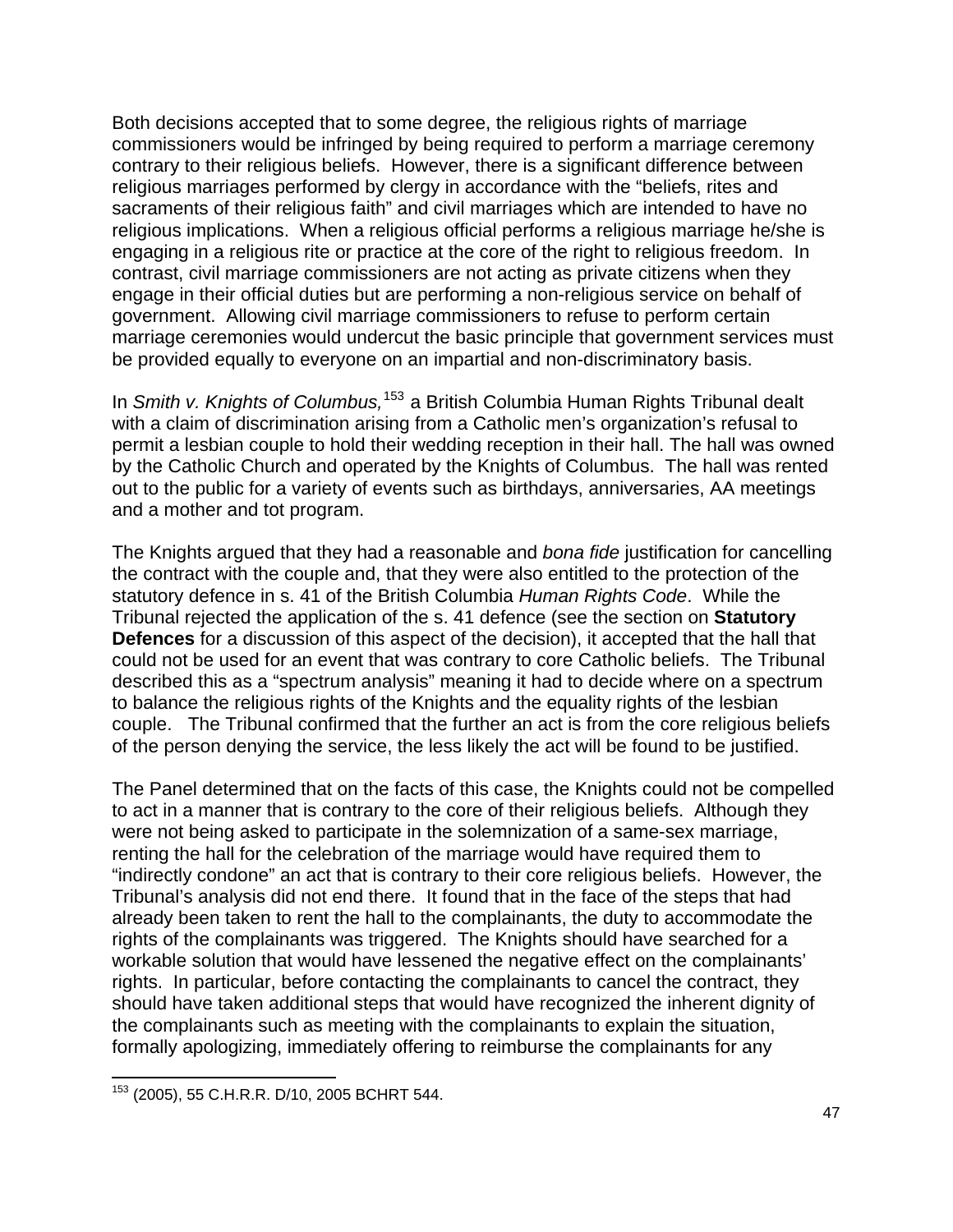expenses as a result of the cancellation of the contract and perhaps offering assistance in finding another solution. In essence, the Tribunal was searching for a compromise position whereby the Knights' religious rights were preserved but the impact on the dignity of the complainants of suddenly being told they could not rent the hall, after already having signed the contract and sent out the wedding invitations, was acknowledged.

The case of *Brockie v. Brillinger* dealt with a human rights complaint filed by a gay man who went to Mr. Brockie's company to have letterhead and business cards printed on behalf of The Gay and Lesbian Archives. Mr. Brockie refused to provide the services on the basis that serving the Gay and Lesbian Archives would conflict with his religious beliefs. A human rights Board of Inquiry found that Mr. Brockie had discriminated against Mr. Brillinger and the Archives on the basis of sexual orientation. The Board ordered Mr. Brockie to provide printing services to gays and lesbians and gay and lesbian organizations and to pay \$5000 in damages.

Mr. Brockie appealed to the Divisional Court. He asked the Court to set aside the decision on the basis of his constitutional right to freedom of religion. The parties to the appeal accepted that the Board's order did indeed infringe Mr. Brockie's freedom of religion as it forced him to act in a way that was contrary to his religious beliefs.

In deciding whether the Board's order unduly limited the rights or whether it could be justified as a reasonable limit under s. 1 of the *Charter*, the Court noted that the further an activity is from the "core" elements of freedom of religion, the more likely the activity is to impact on others and the less deserving the activity is of protection. The commercial printing services provided by Mr. Brockie were found to be at the "periphery" of activities protected by freedom of religion. Limits on the exercise of his right were therefore justified to prevent discrimination on the basis of sexual orientation. However, the court did leave open the possibility of a different result in a different context, for example where the content of the materials being printed might more directly conflict with the core elements of Mr. Brockie's beliefs.<sup>[154](#page-47-0)</sup>

In another case dealing with religious rights and sexual orientation in the context of secular public education, the Supreme Court of Canada considered a school board's decision not to not to approve three books showing same-sex parented families as supplementary resources for use in teaching the family life curriculum*; Chamberlain v. Surrey School District No. 36*[155](#page-47-1). The Board's decision was based on some parents' religious objections. The majority of the Court noted that British Columbia's *School Act* required secularism and non-discrimination and found that the Board's decision was unreasonable in the circumstances. The decision noted while religious concerns of some parents could be considered, they could not be used to deny equal recognition

<u> 1989 - Andrea Brand, Amerikaansk politiker (</u>

<span id="page-47-1"></span><span id="page-47-0"></span><sup>&</sup>lt;sup>154</sup> The Court modified the Board's order to reflect this by adding the following to the Board's order that Mr. Brockie must provide printing services to gays and lesbians, and their organizations: "Provided that this order shall not require Mr. Brockie or Imaging Excellence to print material of a nature which could reasonably be considered to be in direct conflict with the core elements of his religious beliefs or creed." 155 *Supra* note 86.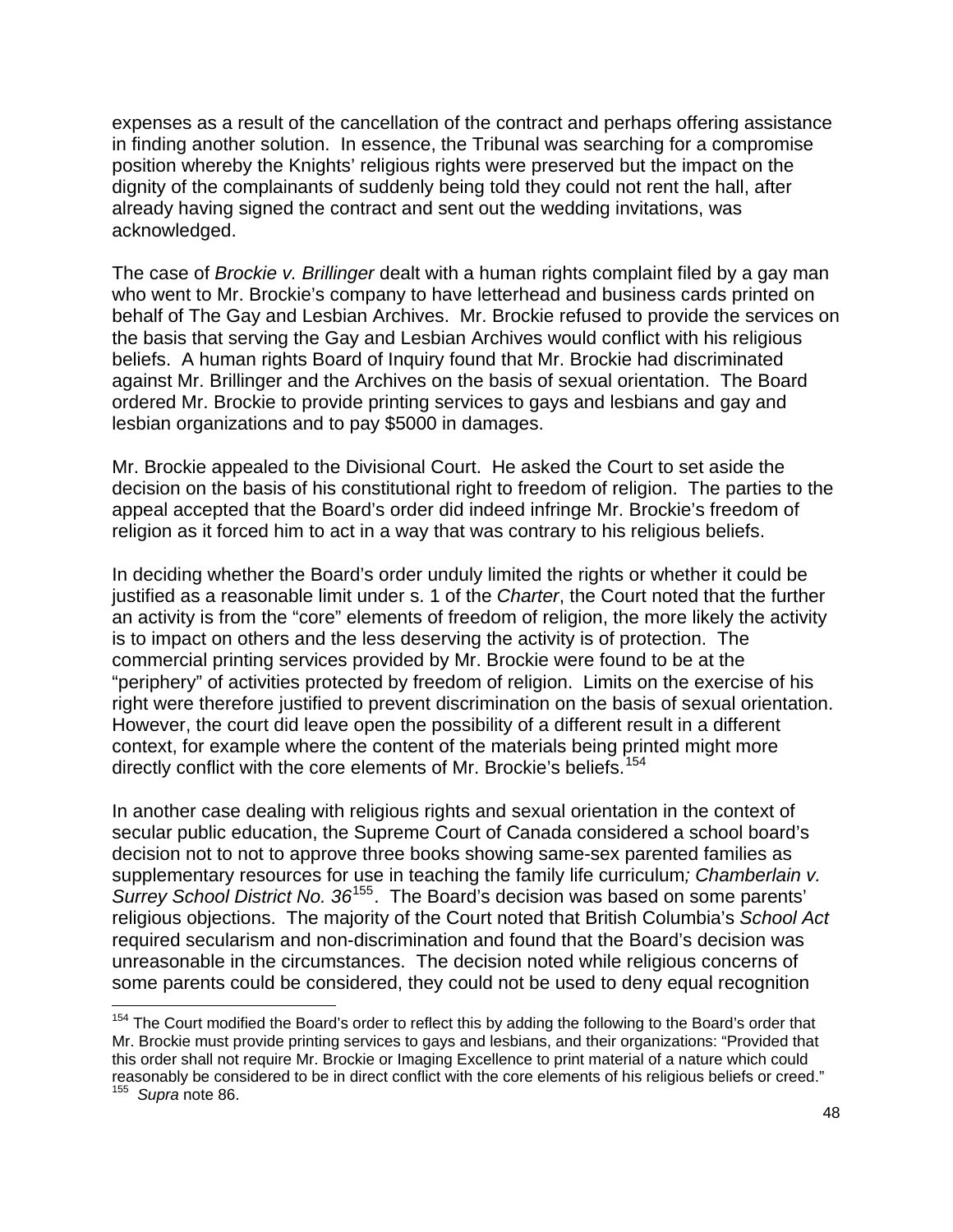and respect to other members of the community. The majority decision emphasized the right to hold religious views, including the view that the practices of others are undesirable. However, if a school is to function in an atmosphere of tolerance and respect, these views could not become the basis of school policy. It noted that the Board gave no consideration to the needs of children of same-sex parented families or the relevance of the material to the curriculum's objectives.

However, two judges of the Supreme Court would have found the decision of the Board reasonable. In a dissenting decision, the judges emphasized the right of parents to raise their children in accordance with their religious or other beliefs.

If there is a substantial interference with the rights in question, one right may ultimately have to give way to the other, or both rights may have to be compromised. Nevertheless, decision-makers have said that measures should be adopted that lessen the impact on rights. When rights remain in conflict it may not be necessary for one right to be completely overridden by the other. Rather a search for "constructive compromises" is preferred that will still allow maximum enjoyment of each right as is possible in the circumstances.<sup>[156](#page-48-0)</sup>

For example, in the N.S. decision the Ontario Court of Appeal noted that measures might be available to reduce any potential harm to both N.S.'s right to exercise her religious beliefs and the accused's rights to fully defend themselves. The Court offered several examples including use of an all female court staff and a female judge, and closing the court to all male persons other than the accused and counsel should N.S. be required to remove her niqab. This case is under appeal to the Supreme Court of Canada.

Finally, in *Dallaire v. Les Chevaliers de Colomb*, [157](#page-48-1) the HRTO found that a woman who objected to the Catholic Church's beliefs on abortion could not use the *Code* to challenge an inscription on a monument on Church property. In interpreting the meaning of a "service" or a "facility" under the Code, the HRTO considered the right of the Catholic church to express its freedom of religion. The HRTO concluded "that the manifestation of religious belief in an inscription displayed on church property is not a "service" or a "facility" within the meaning of s. 1 of the *Code*.

The Commission has developed a case law review looking at how courts and tribunals have dealt with a variety of competing rights issues, not just those involving creed (available online at www.ohrc.on.ca). In January 2012, it approved a *Policy on Competing Human Rights* which will help organizations and individuals address difficult situations involving competing rights.

### **STATUTORY DEFENCES**

<u> 1980 - Andrea Albert III, martin a bh</u>

<span id="page-48-1"></span><span id="page-48-0"></span><sup>&</sup>lt;sup>156</sup> *R. v. N.S., supra* note 37 at para. 84.<br><sup>157</sup> 2011 HRTO 639 (CanLII).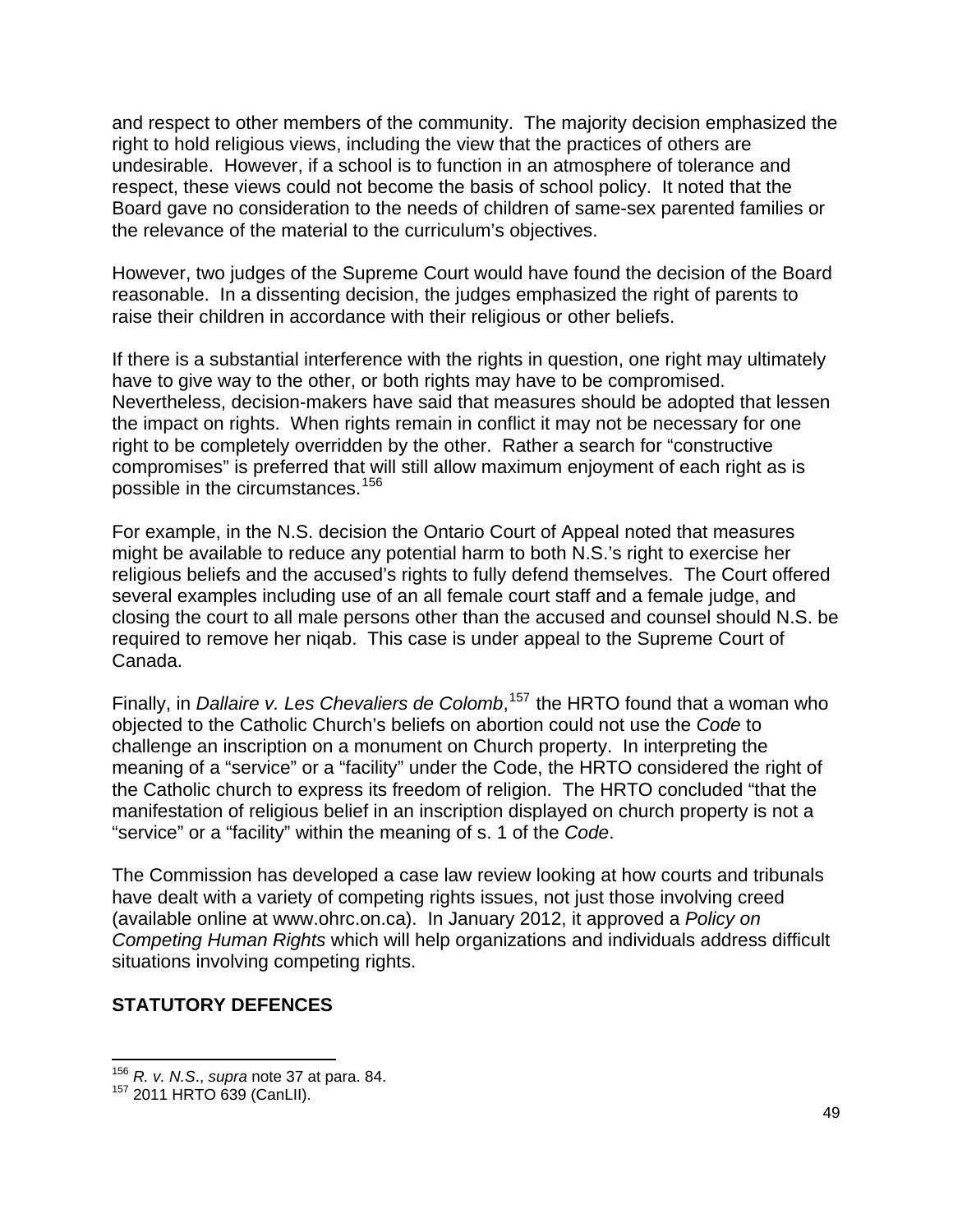The Code contains several defences for actions that would, if it were not for the defence, violate the *Code*. Some of these are meant to protect creed groups, in particular, from allegations of discrimination (s. 18.1 and 19 of the *Code*), while others can be relied on by a number of different organizations, including religious organizations, to argue that they have not violated the *Code*.

Section 18.1 was included in the *Code* in 2005, likely in response to the discussion concerning the rights of religious officials to refuse to solemnize same-sex marriages in the Supreme Court of Canada's *Reference re Same-Sex Marriage* decision. It states:

### **Solemnization of Marriage by Religious Officials**

**[18.1](http://www.e-laws.gov.on.ca/html/statutes/french/elaws_statutes_90h19_f.htm#s18p1s1)** [\(1\)](http://www.e-laws.gov.on.ca/html/statutes/french/elaws_statutes_90h19_f.htm#s18p1s1) The rights under Part I to equal treatment with respect to services and facilities are not infringed where a person registered under section 20 of the *Marriage Act* refuses to solemnize a marriage, to allow a sacred place to be used for solemnizing a marriage or for an event related to the solemnization of a marriage, or to otherwise assist in the solemnization of a marriage, if to solemnize the marriage, allow the sacred place to be used or otherwise assist would be contrary to,

- (a) the person's religious beliefs; or
- (b) the doctrines, rites, usages or customs of the religious body to which the person belongs.

### **Same**

[\(2\)](http://www.e-laws.gov.on.ca/html/statutes/french/elaws_statutes_90h19_f.htm#s18p1s2) Nothing in subsection (1) limits the application of section 18.

### **Definition**

[\(3\)](http://www.e-laws.gov.on.ca/html/statutes/french/elaws_statutes_90h19_f.htm#s18p1s3) In this section,

"sacred place" includes a place of worship and any ancillary or accessory facilities.

So far, there have been no decisions interpreting this provision (but see the *Knights of Columbus* decision of the British Columbia Human Rights Tribunal discussed in the section **RECONCILING CREED AND OTHER RIGHTS**).

This section only protects religious officials and only applies to sacred places. Therefore, civil marriage officials would not be able to rely on this defence (see also the *Marriage Commissioners Appointed Under the Marriage Act (Re)* case also discussed in the section **RECONCILING CREED AND OTHER RIGHTS**).

Another *Code* defence that expressly deals with religious rights recognizes the rights and privileges of separate schools under the *Constitution* and the *Education Act*: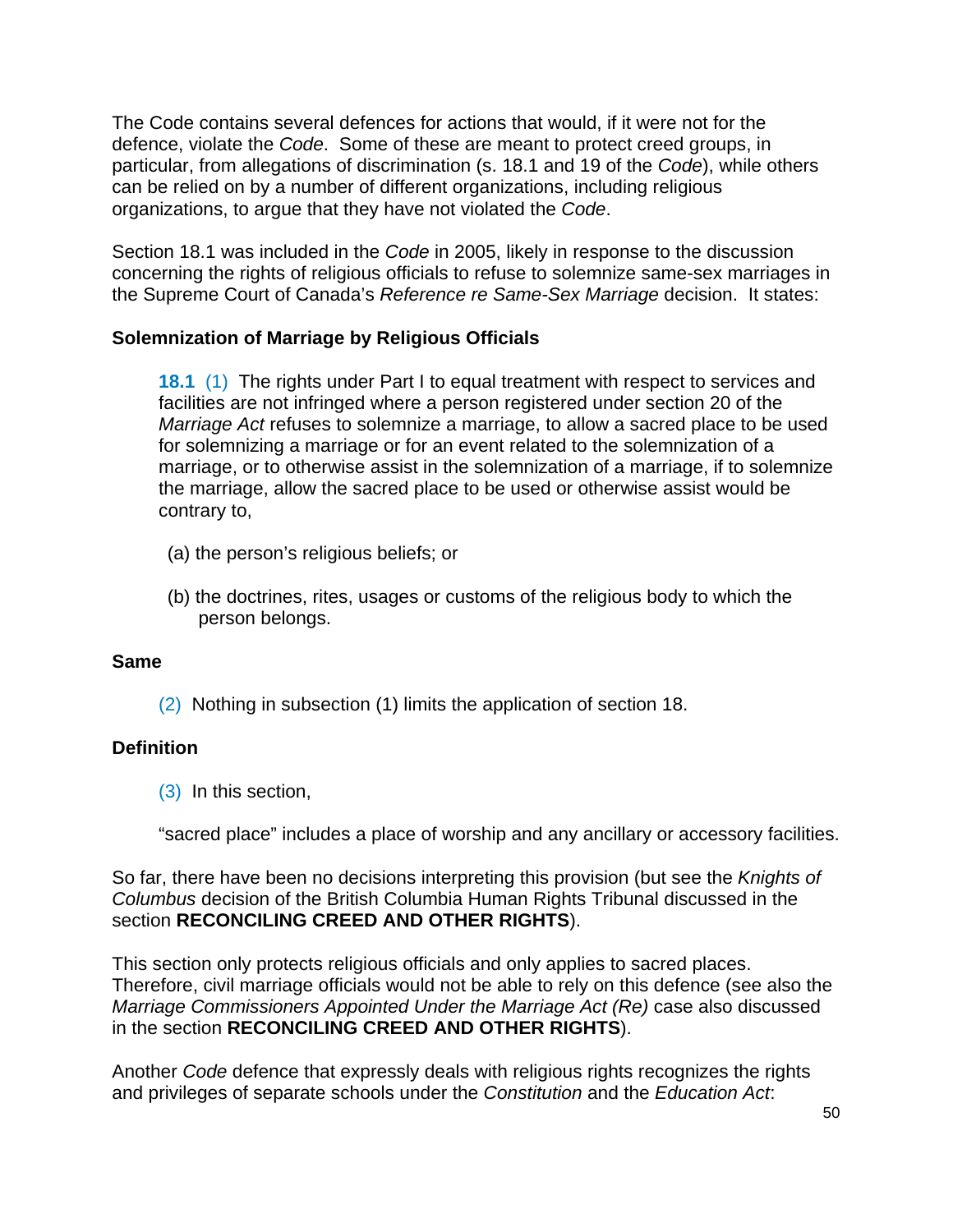#### **Separate school rights preserved**

**[19.](http://www.e-laws.gov.on.ca/html/statutes/french/elaws_statutes_90h19_f.htm#s19s1)** [\(1\)](http://www.e-laws.gov.on.ca/html/statutes/french/elaws_statutes_90h19_f.htm#s19s1) This Act shall not be construed to adversely affect any right or privilege respecting separate schools enjoyed by separate school boards or their supporters under the *Constitution Act, 1867* and the *Education Act*. R.S.O. 1990, c. H.19, s. 19 (1).

### **Duties of teachers**

[\(2\)](http://www.e-laws.gov.on.ca/html/statutes/french/elaws_statutes_90h19_f.htm#s19s2) This Act does not apply to affect the application of the *Education Act* with respect to the duties of teachers. R.S.O. 1990, c. H.19, s. 19 (2).

While there do not appear to be any human rights tribunal decisions interpreting this particular provision, several decisions have dealt with aspects of separate school rights.

A significant decision for the funding of Catholic Schools in Ontario is *Adler v. Ontario*[158](#page-50-0). The Supreme Court of Canada rejected the claim brought by a group of parents who attended private religious schools that were not government funded that this preferential funding of Catholic schools infringed their religious rights and equality rights under sections 2(a) and 15 of the *Charter*. The Court confirmed that because of section 93 of the *Constitution Act, 1867*, Ontario is required to fund Roman Catholic separate schools. This special status is the product of a historical compromise crucial to Confederation.<sup>[159](#page-50-1)</sup>

Denominational school rights enjoyed at confederation have been found to include the right to prefer Catholic teachers for employment.<sup>[160](#page-50-2)</sup>

In another decision, a Catholic school board was not able to rely on s. 2(a) of the *Charter* and section 93 of the Constitution Act, 1867 to support its decision not to allow Marc Hall, a gay teen, to bring his same-sex partner to his high school prom. Mr. Hall successfully applied to an Ontario court for an injunction restraining the board from preventing him from attending the prom with his boyfriend.<sup>[161](#page-50-3)</sup>

In applying the test for an injunction, the Court acknowledged that the protections for Catholic schools in s. 93 of the *Constitution Act*. However, the Court also stated that this does not mean that separate schools are exempt from the *Charter*. With regard to whether s. 93 of the *Constitution Act*<sup>[162](#page-50-4)</sup> could be relied on to justify violations of Mr. Hall's equality rights, the Court noted that s. 93 does not mean that the *Charter* does not apply to separate schools. The courts must strike a balance on a case-by-case basis

 <sup>158</sup> [1996], 3 S.C.R. 609.

<span id="page-50-1"></span><span id="page-50-0"></span> $159$  A detailed review of case law dealing with separate school rights is beyond the scope of this document.<br><sup>160</sup> Daly, et al v. Attorney General of Ontario, 1999 CanLII 3715 (ON CA).

<span id="page-50-4"></span><span id="page-50-3"></span><span id="page-50-2"></span><sup>&</sup>lt;sup>161</sup> Hall (Litigation guardian of) v. Powers, 2002 CanLII 49475 (ON SC).<br><sup>162</sup> Section 93 was intended to preserve and protect denominational schools and was a fundamental part of the "Confederation compromise."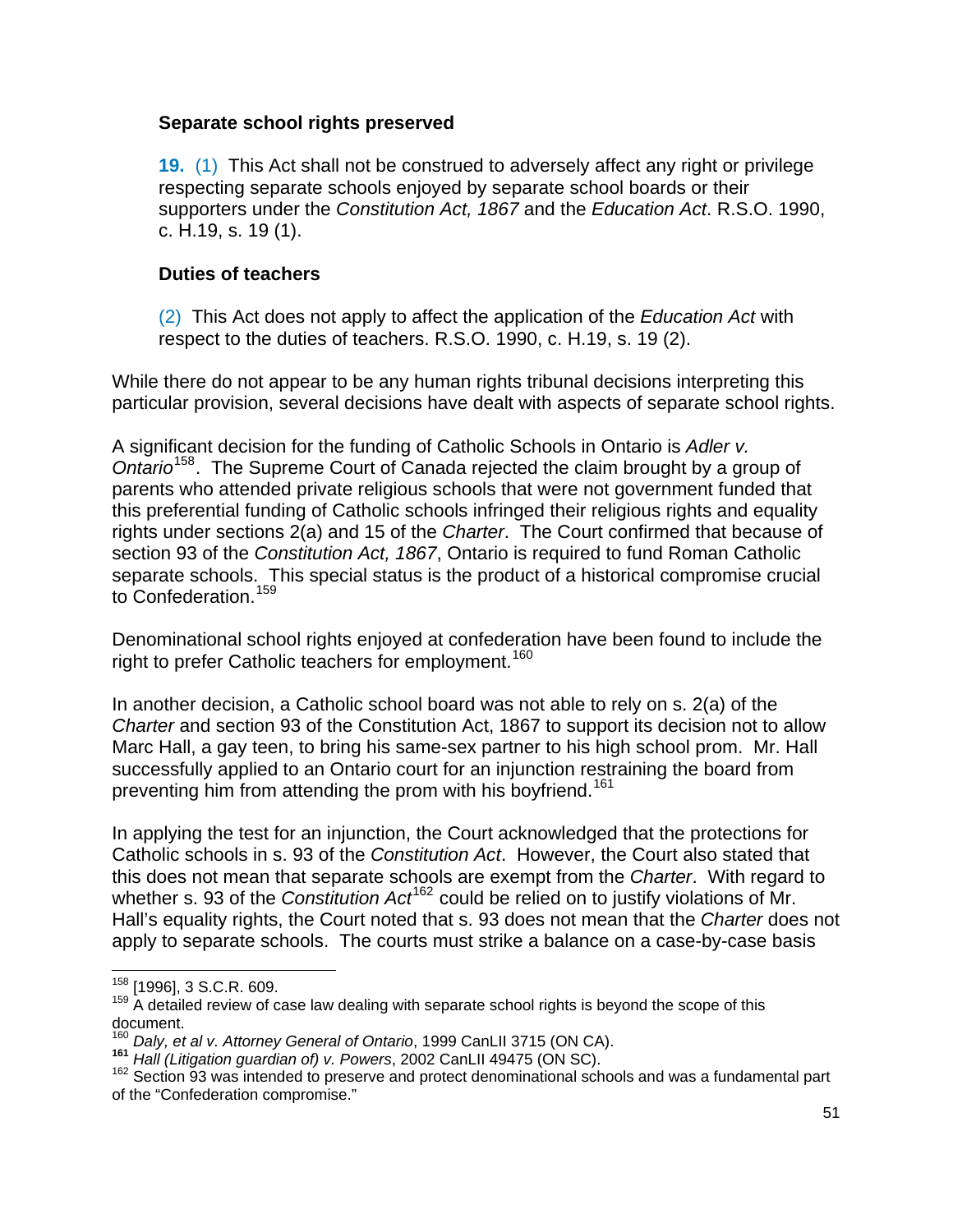between conduct essential to the proper functioning of a Catholic school and conduct which contravenes *Charter* rights such as equality under s. 15. In this case, the question is whether allowing a gay student to attend his prom with his boyfriend prejudicially affects rights with respect to denominational school under s. 93 of the *Constitution Act*?

The Court's answer to this question was "no". Firstly, the evidence demonstrated a diversity of opinion within the Catholic community, such that it was not clear what course of action would be needed to ensure that denominational school rights would not be prejudicially affected. Second, the right in question (to control who could attend school dances), was not in effect in 1867. Lastly, viewed objectively, it could not be said that the conduct in question goes to the essential denominational nature of the school.

Ultimately, the Court concluded that Mr. Hall's equality rights would be more severely impaired if he lost out on the opportunity to attend his prom. On the other hand, an injunction would not compel or restrain teachings within the school or affect Catholic beliefs. As an injunction would restrain conduct and not beliefs it would not impair the defendants' freedom of religion. While the injunction was granted and Mr. Hall was allowed to attend the prom with his same-sex partner, the case was discontinued and never proceeded to trial for a final decision.<sup>[163](#page-51-0)</sup>

Sections 18 and 24 of the Code also allow religious and other organizations that meet the requirements of these sections to give preference in membership and employment in certain circumstances. While these provisions are defences to actions that would otherwise be a violation of the *Code*, they also recognize the rights of religious groups to give preference in certain circumstances to persons who share the same religious beliefs and practices. As noted by the Supreme Court of Canada, these types of provisions should treated not only as rights-limiting provisions, which require a narrow interpretation, but should also be seen as conferring and protecting rights; namely the right to associate based on religious grounds, in a defined set of circumstances.<sup>[164](#page-51-1)</sup>

Sections 18 and 24 state:

### **Special interest organizations**

**[18.](http://www.e-laws.gov.on.ca/html/statutes/french/elaws_statutes_90h19_f.htm#s18)** The rights under Part I to equal treatment with respect to services and facilities, with or without accommodation, are not infringed where membership or participation in a religious, philanthropic, educational, fraternal or social institution or organization that is primarily engaged in serving the interests of persons identified by a prohibited ground of discrimination is restricted to persons who are similarly identified.

<span id="page-51-0"></span><sup>&</sup>lt;u> 1980 - Andrea Albert III, martin am Franca</u> <sup>163</sup> *Hall v. Durham Catholic District School Board*, 2005 CanLII 23121 (ON SC).<br><sup>164</sup> *Caldwell v. Stewart*, [1984] 2 S.C.R. 603.

<span id="page-51-1"></span>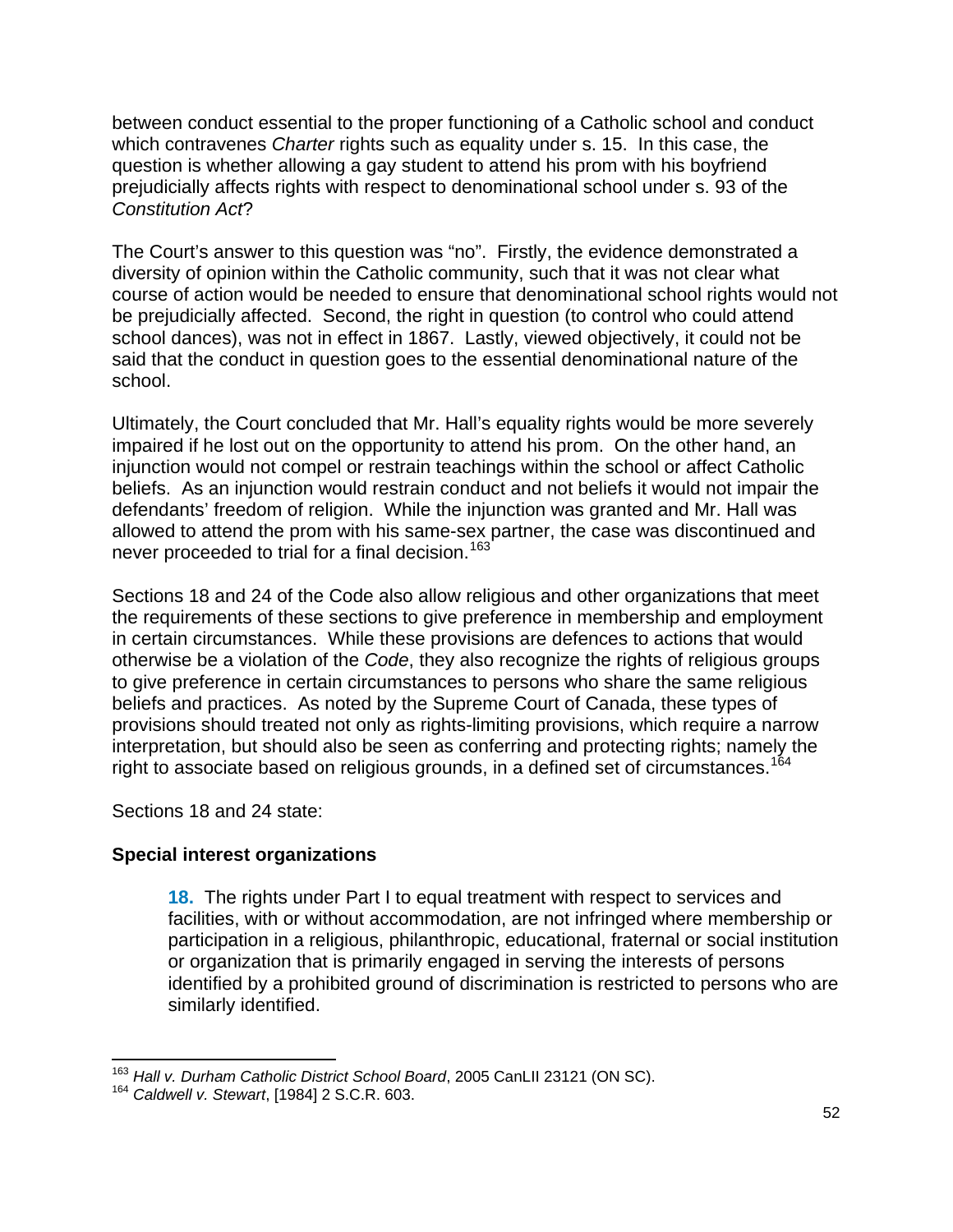### **Special employment**

**[24.](http://www.e-laws.gov.on.ca/html/statutes/french/elaws_statutes_90h19_f.htm#s24s1)** [\(1\)](http://www.e-laws.gov.on.ca/html/statutes/french/elaws_statutes_90h19_f.htm#s24s1) The right under section 5 to equal treatment with respect to employment is not infringed where,

(a) a religious, philanthropic, educational, fraternal or social institution or organization that is primarily engaged in serving the interests of persons identified by their race, ancestry, place of origin, colour, ethnic origin, creed, sex, age, marital status or disability employs only, or gives preference in employment to, persons similarly identified if the qualification is a reasonable and *bona fide* qualification because of the nature of the employment;

In *Caldwell v. Stewart,*[165](#page-52-0) the Supreme Court of Canada concluded that a Catholic school could terminate the employment of a Catholic teacher who married a divorced man in a civil ceremony contrary to the Church's rules. The Court accepted that the respondent school had the "right" to preserve the religious basis of the school by employing teachers who accept and practice the teachings of the Church. Therefore, the requirement of religious conformity by Catholic teachers was found to be a legitimate and *bona fide* job qualification. As well, the school could rely on section 22 of the British Columbia *Human Rights Code*, which was similar to s. 18 of the Ontario *Code*, to grant preference to Catholic teachers who accept the practice and teachings of the Church.

The BC Human Rights Tribunal has found that a provision similar to Ontario's s. 18 allows a religious organization/temple to select its members based on a common race, religion, ancestry and place of origin; *Sahota and Shergill v. Shri Guru Ravidass Sabha Temple.*[166](#page-52-1) Two complainants alleged that they were not allowed to become members of the Sabha because they are not from the Ravidassi (or of the Chamar caste) but are of a higher Jat caste. The evidence before the Tribunal suggested that the Chamar or Ravidassi caste was considered the lowest caste in Indian society and was discriminated against, particularly in Sikh temples, by the Jat caste which enjoyed a higher social status. The respondent argued that the Sabha was created to promote the interests of the Ravidassia community and that to promote the interests of that distinctive community it was necessary to restrict membership to members of that community. In particular, it would be inappropriate to be required to admit members of higher castes that had historically discriminated against the ancestors of the Ravidassia community. On the other hand, the complainants argued that while the temple could restrict membership to those with the same religious views, it should not be able to do so based on caste, race or economic standing. The Tribunal found that the Sabha was not offering a service "customarily available to the public" as required by the BC *Code*. However, even if it were, the temple is a non-profit religious and cultural organization whose primary purpose is to promote the interest of persons in the Ravidassia

<span id="page-52-0"></span><sup>&</sup>lt;u> 1980 - Andrea Albert III, martin am Britânia (h. 1974).</u><br>1901 - Andrea Albert II, martin antzeki eta biztanleria (h. 1980). <sup>165</sup> [1984] 2 S.C.R. 603.<br><sup>166</sup> *Supra,* note 102.

<span id="page-52-1"></span>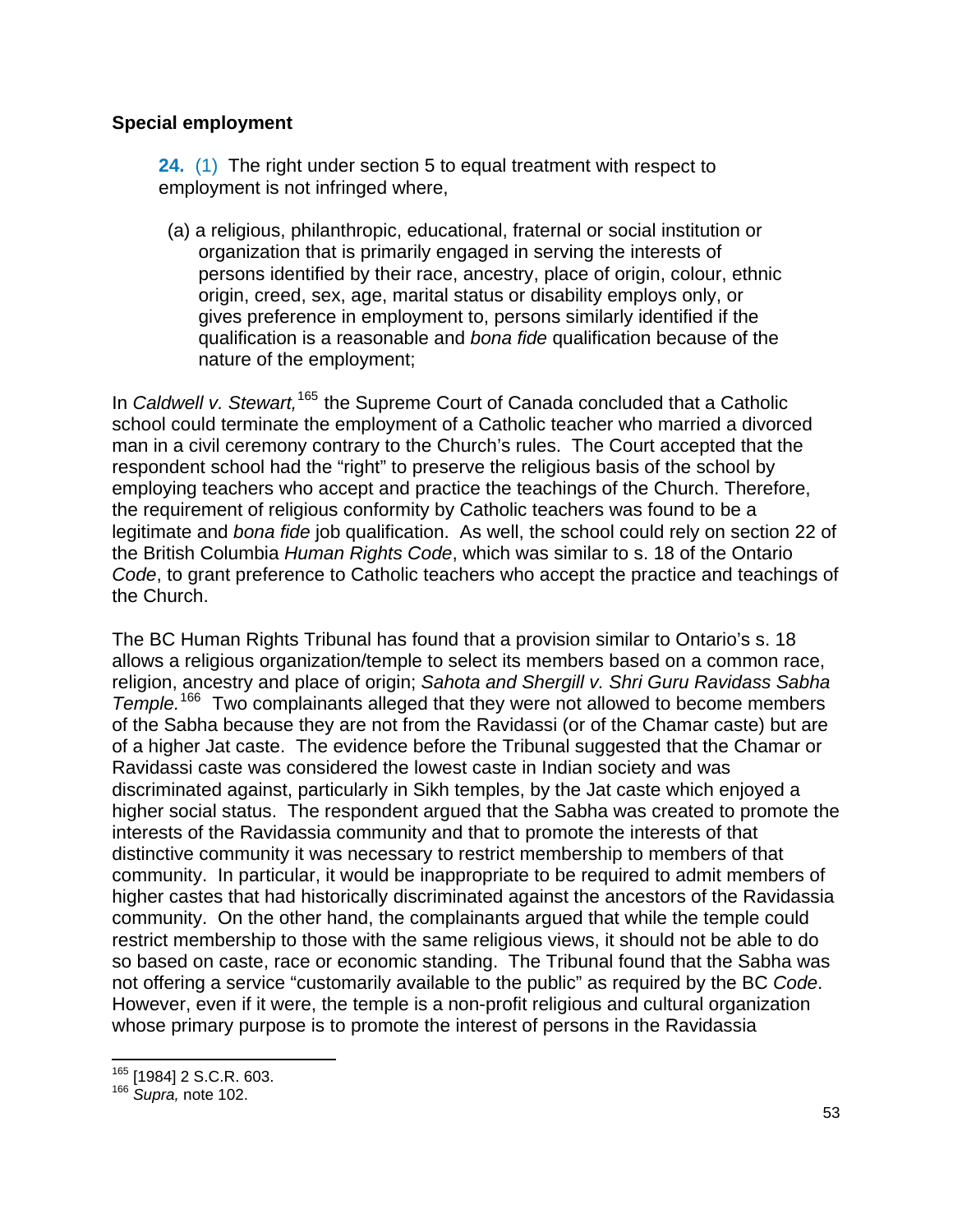community which is a group characterized by a common race, religion, ancestry and place of origin. As such, based on a statutory defence, the Sabha could grant preference to Ravidassia or members of the Chamar caste without contravening the BC *Code.* 

The special employment defence in s. 24(1)(a) of the Ontario *Code* was considered in *Ontario Human Rights Commission v. Christian Horizons.*[167](#page-53-0) In that case, Christian Horizons, an Evangelical Christian organization that operates residential homes and camps for persons with developmental disabilities argued that s. 24(1)(a) protected it from a claim of discrimination on the basis of sexual orientation by an employee.

Connie Heintz, a support worker in a community living residence operated by Christian Horizons, had signed a Lifestyle and Morality Statement required by Christian Horizons. The statement identified, among other things, "homosexual relationships" as inappropriate behaviour rejected by Christian Horizons. Several years after beginning her employment, Ms Heintz came to an understanding of her sexual orientation and entered into a same-sex relationship. When this became known to the employer, she was offered counseling to assist her to comply with the Lifestyle and Morality Statement prohibiting "homosexuality". Ms Heintz alleged that after that, she was unfairly disciplined concerning her attitude and performance and exposed to a poisoned work environment.

Christian Horizons acknowledged that it was discriminating against Ms Heintz unless it came within the s. 24(1)(a) defence. In order to Christian Horizons to rely on this defence it had to show: (1) that it is a "religious organization"; (2) it is "primarily engaged in serving the interests of persons identified by" their creed and employs only people who are similarly identified; and (3) religious adherence is a reasonable and *bona fide* qualification because of the nature of the employment.

The first requirement was easily satisfied. With regard to the second, the HRTO had found that Christian Horizons was not primarily serving persons identified by their creed because its main mission was to provide care and support for persons with developmental disabilities, regardless of their creed. However, the Divisional Court overturned that finding. It followed the Supreme Court of Canada decision in *Caldwell* saying that s. 24(1)(a) should not be interpreted narrowly because while it limits some rights, it also confers a right to associate on certain groups so they can join together to express their views and carry out their joint activities. In interpreting the section, the guarantee of freedom of religion for members of religious organizations was also important: "An approach to s. 24(1)(a) that takes into account, in the determination of the primary activity of a religious organization, the perspective and purpose of the organization is consistent with the guarantee of freedom of religion."<sup>[168](#page-53-1)</sup>

<span id="page-53-0"></span><sup>&</sup>lt;u> 1980 - Andrea Albert III, martin am Britânia (h. 1974).</u><br>1901 - Andrea Albert II, martin antzeki eta biztanleria (h. 1980). <sup>167</sup> 2010 ONSC 2105 (CanLII).<br><sup>168</sup> *Ibid.* at para. 71.

<span id="page-53-1"></span>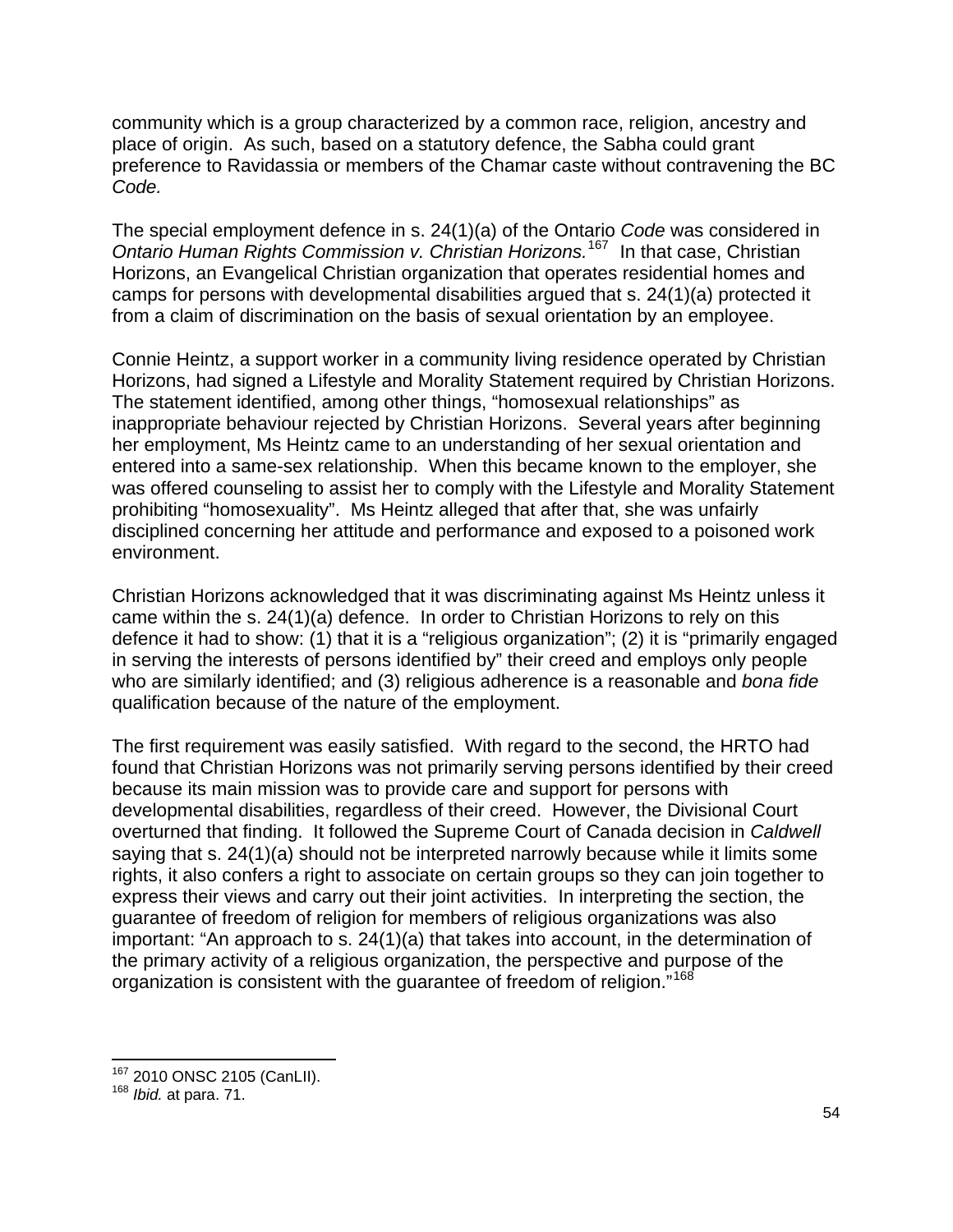The Divisional Court went on to find that the charitable work of Christian Horizons was a religious activity through which its members lived out their Christian faith and carried out their Christian ministry. Therefore, the organization was primarily engaged serving the interests of its members and its clients with developmental disabilities experienced the related benefits.

However, on the third requirement of s. 24(1)(a), the reasonable and *bona fide* occupational requirement component, the Divisional Court agreed with the HRTO's finding that Christian Horizons had not shown that complying with the Lifestyle and Morality Statement, including the ban on same-sex relationships, was necessary to perform the essential duties of a support worker. Support workers were not actively engaged in promoting an Evangelical Christian way of life. In fact, residents were not required to be Evangelical Christians. As well, the prohibition on same-sex relationships was not required to effectively perform the job tasks of a support worker which included responsibilities such as cooking, cleaning and helping residents to eat. Therefore, unlike *Caldwell*, where the role of the teacher was to instill Catholic beliefs in the students through teaching and example, here there was nothing in the nature of the employment which would make it a necessary qualification of the job that support workers refrain from engaging in same-sex relationships. Therefore, Christian Horizons failed to establish the third element of the s. 24(1)(a) defence and discrimination was found.<sup>[169](#page-54-0)</sup>

Similarly, in the *Knights of Columbus* case discussed in detail in the section on **RECONCILING CREED AND OTHER RIGHTS**, the BC Human Rights Tribunal rejected the Knight's argument that s. 41 of the BC *Code*, the same section that provided a defence to the Catholic school in *Caldwell* and the women's organization in *Nixon*, allowed them to prefer members of their own religious group when renting their hall. The Tribunal found, based on the evidence, that the hall was available to the public and not just members of the Catholic community. There was no preference granted to Catholics. The complainants were denied access to hall because it was to be used for a same-sex marriage celebration, not because the Knights were granting a preference to another group that shared the same religious beliefs.

Based on the above decisions, it is clear that statutory defences in the *Code* play an important role in recognizing some creed rights. As such, they are not to be interpreted overly narrowly. Nevertheless, the requirements of the defence must apply in the circumstances of the case. In particular, the religious organization seeking to rely on the defence must be able to demonstrate, through objective evidence, that the actions

<u> 1980 - Andrea Albert III, martin am Franca</u>

<span id="page-54-0"></span><sup>169</sup> See however *Schroen v. Steinbach Bible College* (1999), 35 C.H.R.R. D/1 in which the Manitoba Board of Adjudication dismissed a complaint by a woman who was terminated from her employment for religious reasons. A woman who was hired as an accounting clerk for the Mennonite College was dismissed two days later when College officials learned that she was Mormon and not a member of the Mennonite faith. The Board found that as the College functions as a tightly knit community with all staff being expected to interact with students, attend prayer meetings and College functions, invite students to their homes for Bible study sessions and be available to discuss faith matters with students, acceptance and observance of the Mennonite faith was a *bona fide* and reasonable occupational requirement.